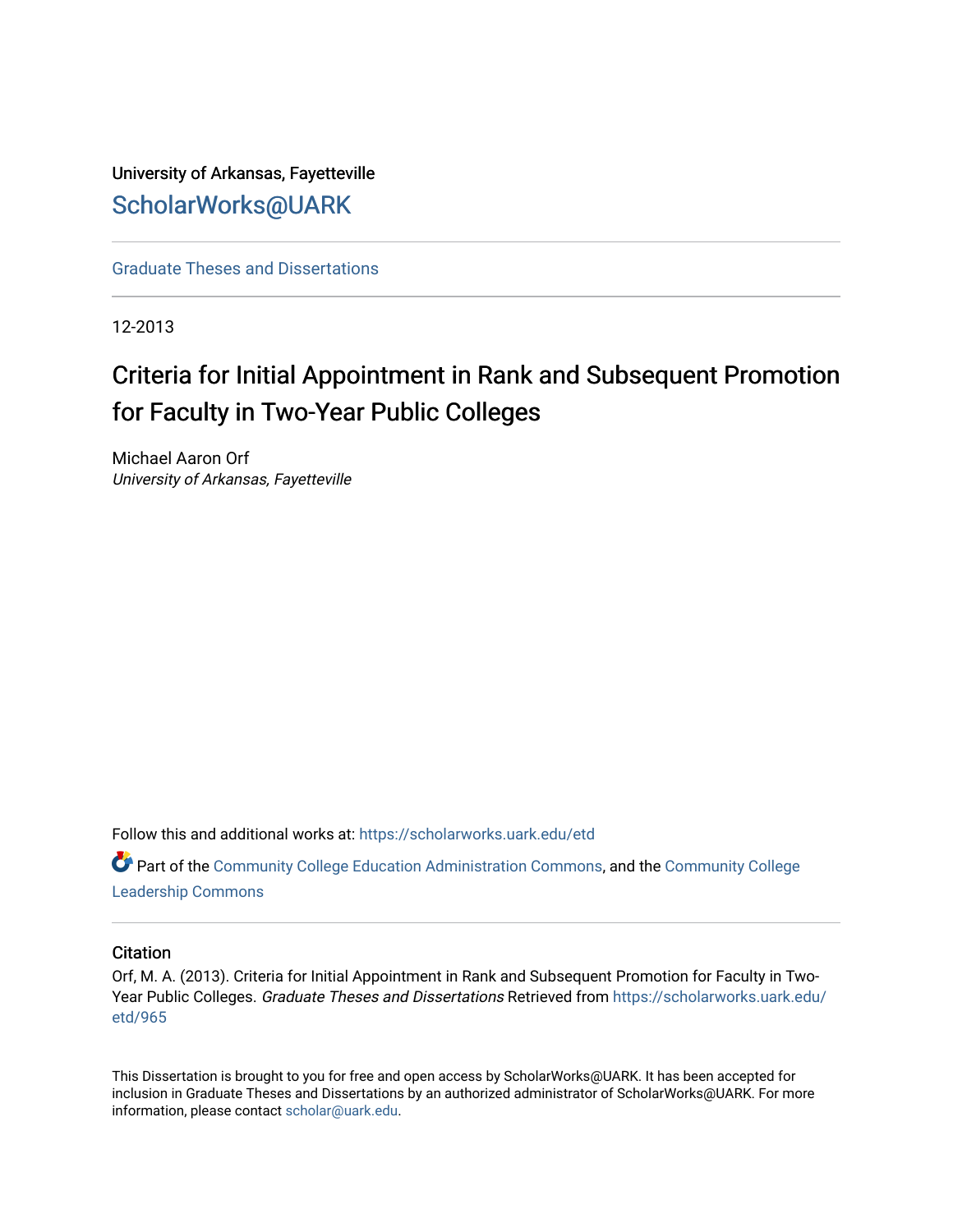Criteria for Initial Appointment in Rank and Subsequent Promotion for Faculty in Two-Year Public Colleges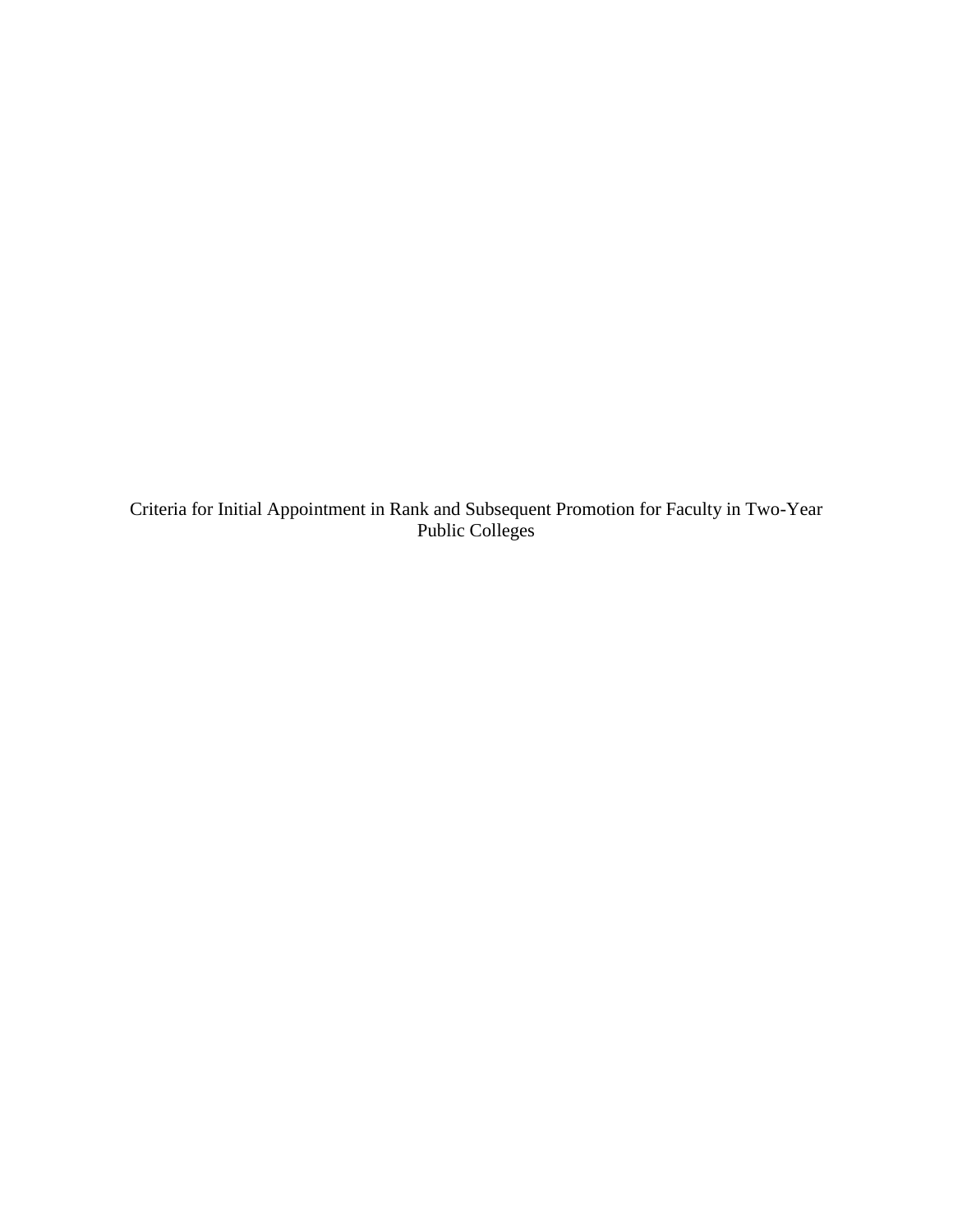# Criteria for Initial Appointment in Rank and Subsequent Promotion for Faculty in Two-Year Public Colleges

A dissertation submitted in partial fulfillment of the requirements for the degree of Doctor of Education in Higher Education

# By

Michael A. Orf Arkansas State University Bachelor of Science in Psychology, 1997 Arkansas State University Master of Arts in History, 1999 Arkansas State University Specialist in Community College Teaching, 2001 Arkansas State University Specialist in Psychology and Counseling, 2006

> December 2013 University of Arkansas

This dissertation is approved for recommendation to the Graduate Council.

\_\_\_\_\_\_\_\_\_\_\_\_\_\_\_\_\_\_\_\_\_\_\_\_\_\_\_\_\_\_\_\_\_\_\_\_\_\_\_\_\_

\_\_\_\_\_\_\_\_\_\_\_\_\_\_\_\_\_\_\_\_\_\_\_\_\_\_\_\_\_\_\_\_\_\_\_\_\_\_\_\_\_

\_\_\_\_\_\_\_\_\_\_\_\_\_\_\_\_\_\_\_\_\_\_\_\_\_\_\_\_\_\_\_\_\_\_\_\_\_\_\_\_\_

Dr. James O. Hammons Dissertation Director

Dr. Ketevan Mamiseishvili Committee Member

Dr. Daniel B. Kissinger Committee Member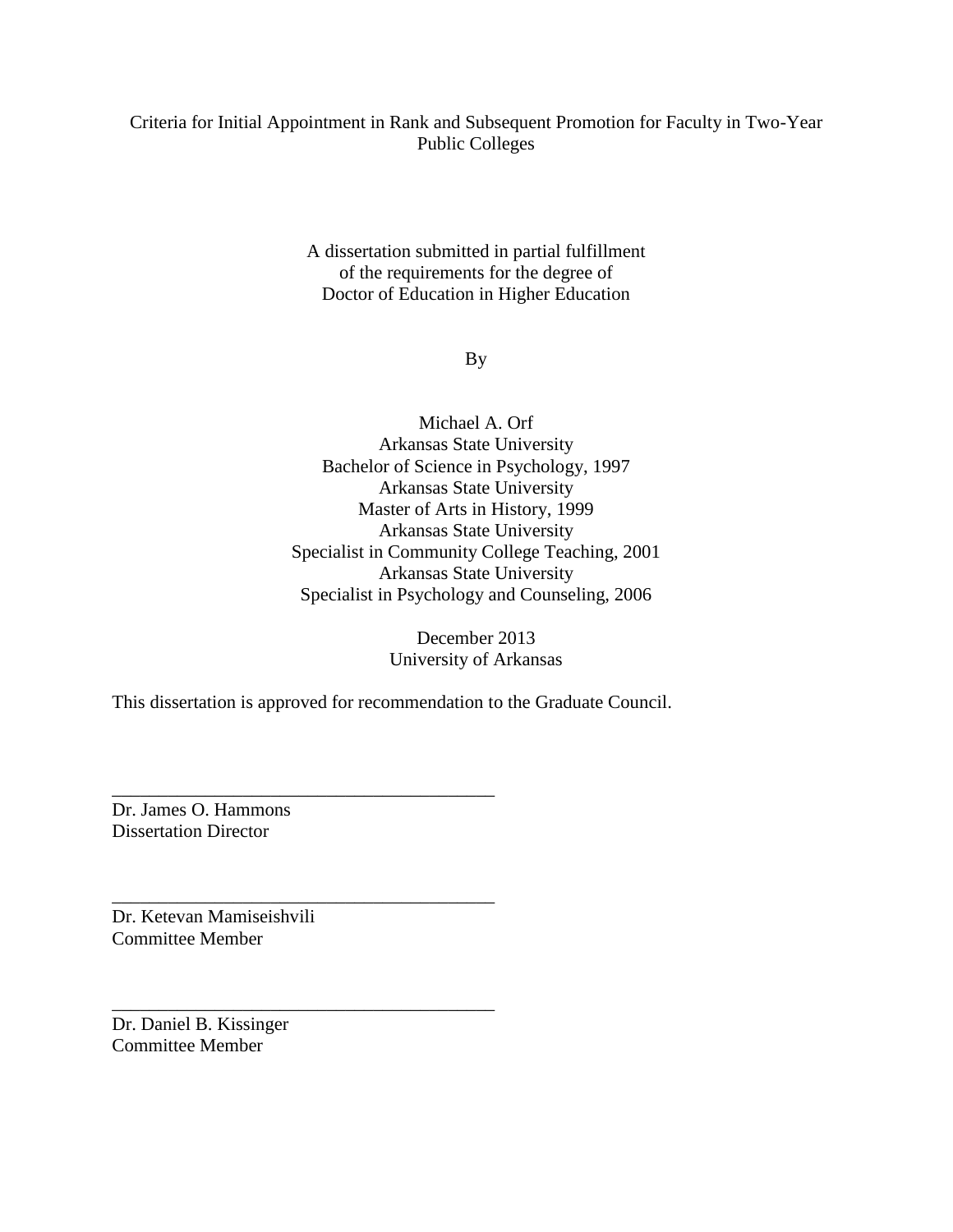### **ABSTRACT**

The growth of community colleges over the last five decades has not been met with a commensurate expansion of knowledge about policy development. In order to address this gap in knowledge, this study aimed to determine the prevalence of rank among two-year colleges in the United States; to identify the criteria used to determine rank upon hire for transfer and vocational faculty; to identify the criteria used to determine promotion for transfer and vocational faculty; and to determine if there are differences in criteria between transfer faculty and vocational faculty at initial appointment and subsequent promotion. Additionally, the study sought to determine the prevalence of collective bargaining and tenure among colleges with faculty rank and the currency of the policies about faculty promotion.

To collect the needed information for the study, an email requesting policies on faculty rank and promotion was sent to chief academic officers of all public two-year colleges identified as having a system of faculty rank. Additionally, questions about collective bargaining, faculty tenure, and currency of promotion policies were asked. One hundred thirty four replies (38%) were received.

Results indicated that 38% of public two-year colleges currently offer faculty rank. Furthermore, 47% of colleges had collective bargaining, 67% of colleges had faculty tenure, and 79.7% of colleges had updated their rank and promotion policies within the last five years. The most common criteria used to determine rank at the time of hire and subsequent promotion were educational credentials and teaching excellence. There were differences between transfer and vocational faculty in the criteria used to determine academic rank.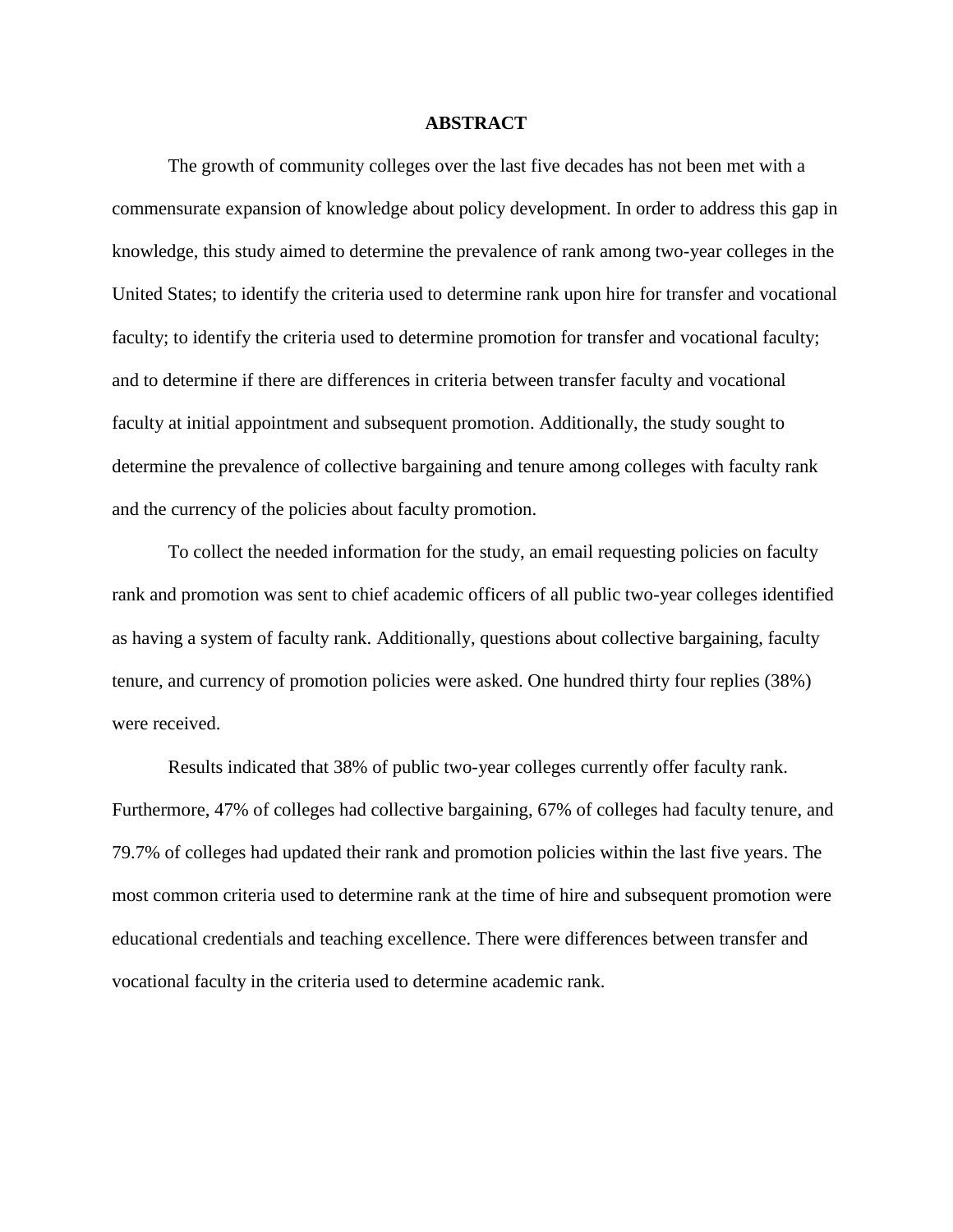This study provides a better understanding of the prevalence of faculty rank among twoyear colleges and the criteria used to determine initial rank at the time of hire and for subsequent promotion for both transfer and vocational faculty.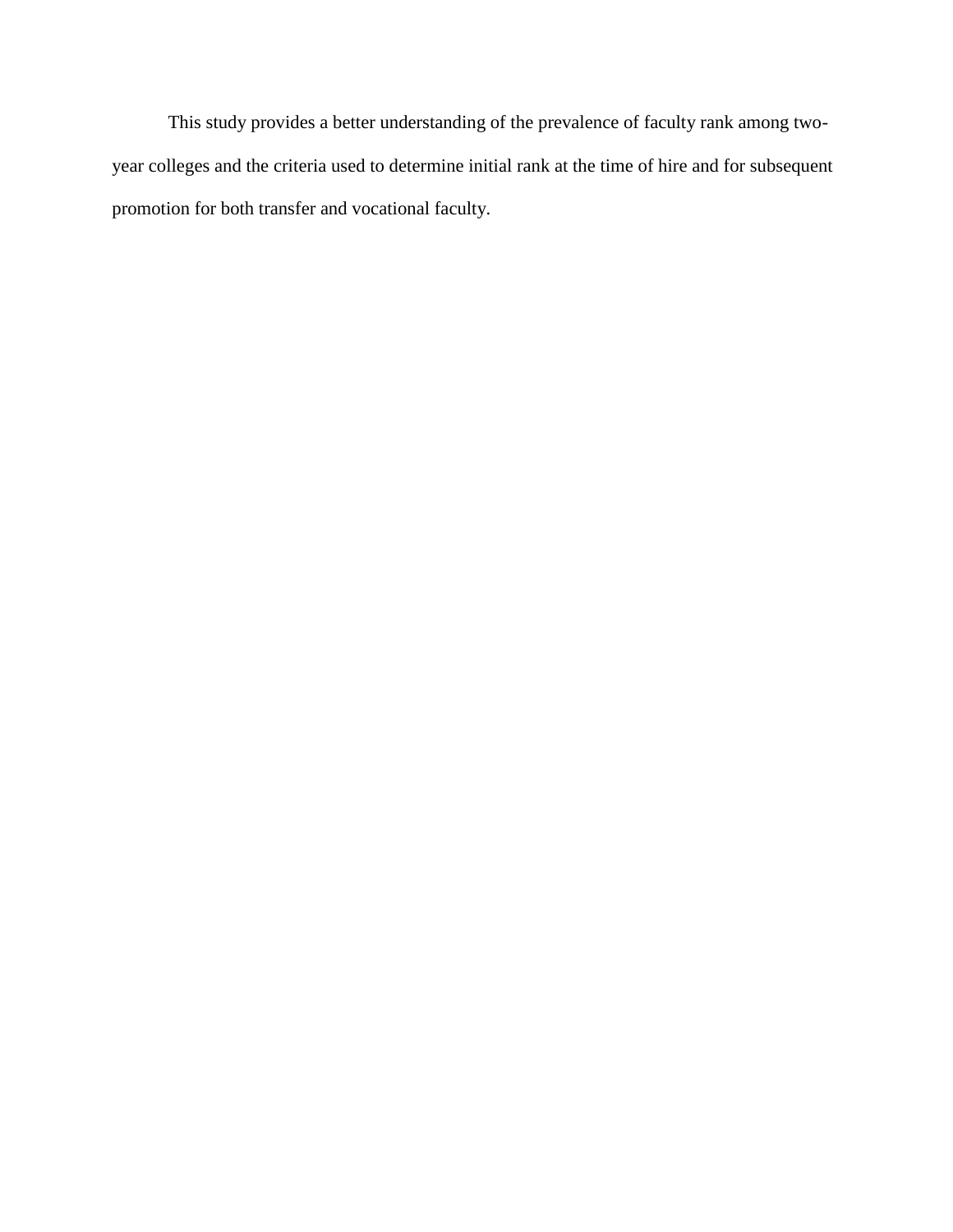#### **ACKNOWLEDGEMENTS**

First, a special thank you to Dr. James O. Hammons, chair of my dissertation committee and advisor. Thank you for your encouragement and instruction in completing this dissertation. Thank you for the hours you spent helping me to polish my writing skills. It has been a pleasure to work with you.

Thank you to my committee members Dr. Ketevan "Kate" Mamiseishvili and Dr. Daniel Kissinger. Thank you for all the time and effort you have dedicated to this process.

Thank you to my parents, Donnie and Linda Orf, for their love and encouragement. You have supported my pursuit of knowledge, and I thank you both for allowing me to pursue my dreams.

To my friends and coworkers at Ozarka College and John Brown University, thank you for your support and encouragement during this process. Specifically, I would like to thank Holly Ayers and Dr. Mike DeLong who provided me with advice and encouragement throughout the process.

To my children Tyler, Lucas, and Riley, thank you for never complaining when I was gone from home and for allowing me to work when I needed to. I hope that I can be the dad you deserve and that my journey inspires you to do great things.

Finally, to Ashley, my wife and best friend. Thank you for your love and support during this process. Even when you did not understand everything, you encouraged me to finish the journey. You were a single parent on several occasions. You took the kids to all of their events and never once complained. Words cannot express my gratitude and my love for you. All I can say is thank you.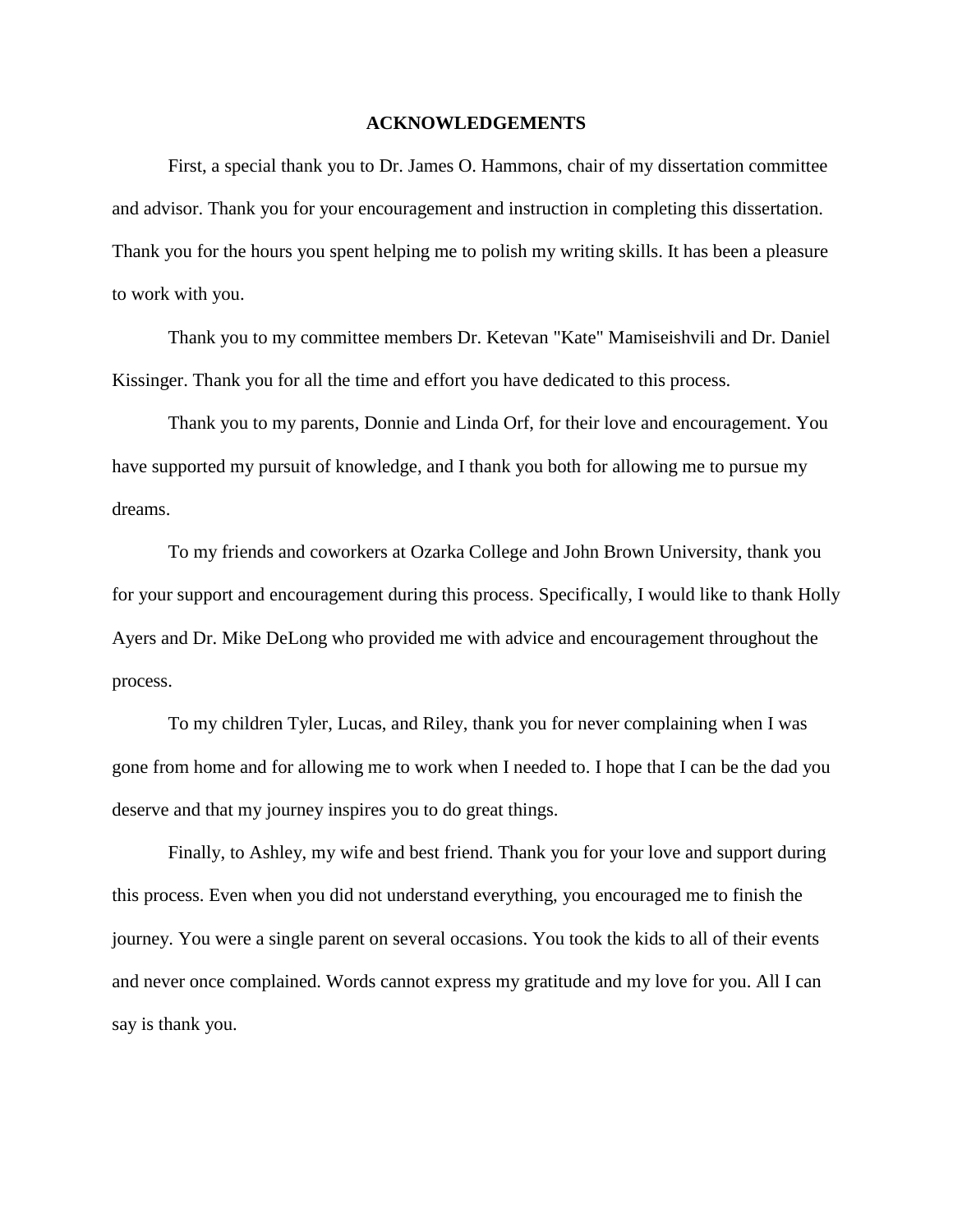#### **DEDICATIONS**

This dissertation is dedicated to my two grandmothers. To my grandmother Juanita Marchant. You died when I was twelve years old, but the impact you had on my life has been tremendous. Thank you for encouraging my love of knowledge by allowing me to walk to the library in the summer and check out several books at a time. Most importantly thank you for being my friend. Even in death, you have inspired me. I think you would be proud.

To my other grandmother, Jo Ann Hudson. Thank you for allowing me to be a part of your family and for the countless hours spent in your home. Thank you for your support and encouragement throughout my college years. You were always there for me when I needed someone to talk to about college and life. Even in death, you still supported me and were there for my family and me. I think you would be proud to know that I am now Dr. Michael Orf.

I also dedicate this dissertation to my Lord and savior, Jesus Christ. Without Him, I would not have been able to complete this journey. Many times, I wanted to quit but His strength carried me through this process. Through Him, all things are possible.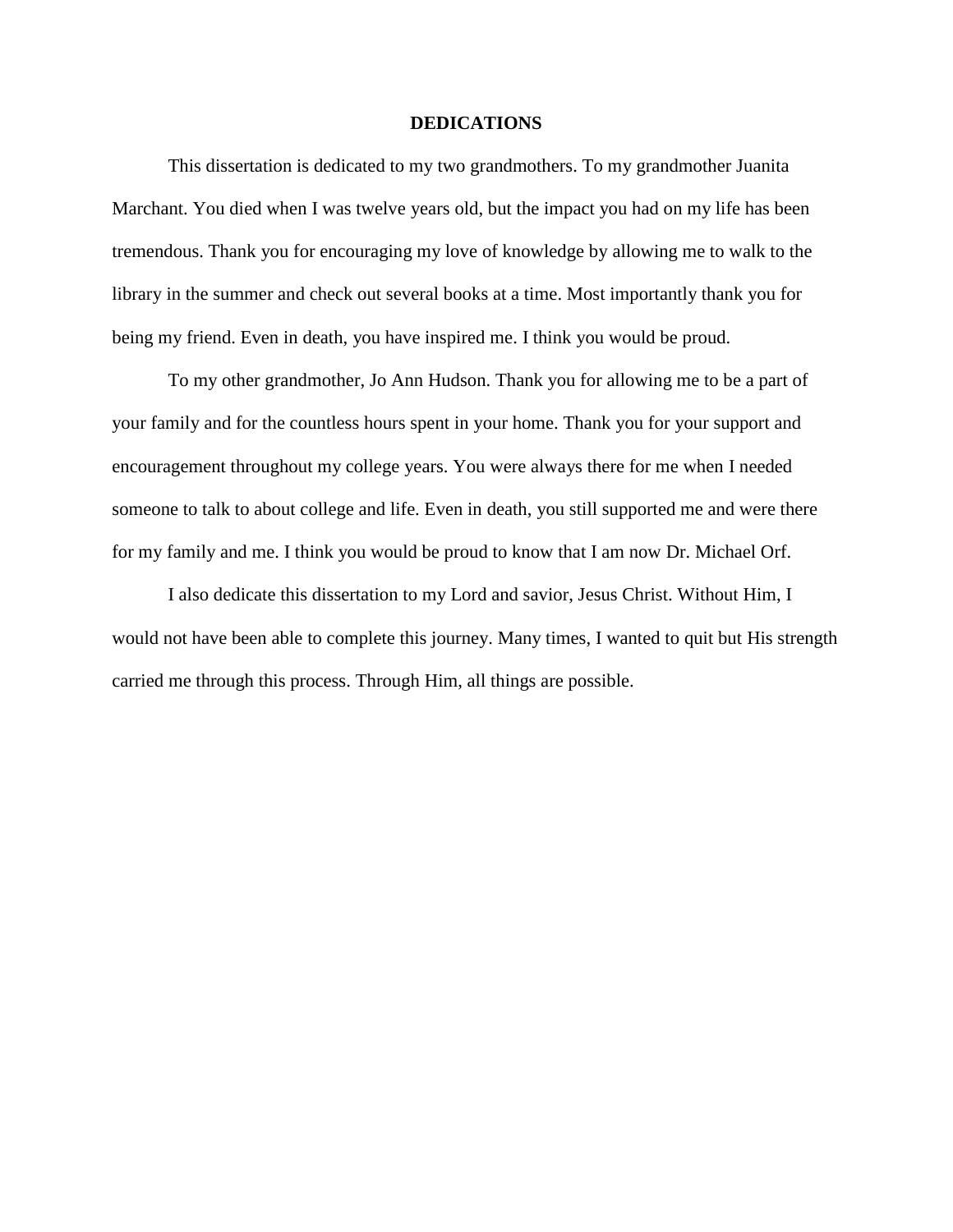|  | <b>TABLE OF CONTENTS</b> |  |  |  |  |  |
|--|--------------------------|--|--|--|--|--|
|--|--------------------------|--|--|--|--|--|

| I.    | <b>INTRODUCTION</b> |                                                                   |                         |  |  |
|-------|---------------------|-------------------------------------------------------------------|-------------------------|--|--|
|       | A.                  | Statement of the Problem                                          | 1                       |  |  |
|       | <b>B.</b>           | Significance of the Problem                                       | $\overline{\mathbf{c}}$ |  |  |
|       | C.                  | Purpose of the Study                                              | 3                       |  |  |
|       | D.                  | <b>Research Questions</b>                                         | $\overline{4}$          |  |  |
|       | E.                  | Definition of Terms                                               | 4                       |  |  |
|       | F.                  | Limitation and Delimitations of the Study                         | 5                       |  |  |
|       | G.                  | Summary                                                           | 6                       |  |  |
| П.    |                     | <b>REVIEW OF LITERATURE</b>                                       | 7                       |  |  |
|       | A.                  | Introduction                                                      | 7                       |  |  |
|       | <b>B.</b>           | Faculty in Two-Year Colleges                                      | $\boldsymbol{7}$        |  |  |
|       |                     | <b>Faculty Credentials</b><br>1.                                  | 7                       |  |  |
|       |                     | 2.<br><b>Secondary Teaching Experience</b>                        | 9                       |  |  |
|       |                     | 3.<br><b>Faculty Teaching Load</b>                                | 10                      |  |  |
|       |                     | 4.<br><b>Faculty Compensation</b>                                 | 10                      |  |  |
|       | C.                  | Research on Academic Rank and Promotion in Two-Year Colleges      | 11                      |  |  |
|       |                     | 1.<br>Reasons for Implementing a System of Rank and Promotion     | 12                      |  |  |
|       |                     | 2.<br>Reasons against Implementing a System of Rank and Promotion | 13                      |  |  |
|       |                     | 3.<br>Prevalence of Rank in Two-Year Colleges                     | 14                      |  |  |
|       |                     | 4.<br>Effective Teaching as a Criterion for Promotion             | 17                      |  |  |
|       |                     | 5.<br>Examples of Polices for Rank and Promotion in Two-Year      | 18                      |  |  |
|       |                     | Colleges                                                          |                         |  |  |
|       | D.                  | Summary                                                           | 21                      |  |  |
| III.  |                     | METHODOLOGY                                                       | 22                      |  |  |
|       | A.                  | Introduction                                                      | 22                      |  |  |
|       | <b>B.</b>           | <b>Research Design</b>                                            | 22                      |  |  |
|       | C.                  | <b>Target Population</b>                                          | 23                      |  |  |
|       | D.                  | Testing                                                           | 24                      |  |  |
|       | Ε.                  | <b>Data Collection Procedures</b>                                 | 25                      |  |  |
|       | F.                  | Data Analysis                                                     | 25                      |  |  |
|       | G.                  | Summary                                                           | 26                      |  |  |
| IV.   | <b>RESULTS</b>      |                                                                   | 27                      |  |  |
| V.    |                     | <b>DISCUSSION</b>                                                 | 44                      |  |  |
|       | A.                  | Introduction                                                      | 44                      |  |  |
|       | <b>B.</b>           | Overview of the Study                                             | 44                      |  |  |
|       |                     | Limitations<br>a.                                                 | 45                      |  |  |
|       | C.                  | Findings                                                          | 45                      |  |  |
|       | D.                  | Conclusions                                                       | 49                      |  |  |
|       | Ε.                  | Recommendations for Improved Practice                             | 51                      |  |  |
|       | F.                  | <b>Recommendations for Future Research</b>                        | 53                      |  |  |
|       | G.                  | Summary                                                           | 54                      |  |  |
| VI.   |                     | <b>REFERENCES</b>                                                 | 55                      |  |  |
| VIII. |                     | <b>APPENDICES</b>                                                 | 62                      |  |  |
|       | A.                  | Request for Information E-mail                                    | 62                      |  |  |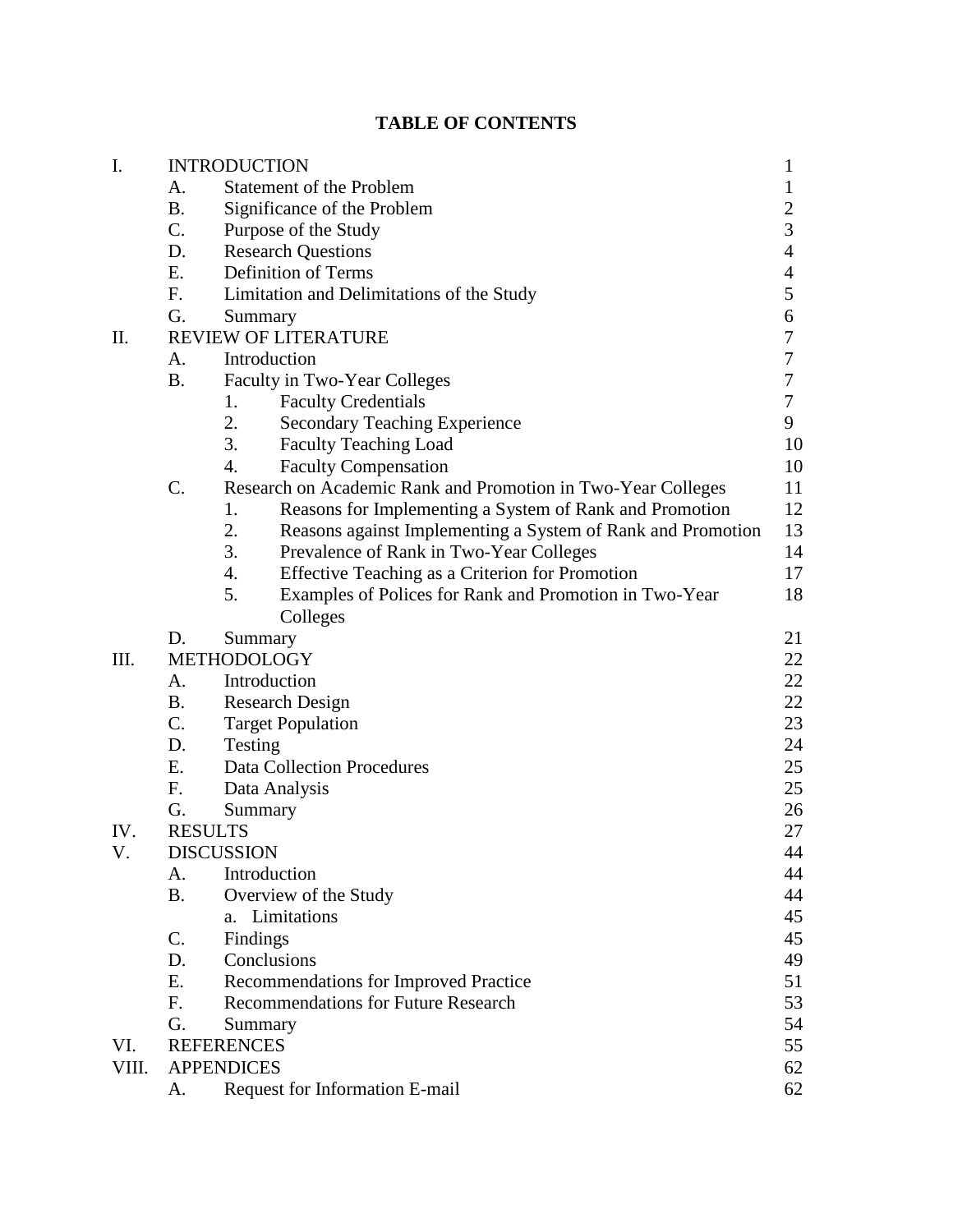| В.             | Follow-up Request for Information E-mail                   | 64  |
|----------------|------------------------------------------------------------|-----|
| $\mathbf{C}$ . | University of Arkansas Institutional Review Board Approval | 67. |
| D.             | List of Responding Institutions                            | 69. |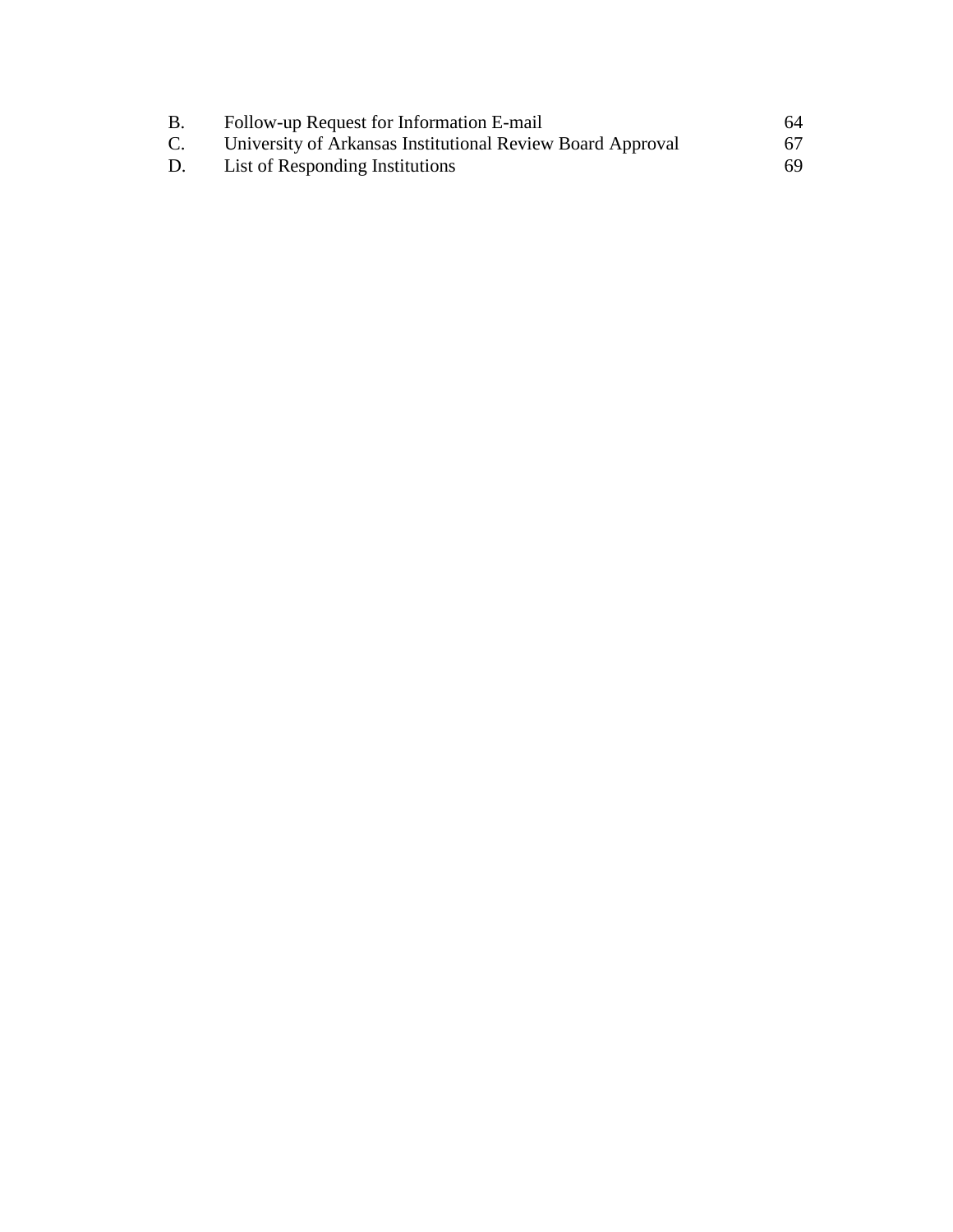#### **CHAPTER ONE**

#### **Introduction**

Founded in 1901, Joliet Junior College was the first public community college in the United States. Between 1901 and 1968, the number of public two-year colleges grew to 773 (Cohen and Brawer, 2008). Today, there are approximately 1700 two-year colleges in the United States (Carnegie Foundation, 2013). As the number of colleges has increased, the number of fulltime faculty has increased as well. In 1953, there were 12,473 full-time faculty teaching in twoyear colleges (Cohen & Brawer, 2008). In the fall of 2011, community colleges employed 113,328 full time faculty (Knapp, L.G., Kelly-Reid, J.E., and Ginder, S.A., 2012).

Though the numbers of community colleges created and the number of faculty working there have grown tremendously over the last century, there has not been proportional growth in our knowledge and understanding of some polices. In particular, published literature concerning rank and promotion policies at two-year institutions has been very limited. In fact, at present, no one knows what percentage of colleges have (or have had) academic rank.

In 2006, Schuster and Finkelstein released *The American Faculty: The Restructuring of Academic Work and Careers.* Although the title suggests a review about all faculty in higher education, the book devoted little attention to the discussion of two-year faculty, except for a few comparisons to their four-year counterparts. In the section on faculty rank and promotion, community college faculty were not addressed as a separate group, although they teach in colleges with a different mission.

Even in community college journals, there are relatively few articles on community college faculty. In 2001, Townsend, Bragg, and Kinnick reviewed topics covered in the six major community college publications between 1990 and 2000. Out of 807 articles, they found only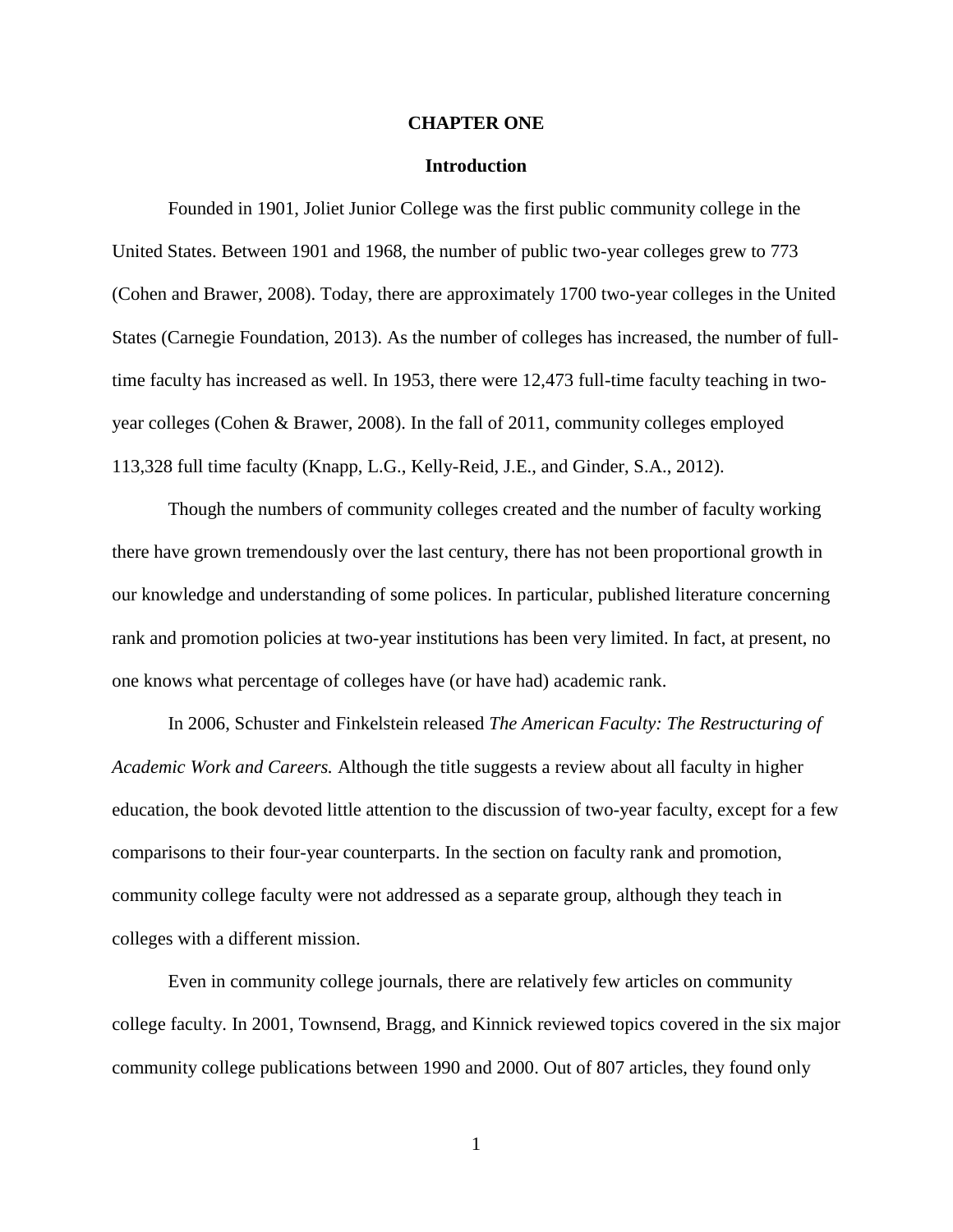157, or 19%, related to community college faculty. The relatively small amount of literature makes it difficult to provide an accurate representation of what it is like to work as a faculty member in a community college. Additionally, in one of the most widely cited books on community colleges, *The American Community College* by Cohen and Brawer (2008), no mention is made of faculty rank.

A search of EBSCO Host using the key words "academic rank or tenure," "two year colleges or community colleges," and "status or promotion or criteria" produced only 30 usable articles or book chapters that contained information related to the topic.

Although there is no definitive explanation for the lack of articles about community college faculty rank and promotion, Twombly and Townsend (2008) provided two possible reasons for the lack of published knowledge about two-year colleges. The first was that most individuals in higher education who conduct the majority of the research in higher education work in four-year institutions and focus on researching what they know. The second explanation was that while research on two-year colleges might appear as part of a larger publication concerning all of higher education, such as *The American Faculty* (Schuster & Finkelstein, 2006), research focused solely on community college faculty was quite scarce.

#### **Statement of the Problem**

During the late 1950s to mid-1960s, there was an abundance of research investigating rank and promotion in two-year colleges (Blocker & Wolfe, 1964; Frieberger & Crawford, 1962; Harrington, 1966; Hendrix, 1965; Kilpatrick, 1965; Medsker, 1960; Wright, 1956). Since then, the published research regarding rank and promotion policies has been virtually nonexistent. In the ASHE report, *Community College Faculty: Overlooked and Undervalued* (2007), Townsend and Twombly noted, "little is known about the tenure and promotion process in community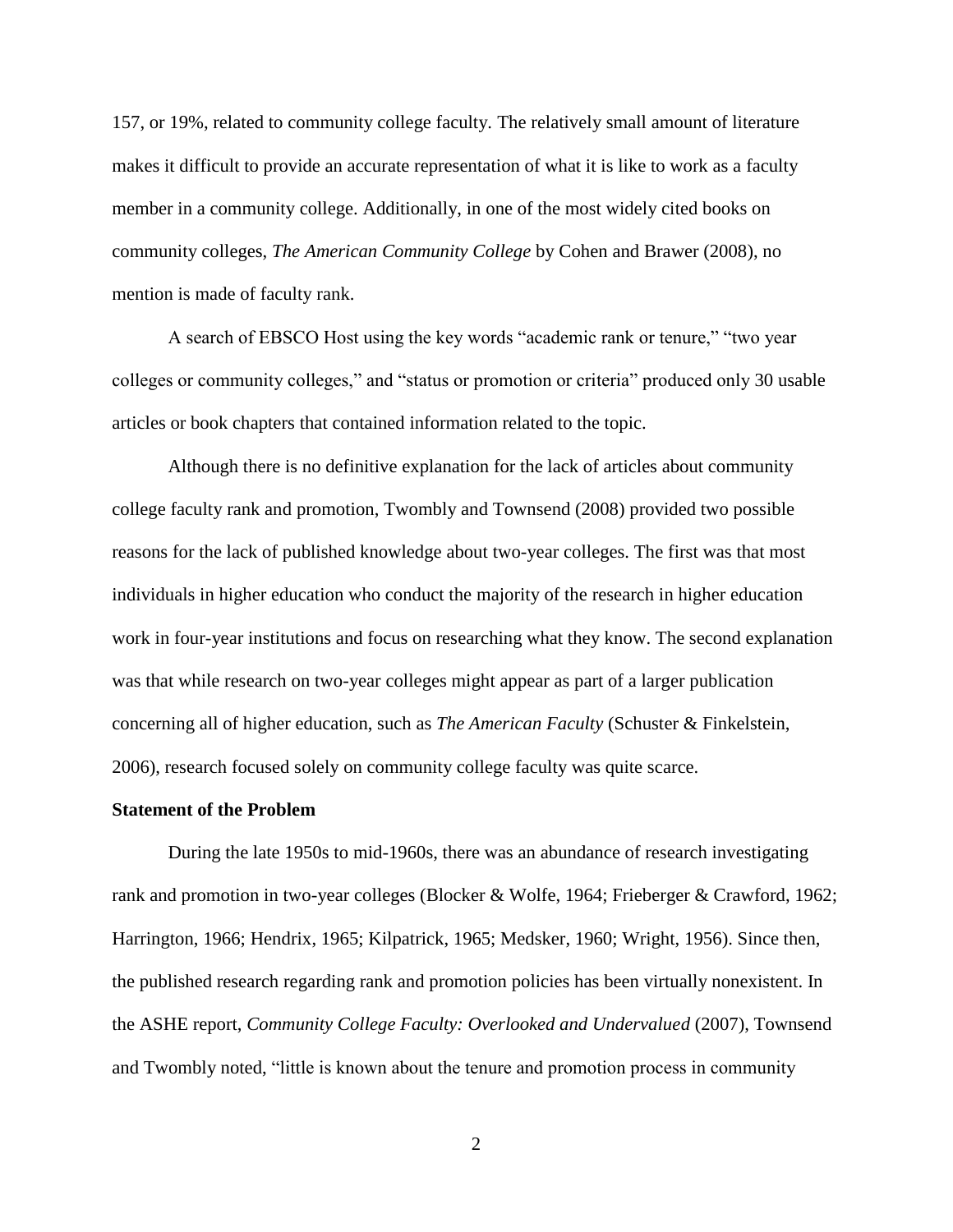colleges" (p.74). They also stated, "It was not until the 1960s that many community colleges began to have a system of academic ranks […] The current percentage is unknown" (p. 74). Much of the current research on two-year college faculty focuses on job satisfaction, occupational stress, teaching methods, and the use of technology in the classroom (Cejda, 2010; Jackowski & Akroyd, 2010; Linville, Antony & Hayden, 2011). This is of little help to individuals considering employment in a community college who are interested in the criteria used to determine rank at initial employment and subsequent promotion.

#### **Significance of the Study**

This study is significant for several reasons. First, this study provided needed information about academic rank and promotion in two-year colleges. Second, faculty and administrators at colleges with faculty rank will now be able to compare their own policies against those of other two-year colleges. Third, the study provided colleges planning to add a system of rank and promotion valuable information about what other colleges are doing. Fourth, individuals applying for jobs at community colleges that have rank will now have a better understanding of the criteria used to determine rank at the time of hire and the criteria needed for subsequent promotion at these institutions. Finally, universities preparing individuals to teach at two-year colleges will now be better able to prepare aspiring community college teachers with the skills and knowledge necessary to be successful in obtaining a position and advancing in rank.

## **Purpose of the Study**

There were two main purposes for this study. The first was to determine the prevalence of rank in public two-year colleges. The second was to identify the criteria used to determine rank at the time of hire and subsequent promotion for both vocational and transfer faculty.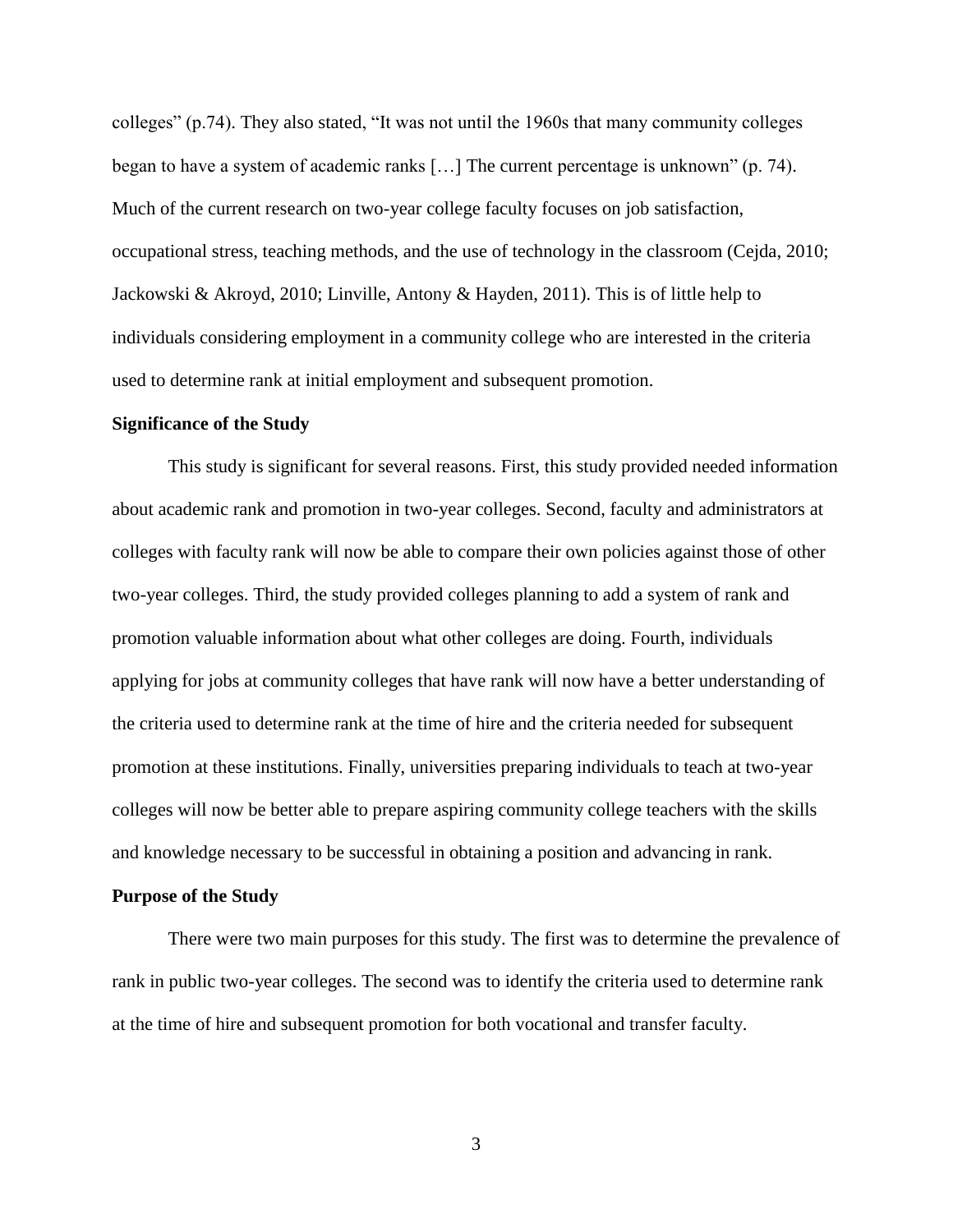# **Definition of Terms**

To ensure understanding, a number of frequently used terms were given specific definitions for the purposes of this study. These are:

- 1. Two-Year College any institution regionally accredited to award the Associate of Arts or the Associate of Science as its highest degree (Cohen & Brawer, p. 5, 2008). The terms "two-year college," "community college," and "college" are used interchangeably in this study.
- 2. Promotion an elevation in academic rank, either from instructor to assistant professor, assistant professor to associate professor, or associate professor to full professor.
- 3. Criteria the specific factors used to determine initial rank and subsequent promotion.
- 4. Academic Rank the titles given to various faculty classifications at a college, traditionally instructor, assistant professor, associate professor, and full professor.
- 5. Transfer Faculty faculty members whose primary responsibilities are to teach courses whose credits are designed to transfer to a four-year institution.
- 6. Vocational Faculty faculty members whose primary responsibilities are to teach courses needed for a particular type of employment. In this study, "vocational," "technical," and "occupational" are used interchangeably.

## **Research Questions**

To achieve the purposes of the study, the following research questions were addressed:

- 1. What percentage of two-year colleges has a system of academic rank for faculty?
- 2. For community colleges with rank, when were these policies established?
- 3. For community colleges with rank, what percentage has collective bargaining?
- 4. For community colleges with rank, what percentage has tenure for faculty?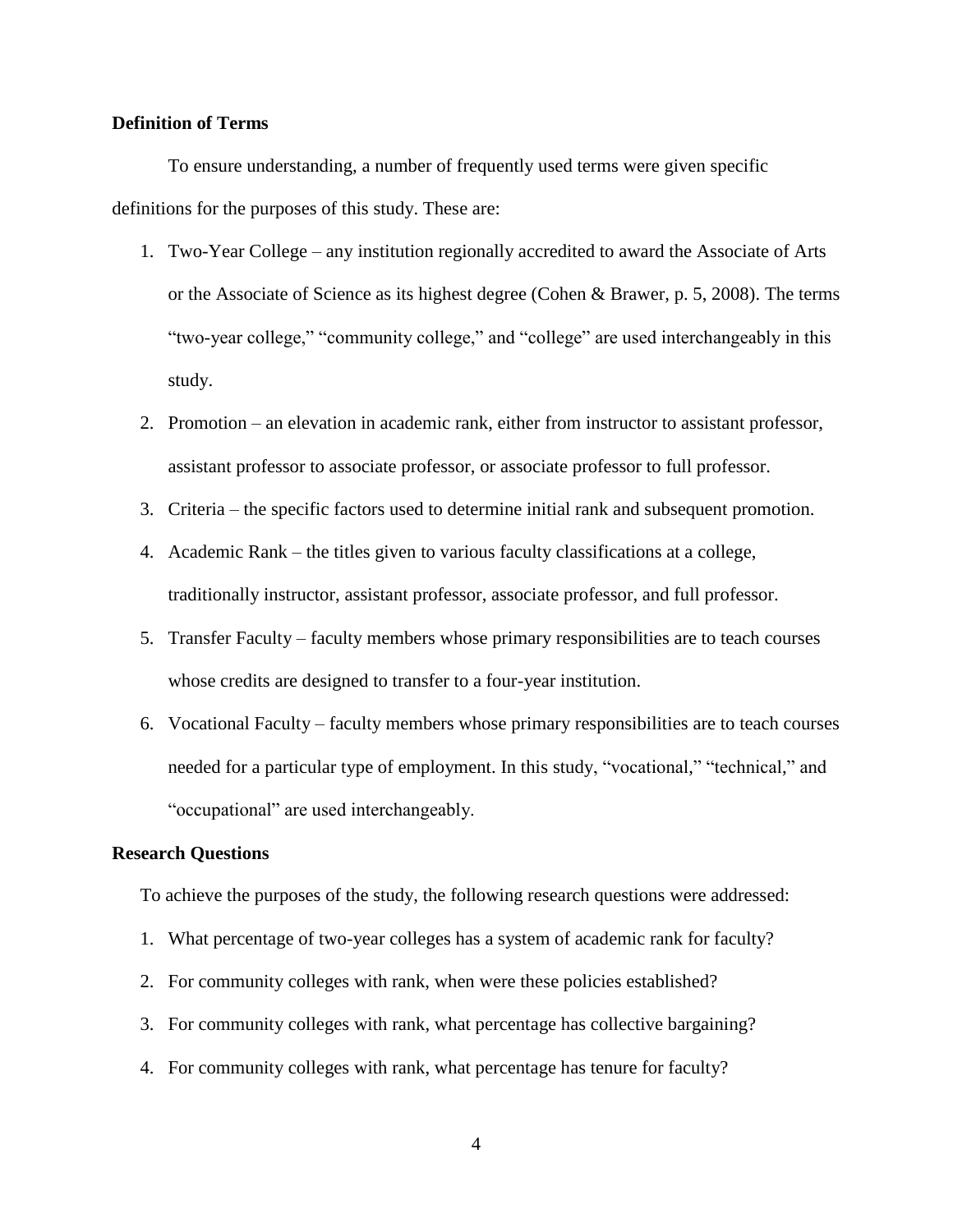- 5. What are the criteria for initial appointment in rank for transfer faculty?
- 6. What are the criteria for initial appointment in rank for vocational faculty?
- 7. What are the criteria for promotion to a higher academic rank for transfer faculty?
- 8. What are the criteria for promotion to a higher academic rank for vocational faculty?
- 9. Are there differences in criteria used to determine rank between transfer faculty and vocational faculty at the time of hire?
- 10. Are there differences in criteria used to determine promotion in rank between transfer faculty and vocational faculty?

## **Delimitations of the Study**

The study had two major delimitations. First, the population of two-year colleges studied was limited to public, non-affiliated institutions of higher education. Institutions affiliated with four-year institutions were excluded since they are often not independent entities and thus do not have full control over their policies. In addition, private two-year colleges were excluded since churches, other non-profit organizations, and proprietary entities often control these institutions, which can result in a mission different from that of public two-year colleges.

Second, the study population excluded any two-year college that grants four-year degrees. Independent two-year colleges in several states are now granting bachelor's degrees (Lewin, 2009). This delimitation was necessary since these "hybrid" institutions do not fit the definition of a two-year college as defined by Cohen and Brawer (2008).

While not a delimitation, it is important to note that institutions that were part of a statewide community college system were treated as separate institutions. Additionally, if one college within a statewide system responded, then all colleges were reported as responding since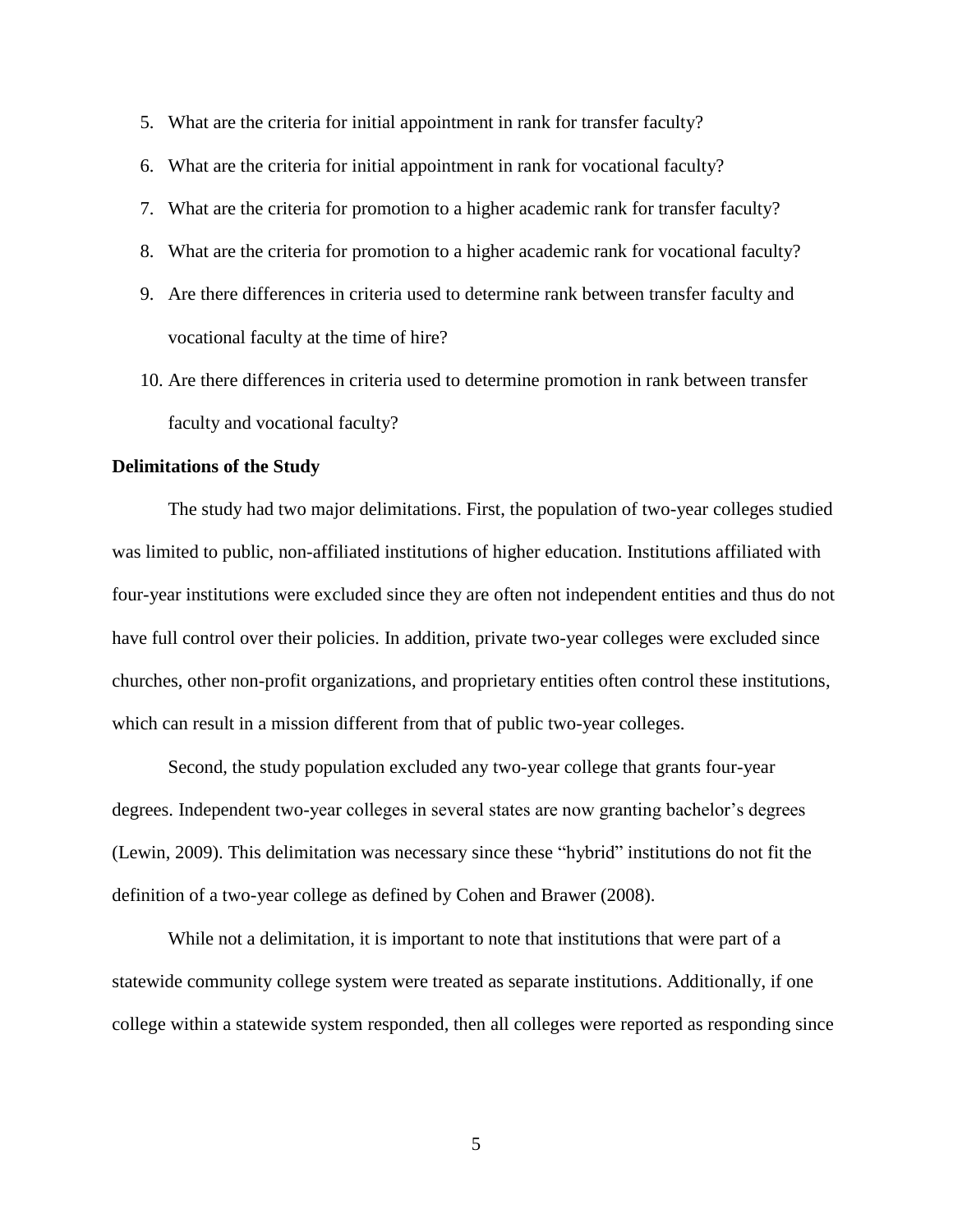all institutions within a system are assumed to have to adhere to the same policies on faculty rank and promotion.

# **Limitations of the Study**

The study had two limitations. The first was the use of a college's catalog to identify colleges with faculty rank. The major limitation of this study was the use of college catalogs to identify colleges with faculty rank. Catalogs typically include listings of faculty and their rank if the college has faulty rank. When colleges did not list their catalog on their website, they were contacted via email to determine whether they had a system of faculty rank and promotion. The second was the dependence on chief academic officers to provide the policies on faculty rank and promotion and not reviewing a college's website.

#### **Summary**

Chapter 1 provided an overview of the study and a statement of the problem. It also outlined the study's significance. Research questions were identified and the terms used in the study were defined. This chapter also explained the limitations and delimitations of the study and demonstrated how the study contributed to the current gap in the literature concerning the prevalence of rank in two-year colleges and the criteria used for determining rank at initial hire and promotion.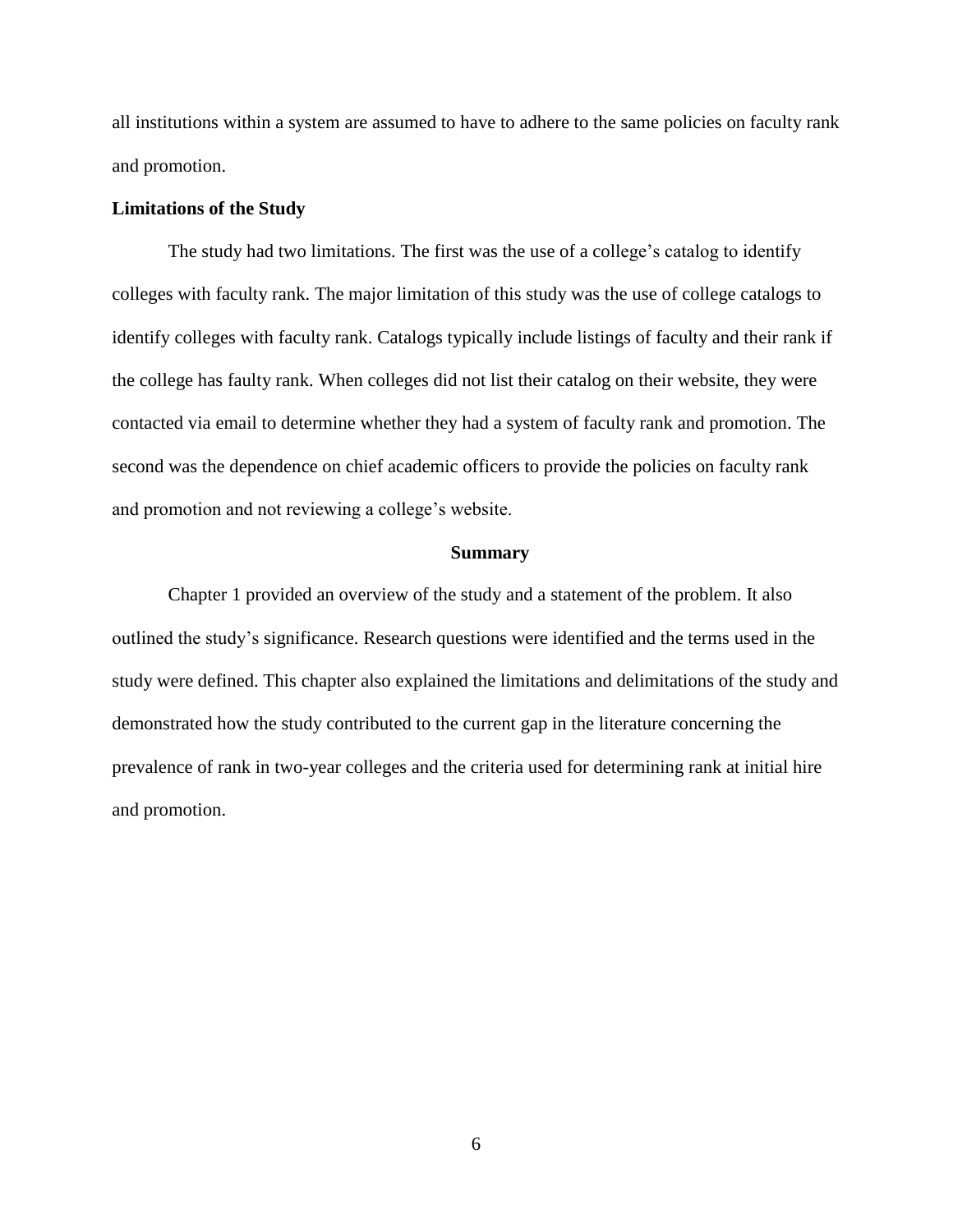## **CHAPTER TWO**

#### **Literature Review**

Chapter Two provides a review of the literature concerning community college faculty and systems of initial rank and promotion in two-year colleges. The literature reviewed in this chapter consists of studies, literature reviews, opinion pieces, college documents, and surveys. The first part of the chapter summarizes the literature concerning faculty in two-year colleges. The second part reviews research related to academic rank and promotion in these colleges, including reasons for and against implementation of a system of faculty rank, the prevalence of rank in two-year colleges, inclusion of effective teaching as a criterion for promotion, and examples of faculty rank and promotion policies in two-year colleges.

### **Faculty in Two Year Colleges**

In the fall of 2011, community college faculty accounted for 31% of all faculty in higher education (Knapp, L.G., Kelly-Reid, J.E., and Ginder, S.A., 2012). This represented a large group of faculty about whom little information is available, particularly about criteria used to determine initial rank and promotion. Before examining the existing literature on college practices in determining initial rank and promotion for two-year college faculty, it is important to know more about this group, including their academic credentials, work experience, teaching load, and compensation.

#### **Faculty Credentials**

As two-year colleges evolved from an extension of the local high school to comprehensive community colleges, the educational credentials of faculty changed to accommodate the expanding mission of the college. Rather than continuing to recruit faculty from the local high schools where a bachelor's degree was more common, community colleges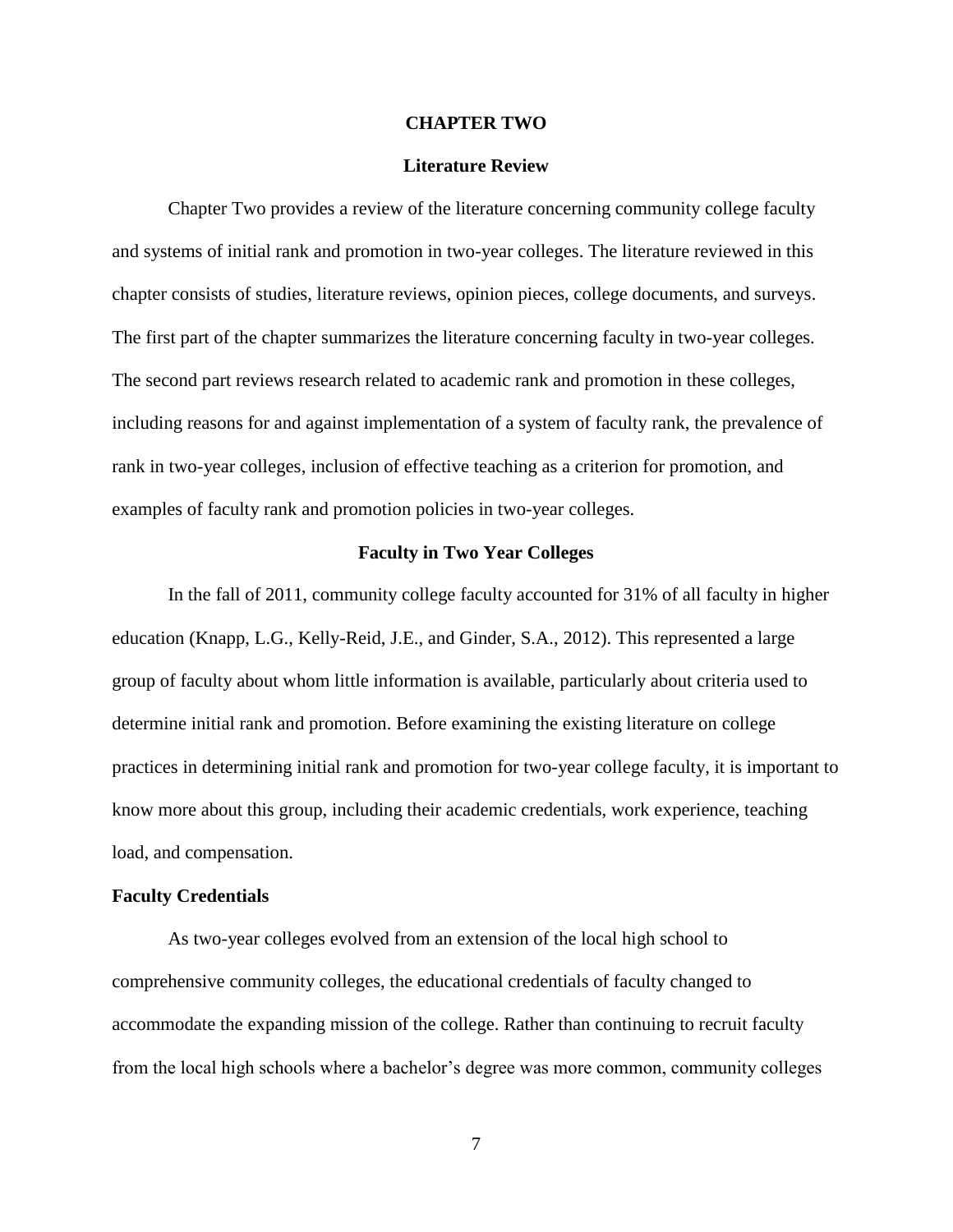began recruiting faculty from other community colleges or graduate schools, where master's degree level faculty were more available (Cohen & Brawer, 2008). Table 1 summarizes these changes.

Table 1

| $=$ $\ldots$ $\ldots$ $\ldots$ $\ldots$ $\ldots$ $\ldots$ $\ldots$ $\ldots$ $\ldots$ $\ldots$ $\ldots$ $\ldots$ $\ldots$ $\ldots$ |                      |                 |           |  |  |  |
|-----------------------------------------------------------------------------------------------------------------------------------|----------------------|-----------------|-----------|--|--|--|
| Year                                                                                                                              | Bachelor's Degree or | Master's Degree | Doctorate |  |  |  |
|                                                                                                                                   | less                 |                 |           |  |  |  |
| 1927                                                                                                                              | 53%                  | 40%             | 7%        |  |  |  |
| 1957                                                                                                                              | 31%                  | 64%             | 6%        |  |  |  |
| 1972                                                                                                                              | 16%                  | 75%             | 9%        |  |  |  |
| 2003                                                                                                                              | 18%                  | 63%             | 19%       |  |  |  |
| 2011                                                                                                                              | 14%                  | 73%             | 13%       |  |  |  |

*Educational Credentials of Community College Faculty*

*Sources:* Proctor, 1927, p. 47; Monroe, 1972, p. 248; Thornton, 1972, p.135; Cataldi, Bradburn, and Fahimi (cited in Cohen and Brawer, 2008), p.87; Knapp, Kelly-Reid, and Ginder, 2011).

As shown in Table 1, the proportion of faculty with doctorates, although not often a requirement to teach at most community colleges, more than doubled between 1927 and 2003 while faculty with a bachelor's degree or less declined by more than 50%. Possible explanations for this could be more pressure to obtain a master's degree or increased market demand for master's level faculty (even for faculty teaching in occupational programs); a decline in occupational programs due to a renewed emphasis on transfer programs and developmental education; or a rising number of older faculty who decided to pursue a doctorate.

However, the percentage of faculty in two-year colleges with doctoral degrees declined between 2003 and 2011. The most plausible explanation for this trend was the change in the age of faculty. In the fall of 1992, 24% of faculty were over the age of 55 while another 42% were between the ages of 45 and 54. Those over the age of 45 accounted for 76.7% of doctorates among community college faculty (Palmer & Zimbler, 2000). In a study conducted by the U.S. Department of Education in 1999, public two-year college faculty reported that they expected to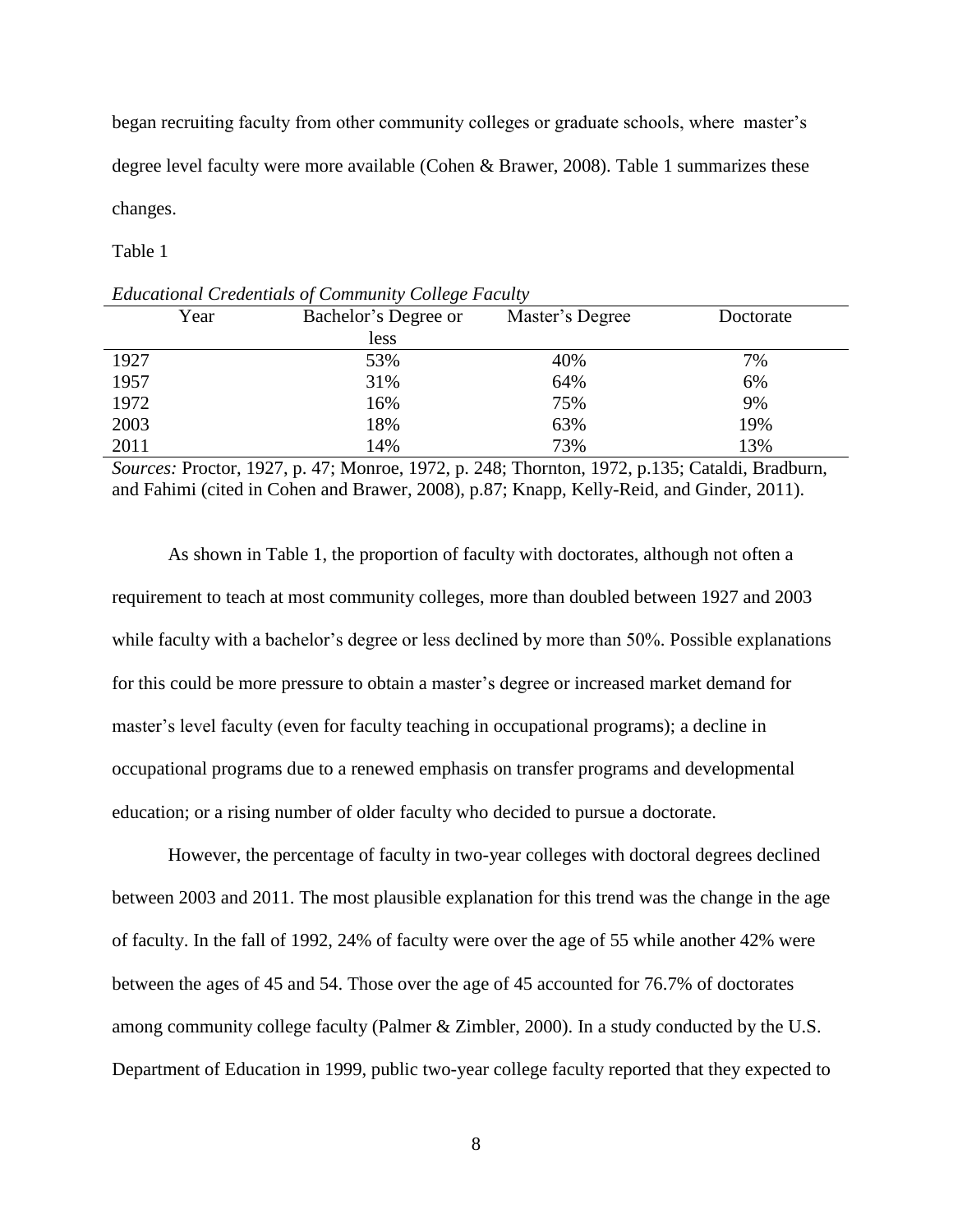retire, on average, at age 64. Only 9% said they expected to retire after age 70 (Zimbler, L. J., & National Center for Education Statistics, 2001). It is very likely that the mass retirement of this age group accounted for much of the decline in the percentage of faculty with doctorates.

# **Secondary Teaching Experience**

Initially, many two-year college teachers came from high schools (Proctor, 1927). In 1931, Eells (as cited in Cohen and Brawer, 2008) reported that 80% of two-year college instructors had previous experience teaching in high schools. Proctor (1927) believed that community college faculty were recruited from high schools because they had at least some training in teaching as opposed to recent university trained graduates who usually had no preparation in teaching.

However, by 1960, the percentage of faculty with previous secondary experience had decreased to 64% (Medsker, 1960), and by 1967, the number had further declined to 40% (Monroe, 1972). Thornton observed that as the distinction between two-year colleges and high schools grew and the number of occupational programs increased, faculty increasingly came either from the workplace or straight out of graduate school (as cited in Kelly & Connolly, 1970). Another possible explanation was that as the numbers of new community colleges increased, individuals with master's degrees and high school experience could make more money teaching at the high school level and elected to remain there.

More recently, Schuster and Finkelstein (2006) reported a growth in two-year college faculty recruited from outside academia. They believed this was a result of the increased need for vocational expertise, especially in fast growing fields such as nursing and allied health. In short, as the mission of the community college has expanded, faculty education and experience have continued to change to meet new demands and needs.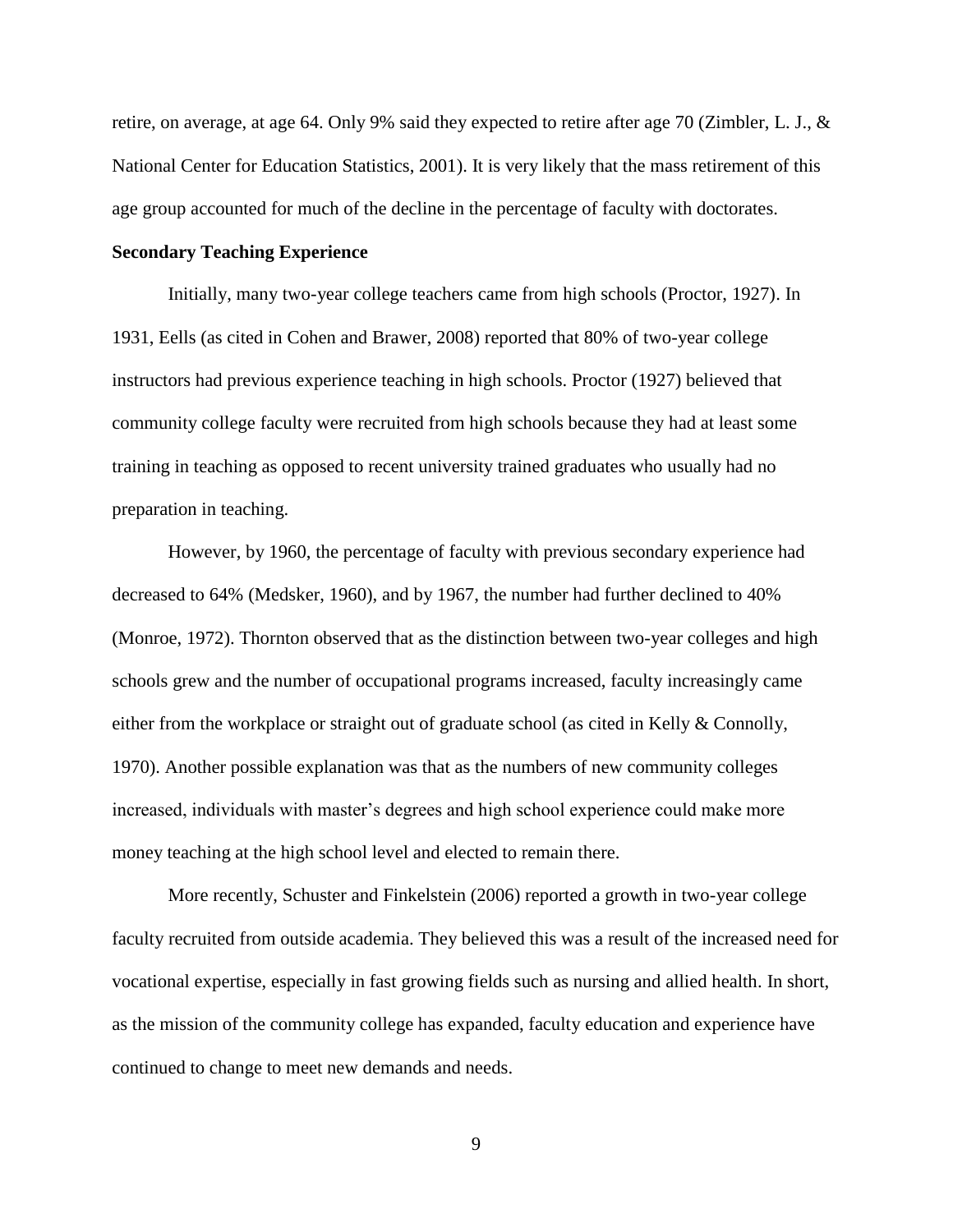# **Faculty Teaching Load**

Faculty teaching load in a community college is typically expressed in terms of either the number of hours taught per week or the number of courses taught per semester. When expressing teaching load as the number of hours taught per week, the normal teaching load for most disciplines has been 13 to 15 hours (Cohen & Brawer, 2008; Mupinga & Maughan, 2008). However, disciplines with laboratory hours typically have teaching loads between 18 and 20 hours (Zimbler, L. J., & National Center for Education Statistics, 2001).

Some institutions express faculty load as the number of courses taught in a semester. In these instances, a typical teaching load is five courses. Multiple institutions, articles, and surveys reinforced this definition of a teaching load (Grubb et al, 1999; Jenkins, 2012; Smith, 2007). A 1998 study of 12 community colleges throughout the United States found that institutions on a semester calendar required 30 hours of instruction per year while those on a quarter system required 45 hours of instruction per year (Silvers, Attinasi, & McGregor, 1999). Both of these are equivalent to five courses per term.

#### **Faculty Compensation**

Since most two-year faculty need only a master's degree, some might assume that compensation for faculty has always been less than that of other groups of faculty in higher education. In fact, two-year college faculty compensation compared favorably with the national average in 1970. However, a widening gap in compensation between two-year faculty and the national average for all faculty has developed. Table 2 illustrates the trend for the last four decades.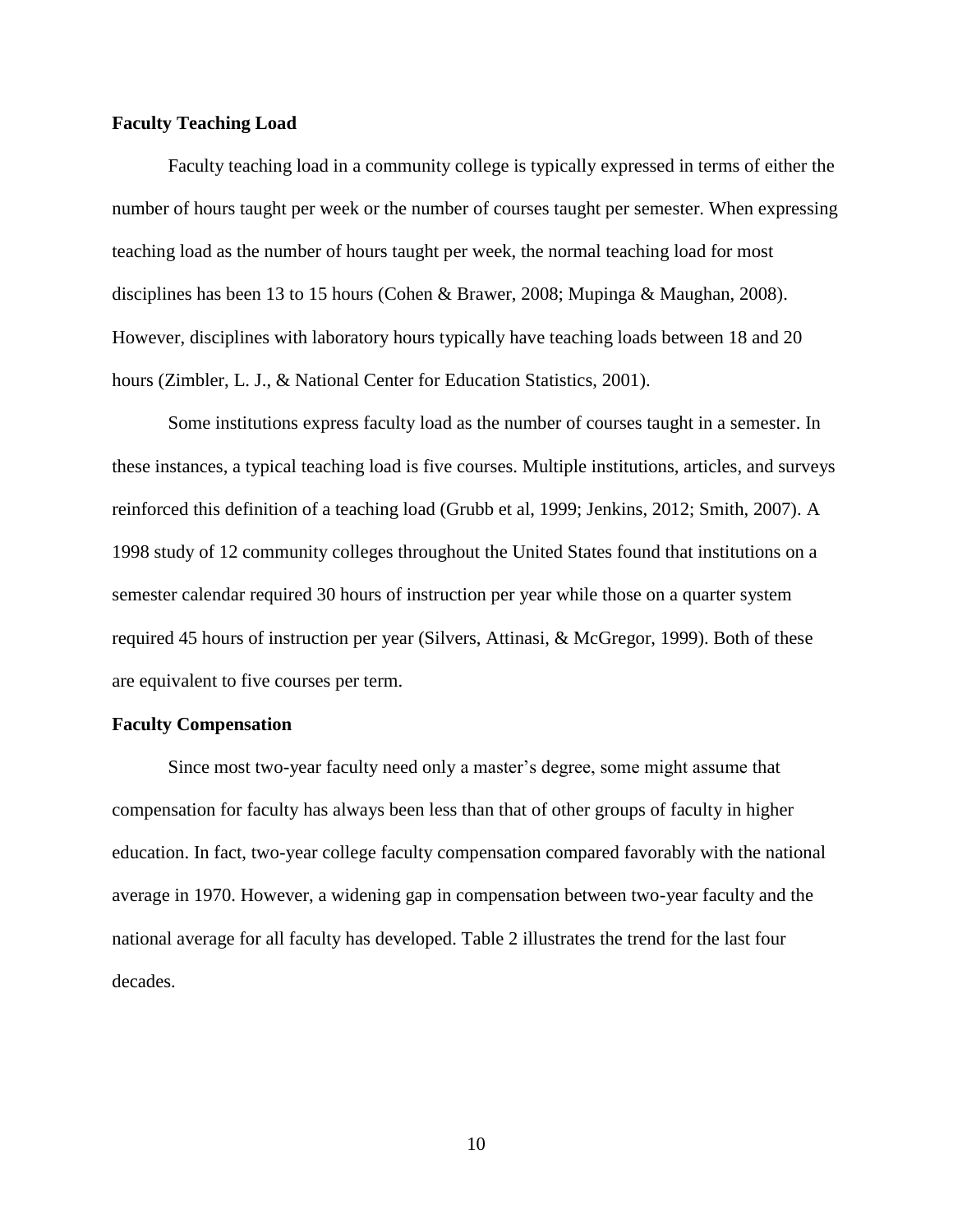Table 2

| Year    | Salary   | National Average for all |
|---------|----------|--------------------------|
|         |          | Faculty                  |
| 1970-71 | \$12,644 | \$12,710                 |
| 1980-81 | \$22,177 | \$23,302                 |
| 1990-91 | \$37,055 | \$40,133                 |
| 2000-01 | \$48,240 | \$55,888                 |
| 2010-11 | \$62,301 | \$75,472                 |

*Two-Year Faculty Salaries Compared to National Average for all Faculty*

*Note.* Adapted from U.S. Department of Education, National Center for Education Statistics, Higher Education General Information Survey (HEGIS), "Faculty Salaries, Tenure, and Fringe Benefits" surveys, 1970-71 through 1985-86; Integrated Postsecondary Education Data System (IPEDS), "Salaries, Tenure, and Fringe Benefits of Full-Time Instructional Faculty Survey" (IPEDS-SA:87-99); and IPEDS Winter 2001-02 through Winter 2010-11, Human Resources component, Salaries section.

Several things could account for the current differences in salaries. Community colleges are competing for faculty in a regional market rather than a national market and do not have to pay as much when setting salary levels (Twombly, 2005). Further, some colleges may compare their salaries with local public school districts or other community colleges in the region (Townsend and Twombly, 2007). In addition, in colleges with rank, salary is typically tied to academic rank, thus faculty in two-year colleges would earn less than faculty in four-year institutions since rank is not as prevalent in two-year institutions. (Schuster & Finkelstein, 2006).

#### **Research on Academic Rank and Promotion in Two-Year Colleges**

In the 1950s and 1960s, multiple research studies, articles, and book chapters were published on the topic of faculty rank and promotion practices in two-year colleges (Blocker & Wolfe, 1964; Frieberger, & Crawford, 1962; Garrison, 1967; Harrington, Kilpatrick, 1965; Medsker, 1960; Thornton, 1960, 1966; Wright, 1956). Prior to this period, little published research existed, possibly because higher education scholars and researchers viewed the two-year college as an extension of the local high school. After the 1960s, the number of relevant articles and books on this topic decreased. This is especially interesting given the growth in community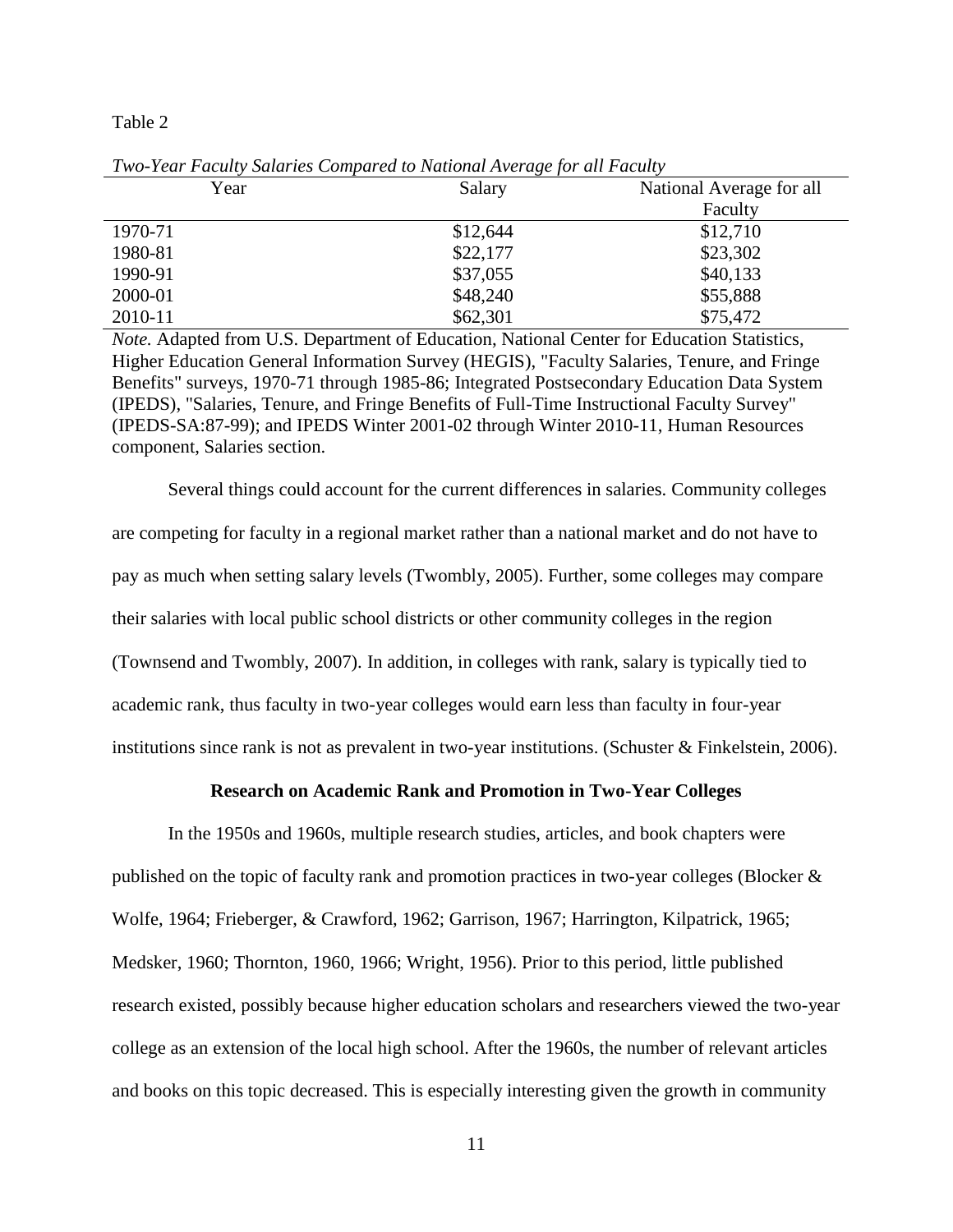colleges in the 1960s and 1970s. The following is a summary of the available literature about faculty rank and promotion in community colleges, beginning with reasons why two-year colleges implemented systems of rank and promotion.

# **Reasons for Implementing a System of Rank and Promotion**

The impetus behind implementing rank and promotion systems in community colleges is multi-faceted. The two most frequently mentioned reasons found in the literature are prestige and strengthening ties to higher education.

According to the literature, an overwhelming reason for establishing rank and promotion was the desire for increased prestige, both for the institution and the faculty (Brown, 1977; Kinnick, 1969; Wright, 1956). Rank and promotion helped distinguish community colleges from high schools, a distinction that many thought would increase prestige and establish a new position in the educational hierarchy. Additionally, since many two-year college faculty initially came from secondary schools and because of the close ties between secondary schools and early community colleges, several authors saw the introduction of rank for faculty as an additional way to increase the prestige of faculty by distinguishing community college faculty from the local high school faculty (Brown, 1977; Kinnick, 1969; Wright, 1956). Others believed administrators favored adopting a system of rank as a way to increase the prestige of their institution (Kilpatrick, 1965).

Another reason given for the adoption of rank in community colleges was that it would strengthen ties to higher education. Kinnick (1969) believed faculty rank would increase the visibility and prestige of faculty and their employers in the eyes of four-year institutions and accrediting agencies. While no research in the literature exists to support this, others believed instituting such a system would create more similarity between four-year and two-year faculty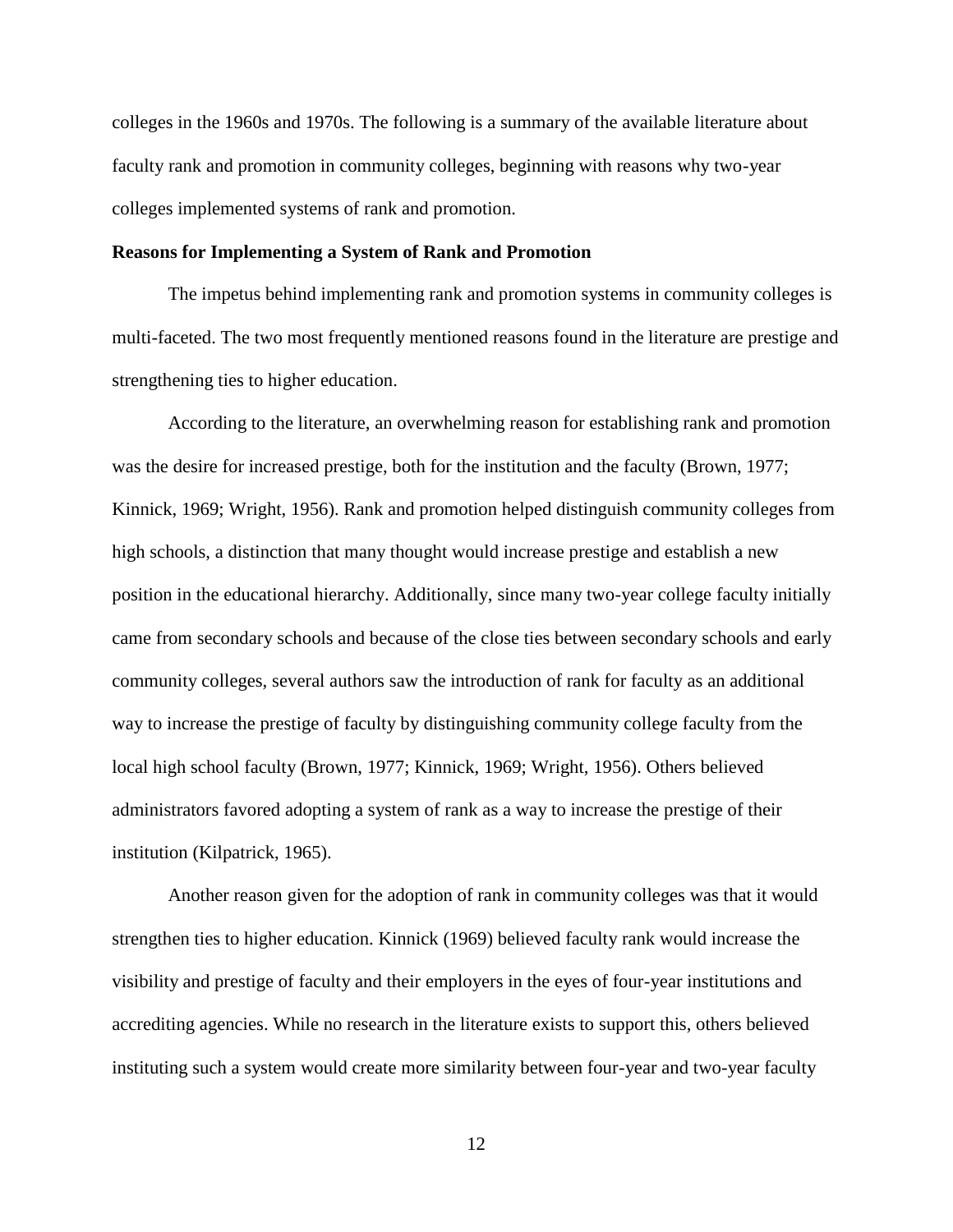and result in increased opportunities for publication, summer employment, and other faculty benefits associated with holding academic rank, such as higher salary (Brown, 1977; Frieberger & Crawford, 1962; Garrison, 1967; Wright, 1956).

# **Reasons against Implementing a System of Rank for Two-Year Faculty**

The notion of rank and promotion at two-year colleges was not without criticism. Not everyone saw the implementation of a system of faculty rank and promotion as beneficial. Both researchers and faculty alike had their doubts about the need for faculty rank in two-year colleges.

Some community college researchers were concerned about implementing a faculty rank system that would resemble those of four-year institutions, whose faculty rank and promotion policies focused on research and publication (Hendrix, 1964; Medsker, 1960). An additional fear was that such a system would attract faculty more interested in scholarship. If faculty began to emphasize scholarship, then they would focus on their discipline areas instead of the interdisciplinary focus on curriculum believed to be more appropriate for community colleges (Hendrix, 1964).

Other opponents of faculty rank and promotion in two-year colleges simply did not view it as necessary for faculty or as something of little interest to the faculty. A 1960 national study of 76 two-year colleges across 15 states found that 43% of faculty opposed a system of faculty rank and promotion (Medsker, 1960). Medsker believed that this opposition possibly stemmed from the fact that the majority of community college faculty had no familiarity or experience with such a system. Other results of his study indicated that 64% of community college faculty had previous teaching experience but only in secondary and elementary schools, which typically do not have faculty rank (Medsker, 1960). Two other possible reasons faculty opposed rank were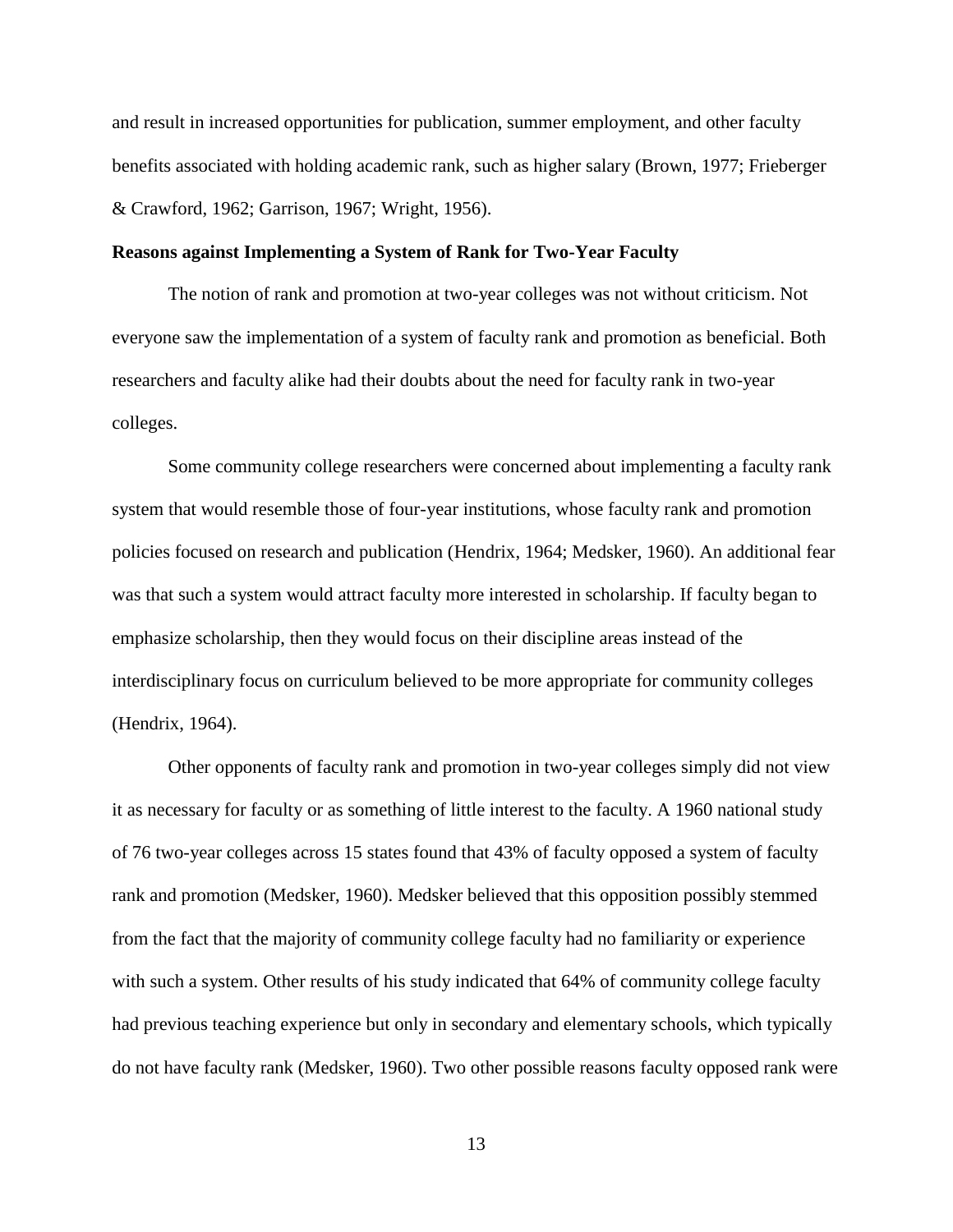that some faculty saw rank as being exclusive to four-year colleges while other faculty responded that it was not something they had given much thought to (Harrington, 1965).

In his 1967 study, Garrison summarized faculty misgivings concerning a faculty rank system. Garrison interviewed over 600 two-year college faculty trying to determine the issues most important to the faculty. Information that he discovered relevant to this study were the arguments against instituting faculty rank. Some faculty wondered who would establish the criteria used to evaluate them and then conduct the evaluation. Some even argued that to call themselves an associate professor or professor of some occupational or vocational program sounded "a bit ridiculous" (Garrison, 1967).

# **Prevalence of Rank in Two-Year Colleges**

The prevalence of two-year colleges that currently have policies of rank and promotion is unknown. The numbers of research studies are few, and no national studies have been conducted since Carter & Ottinger's study in 1992. However, the available literature does indicate that the percent of colleges using rank has increased since the publication of Wright's study in 1956.

Wright (1956) sought to determine the prevalence of rank in institutions of higher education. He sampled college catalogs and bulletins and examined the ranks and titles given to faculty in these college publications. His sample consisted of 155 four-year institutions, 106 teachers' colleges, and 72 junior colleges. Wright found that over 70% of 4-year institutions and over 50% of teachers' colleges had some kind of system of faculty rank in place, compared to only 6% of junior colleges.

After a nearly ten-year gap, Blocker and Wolfe conducted a 1964 study that revealed several trends occurring at the two-year college level, including a growth in rank and promotion policies. Using information obtained from the National Education Association registry and the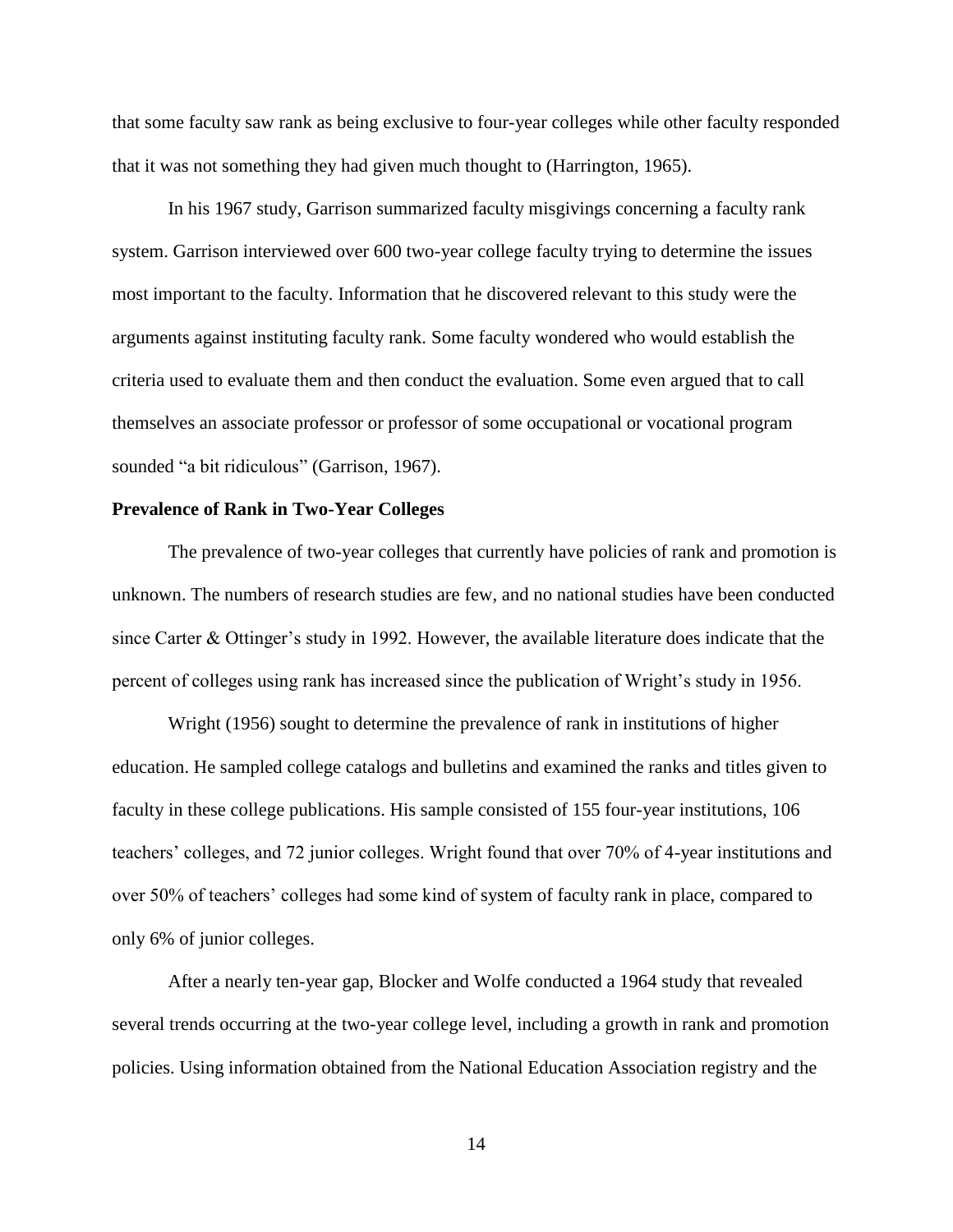American Association of University Professors registry of junior colleges, they developed a list of two-year colleges that had rank. They then mailed questionnaires to 125 public (57%) and private (43%) junior colleges. One hundred twelve institutions responded. Of the questionnaires returned, 53 public colleges and 35 private colleges had rank. Of the 88 responding institutions, 27 had introduced rank between 1920 and 1957, while another 61 had introduced rank between 1958 and 1964 (Blocker and Wolfe, 1964). This represented a substantial increase compared to the previous 37 years in the number of junior colleges adopting a system of academic rank. The reason most often given for the adoption of a system of rank was to conform to university standards (Blocker and Wolfe, 1964).

Another indication of the growth of faculty rank was the three editions of Thornton's *The Community Junior College*, the first authored in 1960*.* In his initial edition, no mention was made of faculty rank (1960). In the second edition (1966), Thornton *noted* that 100 colleges awarded rank to faculty. Even though Thornton did not provide the exact number of colleges with rank in his 1972 edition he did point out that there appeared to be a growing trend in the number of two-year colleges that had faculty rank and promotion policies.

Between 1964 and 1992, no national studies were published. There was one statewide study in 1979 that investigated the prevalence of rank in Florida's community and junior colleges (Karn, 1979). Karn found that eight colleges had a system of faculty rank (an increase of two from 1974). It was not until the 1990s that rank and promotion in community colleges was again mentioned in the literature.

During the 1990s and 2000s, two research articles and several surveys were published on the topic. All were national studies and each provided updates on the status of faculty rank and promotion policies in two-year colleges.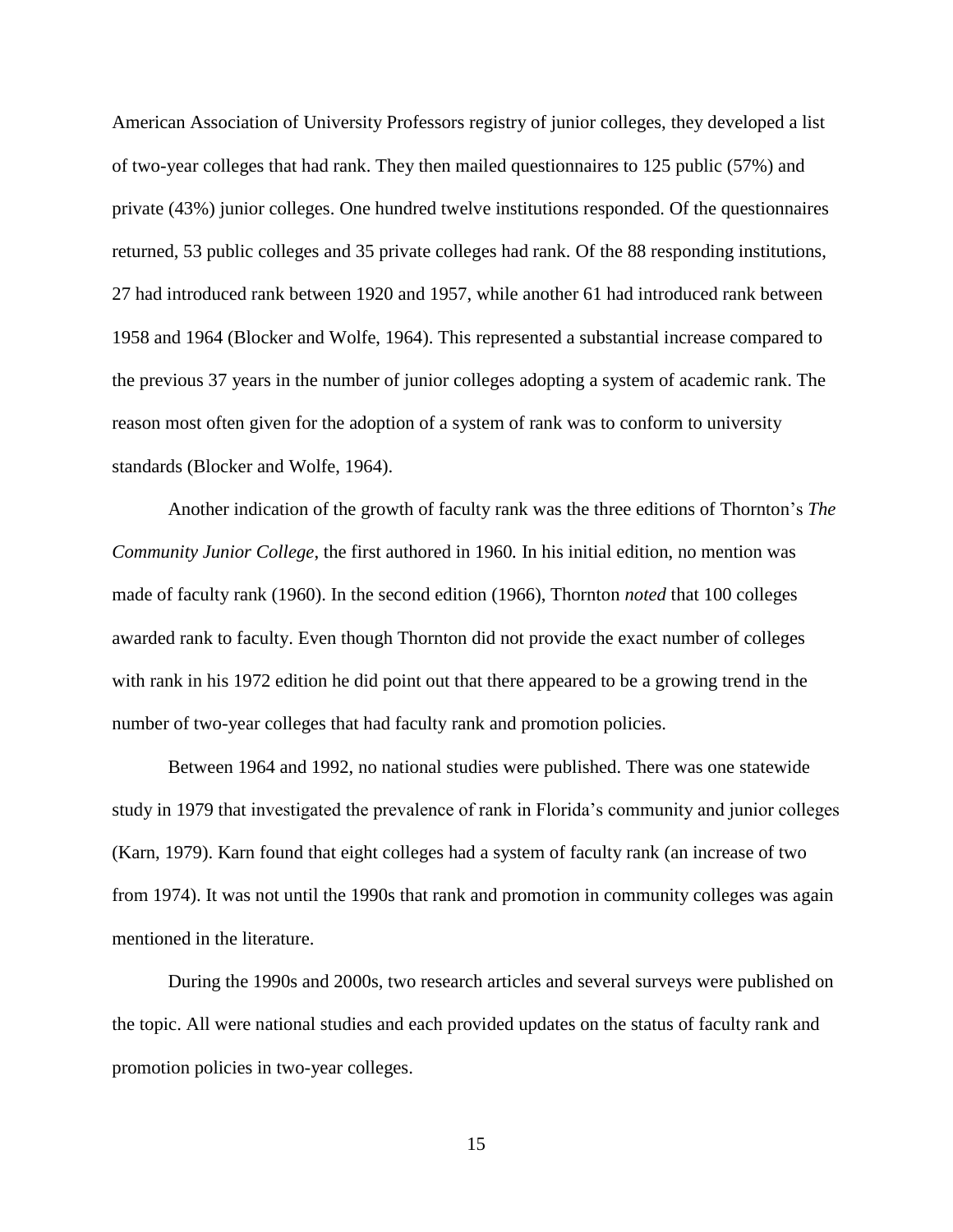The first of these, entitled, *Community College Faculty: Attitudes and Trends, 1997,*  sought information about the status and working conditions of faculty in two-year colleges. Huber (1998) sought to compare the characteristics of faculty in two-year colleges with characteristics of faulty working in other higher education institutions. Almost 10,000 faculty in more than 300 institutions participated in the survey. Huber's findings that relate to this study were that a smaller percentage of two-year college faculty held the rank of professor, associate professor, or assistant professor than at any other institution. In addition, only 46% of faculty working in community colleges held rank compared to over 80% of faculty at other institutions.

In 2009, Leist sought to determine the relationship between academic rank and faculty salary in rural, public community colleges (2009). Using the Integrated Postsecondary Education Data System (IPEDS) to identify rural, public institutions, he separated these institutions into those offering rank and those without academic rank. Findings that relate to this study were that 294 of 488 (60%) public, rural community colleges reported using academic rank.

Surveys conducted by the College and University Professional Association of Human Resources between 2008 and 2011 sought to determine the characteristics of full time faculty, including the use of academic rank. Participating institutions were from each region of the country and represented both union and non-union faculty groups. Results of the surveys varied between 50.3% and 61.2% of colleges having policies for faculty rank and promotion. Table 3 shows the number of responding institutions by year and percentage with faculty rank.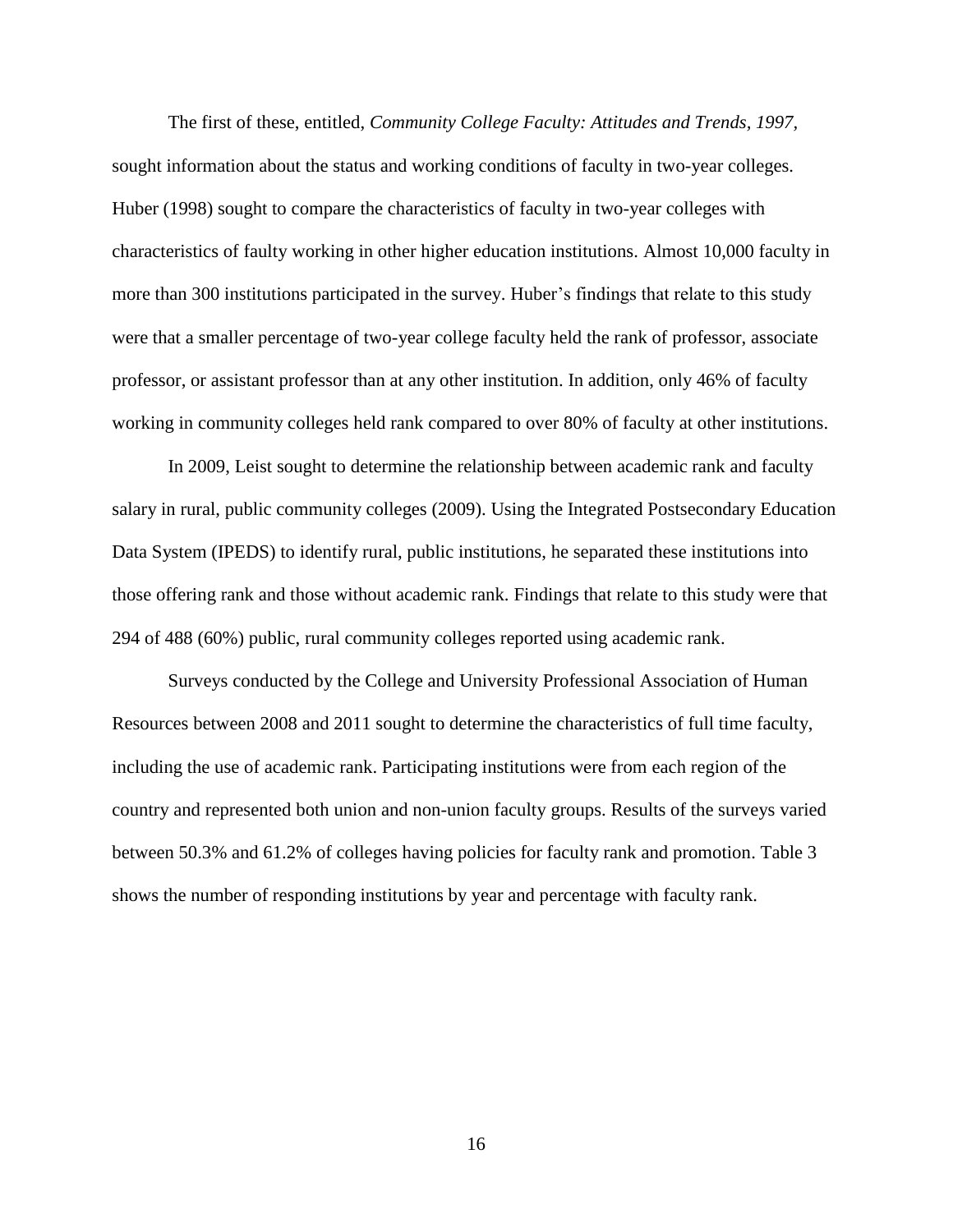#### Table 3

| Year | Number of Respondents | Percentage with Faculty Rank |
|------|-----------------------|------------------------------|
| 2008 | 192                   | 50.3%                        |
| 2009 | 183                   | 61.2%                        |
| 2010 | 174                   | 53.0%                        |
| 2011 | 168                   | 52.0%                        |

*Number of Responding Institutions by Year and Percentage with Faculty Rank* 

*Note.* Adapted from College and University Professional Association for Human Resources, "Community College Faculty Salary Survey" surveys for 2008 through 2011.

#### **Evaluation of Effective Teaching as a Criterion for Promotion**

The mission of the community college is different from four-year institutions. While most public four-year colleges place great emphasis on research and scholarship, the focus of faculty working in two-year colleges has always been effective teaching (Cohen & Brawer, 1996). Several reports identify effective teaching as the most important factor in student success (Bradley, P., 2010; Perez, A.M., McShannon, J., & Hynes, P., 2012). Teaching effectiveness is typically evaluated through several means including classroom observations by peers and administrators, student course evaluations, teaching portfolios, and self-evaluation (Redmon, 2009). The following case study and national survey results are indicative of the recognition for the community college's unique mission and evidence of the support for promotion criteria that support this mission (Harding & Laanan, 2006; Walker & Poythress, 1986).

An example of the commitment to teaching and the establishment of promotion criteria that reflect that commitment is DeKalb Community College. Walker and Poythress (1986) described the process of establishing a system of rank and promotion for faculty at that institution. It was agreed that the criteria used in determining promotion should consist of superior teaching, outstanding service to the institution, degree obtained, professional growth and development, and outstanding service to the community. To support their eligibility for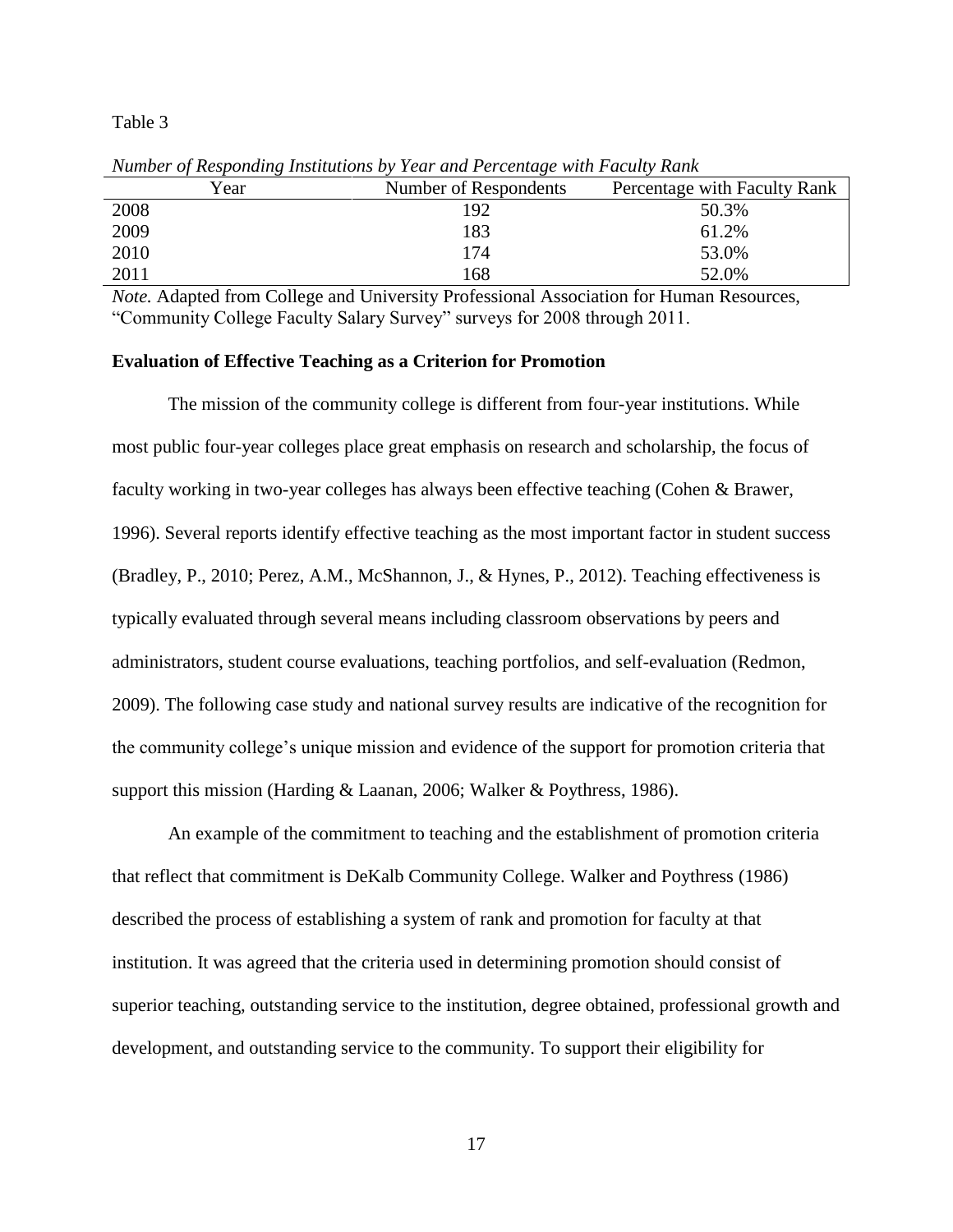promotion, the faculty had to demonstrate excellence in three of the five areas and submit a resume detailing their evidence of support for promotion (Walker & Poythress, 1986).

In a subsequent study, Hardy and Laanan's (2006) study demonstrated the importance that two-year faculty place on effective teaching. Using data from the 1999 National Study of Postsecondary Faculty, the authors described the characteristics of full time two-year college faculty and the differences in age groups. A review of 90,000 faculty responses to a survey question on what were the most important criteria in determining promotion indicated that 93% either agreed or strongly agreed that teaching should be the primary criterion.

# **Examples of Polices for Rank and Promotion in Two-Year Colleges**

In addition to the lack of available research on community college policies regarding faculty rank and promotion, there is also a lack of published college policies. Using several databases including Ebsco and ProQuest, only 11 institutional policies were found. The earliest policies published were in 1972. Institutions varied on what criteria they used for determining promotion. Table 4 provides a list of the 11 institutions and the criteria used for determining promotion.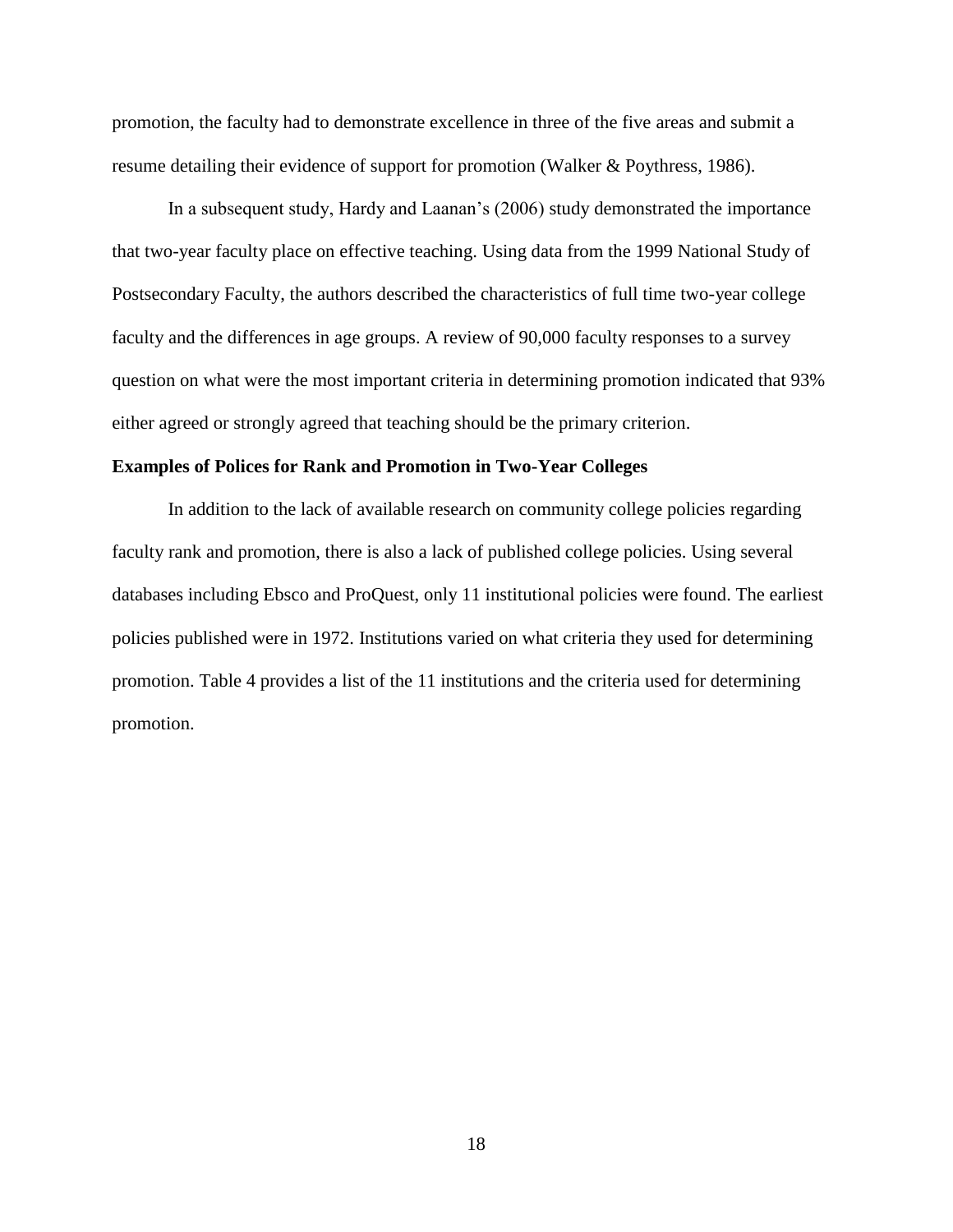Table 4

| common cruci argor I romonon in Itanii ar sciecica community conege<br>College | Effective                 | Years of         | Academic    | Professional | College          | Professional |
|--------------------------------------------------------------------------------|---------------------------|------------------|-------------|--------------|------------------|--------------|
|                                                                                | Teaching                  | Experience       | Credentials | Growth       | Service          | Activity     |
| Community                                                                      |                           |                  |             |              |                  |              |
| College of                                                                     | X                         | X                | X           | X            | $\mathbf X$      | X            |
| <b>Beaver County</b>                                                           |                           |                  |             |              |                  |              |
| Bergen                                                                         |                           |                  |             |              |                  |              |
| Community                                                                      | X                         | $\mathbf X$      | X           |              |                  |              |
| College                                                                        |                           |                  |             |              |                  |              |
| <b>Bucks County</b>                                                            |                           |                  |             |              |                  |              |
| Community                                                                      |                           | X                | X           |              |                  |              |
| College                                                                        |                           |                  |             |              |                  |              |
| <b>Central Oregon</b>                                                          |                           |                  |             |              |                  |              |
| Community                                                                      | $\mathbf X$               | $\mathbf X$      |             | $\mathbf X$  | $\boldsymbol{X}$ |              |
| College                                                                        |                           |                  |             |              |                  |              |
| Community                                                                      |                           |                  |             |              |                  |              |
| College of                                                                     | X                         | X                | X           | X            |                  |              |
| Rhode Island                                                                   |                           |                  |             |              |                  |              |
| Connecticut                                                                    |                           |                  |             |              |                  |              |
| College System                                                                 | X                         | X                | X           | X            | $\boldsymbol{X}$ | X            |
| <b>Hudson Valley</b>                                                           |                           |                  |             |              |                  |              |
| Community                                                                      | X                         | $\mathbf X$      | X           | X            |                  | X            |
| College                                                                        |                           |                  |             |              |                  |              |
| Jamestown                                                                      |                           |                  |             |              |                  |              |
| Community                                                                      | X                         |                  |             |              | $\boldsymbol{X}$ | X            |
| College                                                                        |                           |                  |             |              |                  |              |
| Niagara County                                                                 |                           |                  |             |              |                  |              |
| Community                                                                      | X                         |                  |             | X            | X                | X            |
| College                                                                        |                           |                  |             |              |                  |              |
| Saint Louis                                                                    |                           |                  |             |              |                  |              |
| Community                                                                      |                           | X                | X           |              |                  |              |
| College                                                                        |                           |                  |             |              |                  |              |
| Sauk Valley                                                                    |                           |                  |             |              |                  |              |
| Community                                                                      | $\boldsymbol{\mathrm{X}}$ | $\boldsymbol{X}$ |             |              |                  |              |
| College                                                                        |                           |                  |             | X            | X                |              |

*Common Criteria for Promotion in Rank at Selected Community College* 

*Sources:* Beaver County Community College, 1972; Bergen Community College, 1973; Bucks County Community College, 1973; Central Oregon Community College, 1997; Connecticut State Board of Trustees for Regional, Community Colleges, & American Association, o. U., 1987; Hudson Valley Community College, 1998; Jamestown Community College, 1973; Niagara County Community College, 1987; Rhode Island State Board of Governors for Higher Education, 1987; Saint Louis Community College, 1987; Sauk Valley Community College, 1972.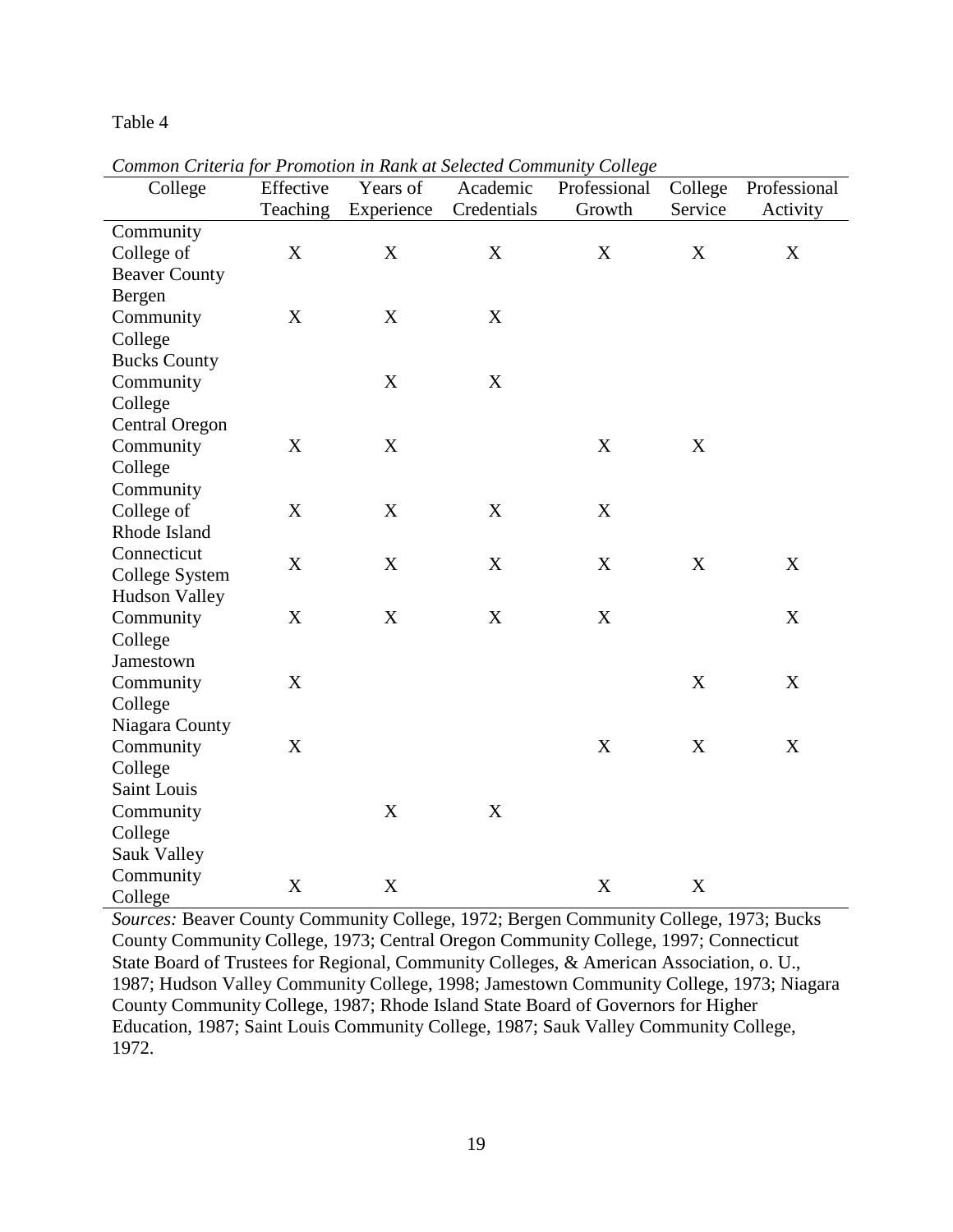A review of Table 4 reveals some common criteria. Number of years of experience was the most commonly used criterion in promotion policies. Effective teaching was the second most common criterion. Professional activity was the most infrequently used criterion when determining promotion. This should come as no surprise since community colleges emphasize teaching more than professional activities. As pointed out earlier, researchers in the 1960s were concerned colleges would adopt criteria similar to those used in universities. Based on an examination of these institutional policies, it would appear that some two-year colleges adopted criteria suited to their mission and did not mimic the criteria used by four-year institutions.

It is worth noting that two of the institutions, Jamestown (1971) and Niagara (1972), did not require any specific length of service before promotion. As Jamestown Community College stated, "promotions, then, are not automatic, nor do they require a specific number of years of experience or credit hours" (p.1). In the same manner, Niagara's policies stated, "no minimum length of service in an academic rank shall be required for eligibility for promotion. Promotions shall be solely on merit" (p.13).

Only four of the colleges made a distinction in their policies between transfer faculty and technical faculty (Beaver County Community College, 1972; Bergen Community College, 1973; Community College of Rhode Island, 1987; Saint Louis Community College, 1987). All four considered work experience along with educational credentials when determining eligibility for promotion. No mention was made of this in other institutional policies.

Designations of rank for technical faculty varied between institutions. Some gave the same designations for both transfer faculty and technical faculty while others used different titles for transfer faculty and for technical faculty.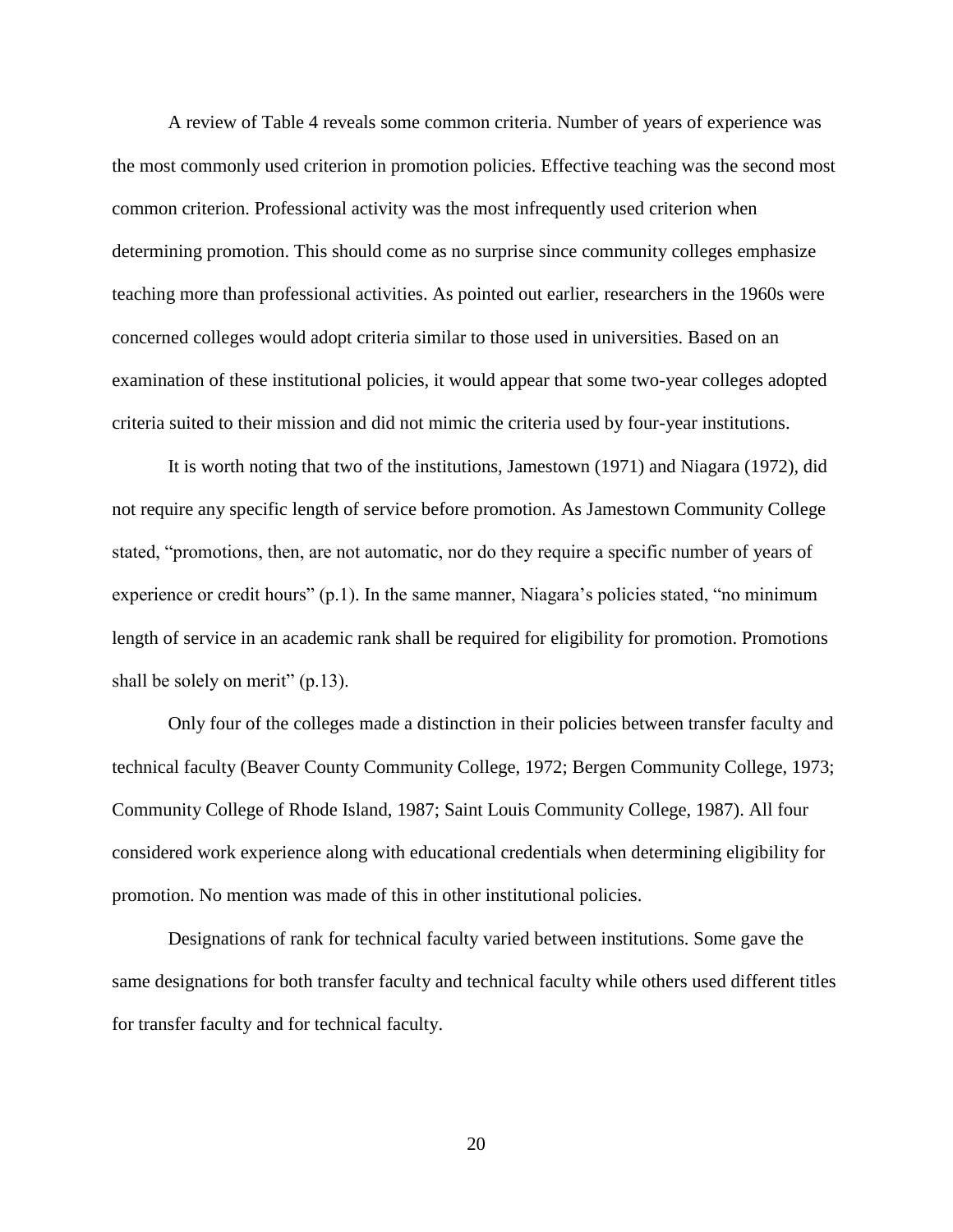A review of these policies revealed several similarities among the four institutions. First, all used years of experience and educational attainment during the hiring process to determine initial rank. Second, the criteria used for promotion varied by institution. While most institutions used teaching effectiveness and years of experience, not all did. Third, few colleges provided definitions of their criteria. By not providing definitions of criteria, individuals working at institutions or interested in working at a particular institution may by confused about the criteria needed to achieve promotion.

#### **Summary**

This chapter outlined the available literature pertinent to the topic of rank and promotion in two-year colleges. The first section of the chapter provided an overview of community college faculty credentials, secondary teaching experience, faculty teaching load, and faculty compensation. As shown by the literature, community college faculty are different than their four-year counterparts. They typically have a master's degree as their highest educational credential and teach more courses per year for less pay. Their prior work experience also differentiates them from other groups of faculty as they often have secondary school teaching experience or experience in industry.

The middle section discussed previous research about faculty rank and promotion polices. As pointed out, the focus of much of the existing literature was on the advantages and disadvantages of introducing faculty rank in two-year colleges, the prevalence of rank in twoyear colleges and the importance of using teaching effectiveness as a criterion for promotion.

The final section of Chapter 2 included examples of published guidelines for faculty rank and promotion. A review of these policies indicated commonalties and differences, which were outlined and discussed.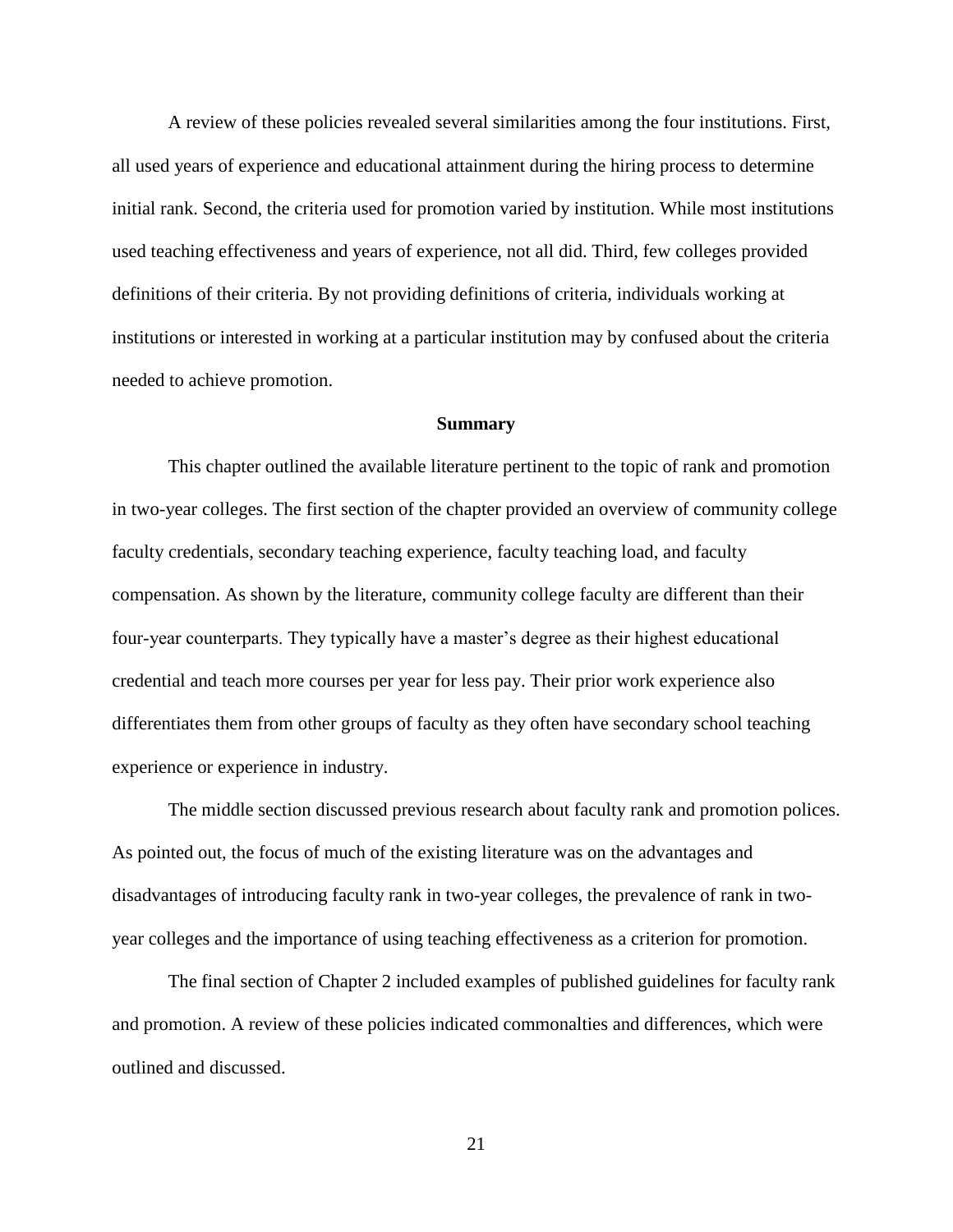## **CHAPTER THREE**

## **Methodology**

There were two main purposes for the study. The first was to determine the prevalence of rank in public two-year colleges. The second was to identify the criteria used to determine initial rank and subsequent promotion for both vocational and transfer faculty. This chapter provides an overview of the research design selected for the study, identifies the target population, discusses the procedures used in data collection and analysis, and describes the pilot testing of the procedures for data collection and analysis.

## **Research Design**

Given the purposes of the study, a cross-sectional survey research design was chosen. A cross-sectional research design is used to collect a large amount of information about a population at a single point in time and to do so in a short amount of time (Creswell, 2008). Since the purpose of the study was to collect current practices on faculty rank and promotion, this research design was the most appropriate.

Creswell (2008) identified four key characteristics of a good survey design: (1) collecting data from a sample and generalizing those results to the whole population, (2) collecting information directly from individuals rather than a researcher, (3) designing a good instrument for the collection of data, and (4) obtaining a high response rate so as to be able to generalize the results of the study (p.393). These principles guided the design of the study.

A request for participation in the study was sent via email to the chief academic officers of the colleges in the study's population. The email requested a copy of the policies concerning faculty rank and promotion. Furthermore, the chief academic officer was asked to answer three additional questions.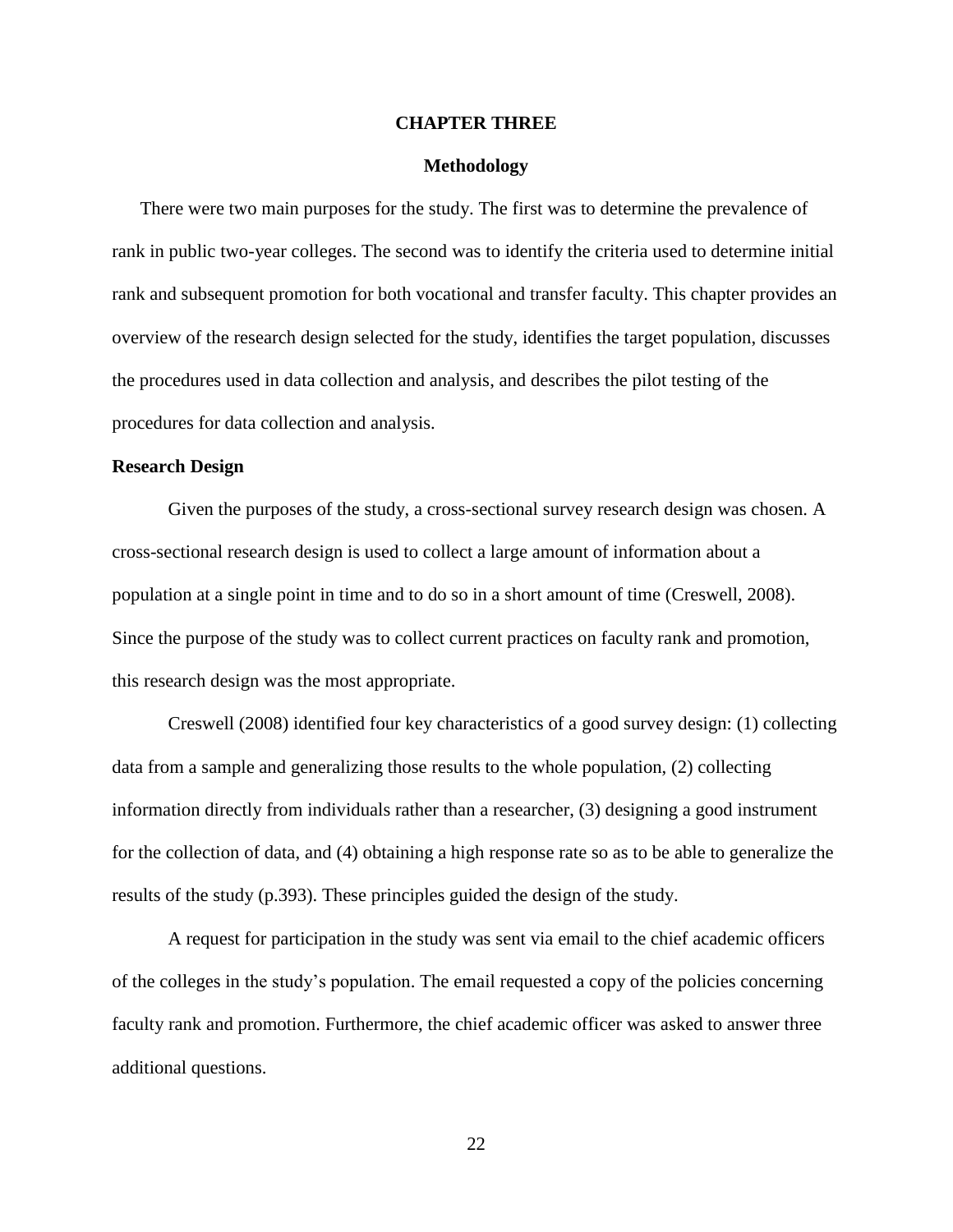# **Target Population**

The target population for this study consisted of public, non-affiliated two-year colleges in the United States that had a system of rank and promotion for faculty. Colleges were identified using the Carnegie Foundation for the Advancement of Teaching website (http://www.carnegiefoundation.org).

According to the website, there were 1,714 community colleges. Of these, 944 fit the definition of a two-year college used in this study. Upon further review, several colleges were removed from the population for various reasons, including offering four-year degrees and having recently became a four-year college. Nine hundred twenty-eight two-year public institutions were identified and deemed as eligible for the study population.

Once colleges were determined to have met the initial criteria, a review of each college's catalog was conducted to determine if faculty rank was awarded. This method was selected since most colleges include a list of their faculty and credentials in their catalogs. Furthermore, this approach was consistent with Wright's 1956 study. In cases where the determination of faculty rank was not evident in the college catalog, an email was sent to the chief academic officer asking for clarification about the status of faculty rank. This process revealed a population of 356 colleges. Due to the small size of the population, the entire population in question constituted the study.

Using information obtained from the Integrated Postsecondary Education Data System (IPEDs), institutions were grouped based on membership in six regional accrediting bodies and then further separated into three categories, based on total enrollment. The researcher used the following enrollment categories: fewer than 2,500 students; 2,501 to 5,000 students; and more than 5,000 students. These enrollment sizes were chosen based on two previous dissertations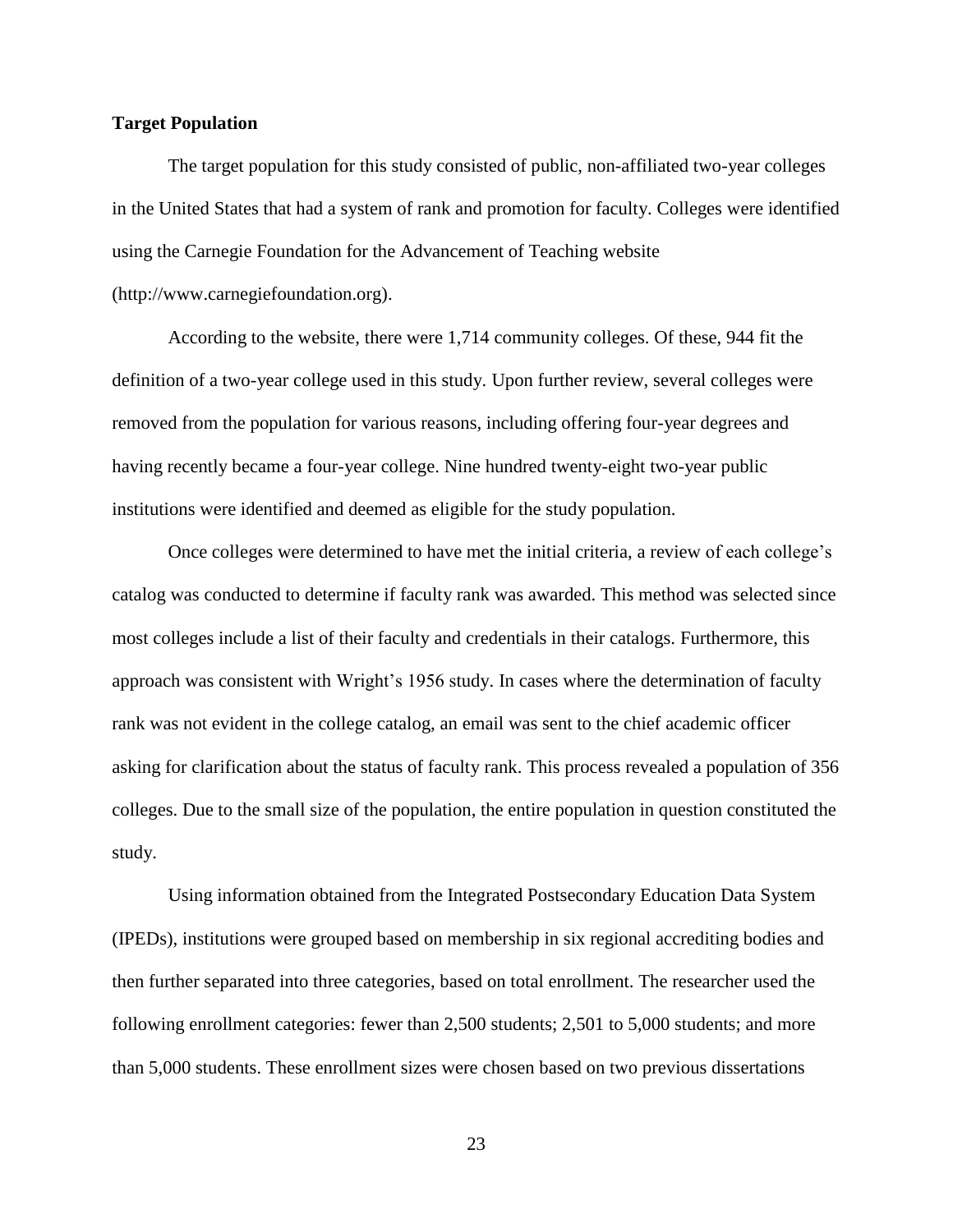(Kinney, 2008; Underwood, 1991). Table 5 illustrates the number of colleges with rank by

accrediting region and institutional enrollment.

# Table 5

| Accreditation        | Less than 2,500 | 2,501 to 5,000 | More than 5,000 | Total |
|----------------------|-----------------|----------------|-----------------|-------|
| Region               |                 |                |                 |       |
| <b>Middle States</b> | 10              | 15             | 51              | 76    |
| Association of       |                 |                |                 |       |
| Colleges and         |                 |                |                 |       |
| Schools              |                 |                |                 |       |
| New England          | 9               | 8              | 18              | 35    |
| Association of       |                 |                |                 |       |
| Schools and          |                 |                |                 |       |
| Colleges             |                 |                |                 |       |
| North Central        | 16              | 31             | 53              | 100   |
| Association of       |                 |                |                 |       |
| Colleges and         |                 |                |                 |       |
| Schools              |                 |                |                 |       |
| Northwest            | $\overline{2}$  | $\overline{4}$ | $\overline{4}$  | 10    |
| Commission on        |                 |                |                 |       |
| Colleges and         |                 |                |                 |       |
| Universities         |                 |                |                 |       |
| Southern             | 18              | 29             | 55              | 102   |
| Association of       |                 |                |                 |       |
| Colleges and         |                 |                |                 |       |
| Schools              |                 |                |                 |       |
| Western              | $\mathbf{1}$    | $\overline{0}$ | 31              | 31    |
| Association of       |                 |                |                 |       |
| Schools and          |                 |                |                 |       |
| Colleges             |                 |                |                 |       |
| Total                | 55              | 87             | 212             | 354   |

*Numbers of Two-Year Colleges with Rank Stratified by Accreditation Body and Institutional Enrollment*

# **Testing**

A pilot test of the procedures was conducted to determine if any changes were needed. Two colleges, both in Arkansas, comprised the pilot study. The colleges were selected because the researcher had a relationship with the institutions. The purpose of the pilot was to determine if any modifications to the email sent to chief academic officers (CAO) were necessary and to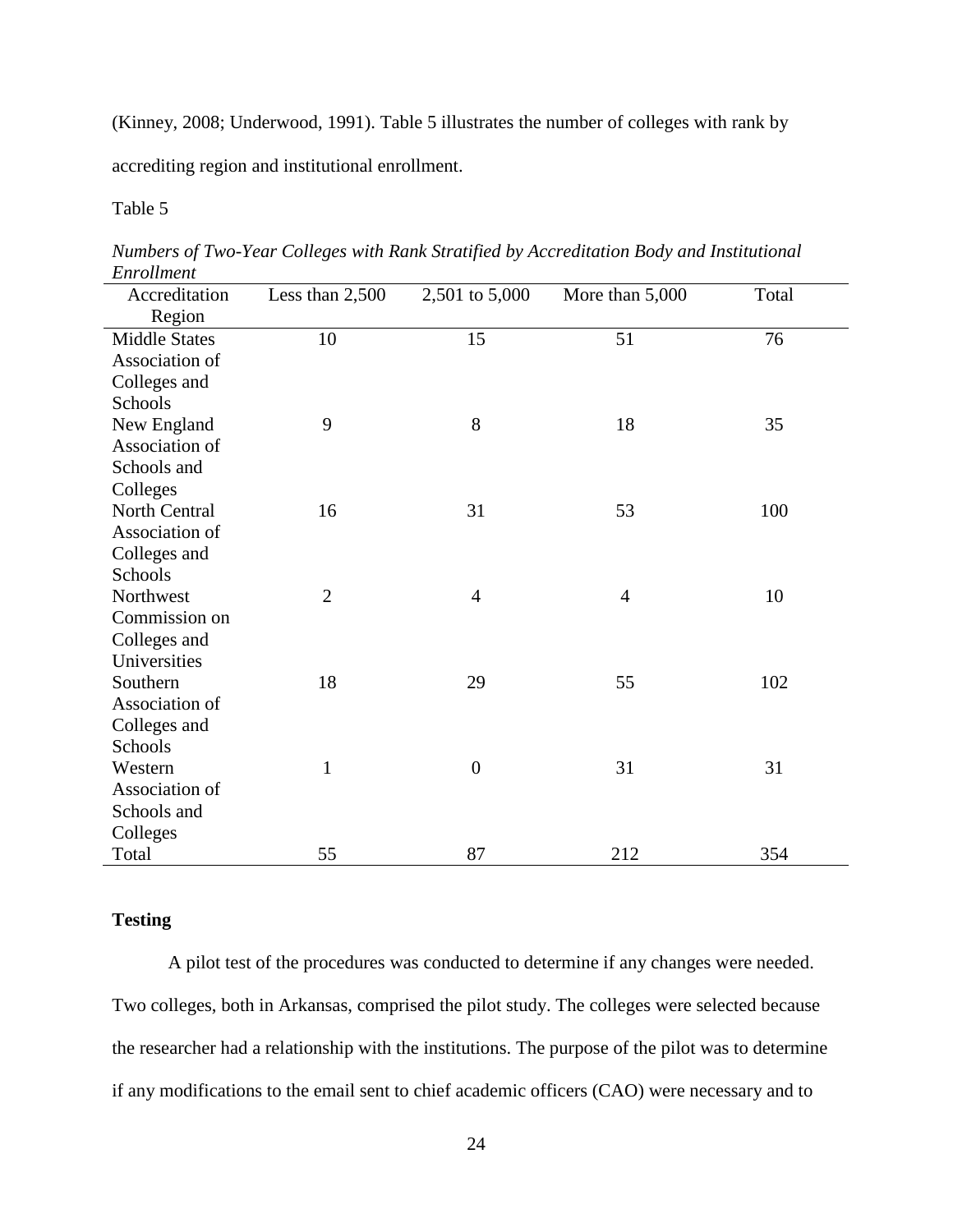identify and address any concerns expressed by the pilot group. Using the results of the pilot study, modifications were made to the research questions, resulting in the addition of one question.

#### **Data Collection Procedures**

Using a list of email addresses obtained from institutional websites, an email was sent to all 354 institution's chief academic officer (CAO) in the population requesting their participation in the study. Using email to contact participants was done due to its low cost, manageable administrative burden and the ease of response for CAOs. Further support for this approach came from Creswell (2008), who recommended electronic communication because it provides a quick and easy way to collect data.

The email (a) described the study and the probable benefits, (b) requested access to policies for rank and promotion (c) asked when their current policies concerning rank and promotion were established, (d) asked whether faculty had collective bargaining, and (e) asked whether faculty can achieve tenure. (Appendix A). One hundred twelve initial replies were received after the first email. Of the 112 initial replies, two institutions responded to the email saying that they did not offer faculty rank. A second email (Appendix B) was sent one month later. Twenty-two replies were received after the second email. Of the 354 chief academic officers emailed, 136 replies were received, two of which were deemed invalid due to misidentification of them as offering faculty rank, for a response rate of 38% (134).

#### **Data Analysis**

Once the requested information was received, policies were studied and responses to the questions were reviewed. For the three initial research questions, tables were constructed to answer the questions based on enrollment size and accrediting region. For policies on rank and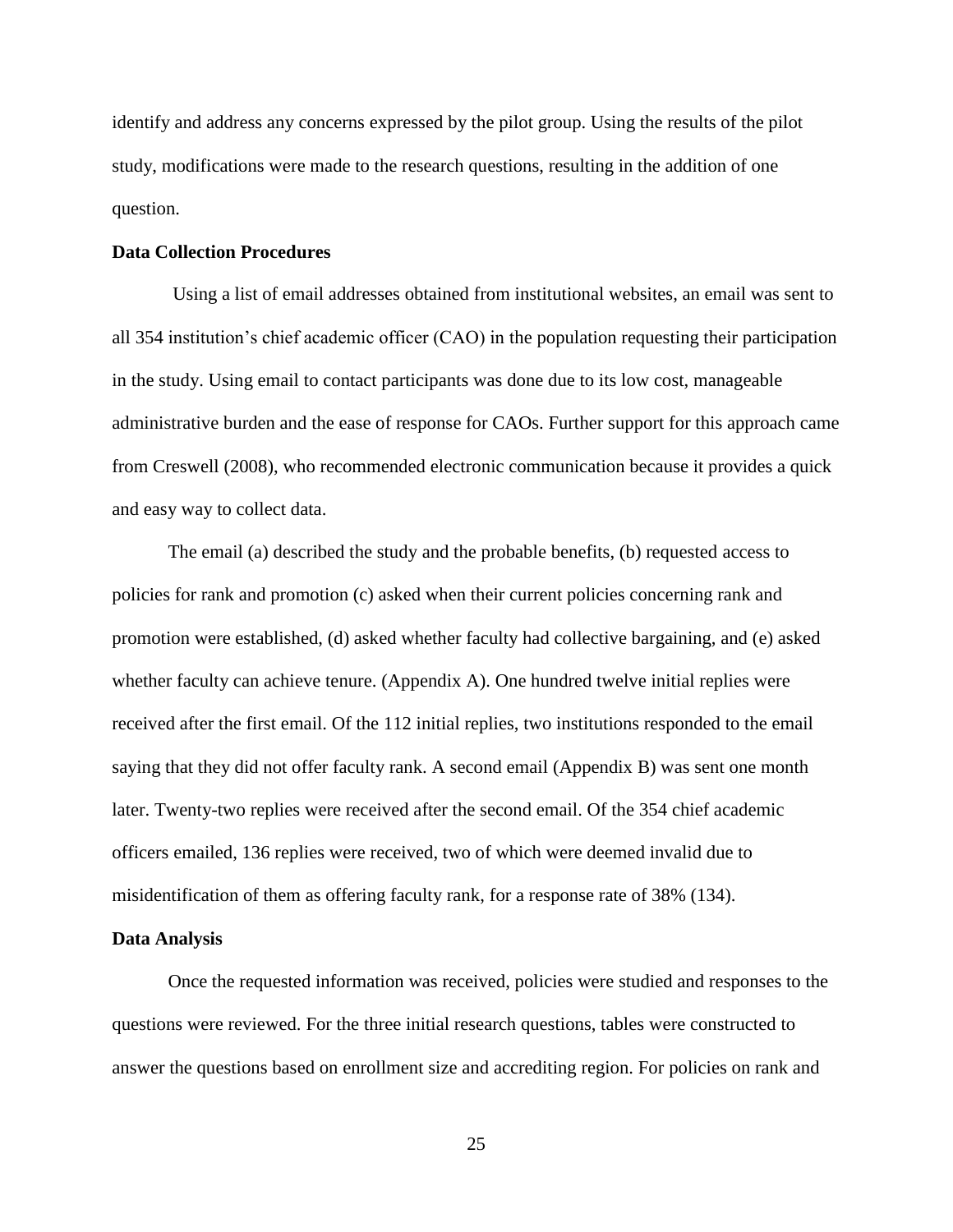promotion criteria, tables were constructed for transfer and technical faculty at initial hire, for promotion in rank for transfer and technical faculty, and to compare criteria used between transfer and vocational faculty.

# **Summary**

In chapter 3, the methodology used in the study was described. The selection and rationale for the research design were discussed. Additionally, the chapter outlined how the population was determined, the processes for data collection and analysis, and details of the pilot testing.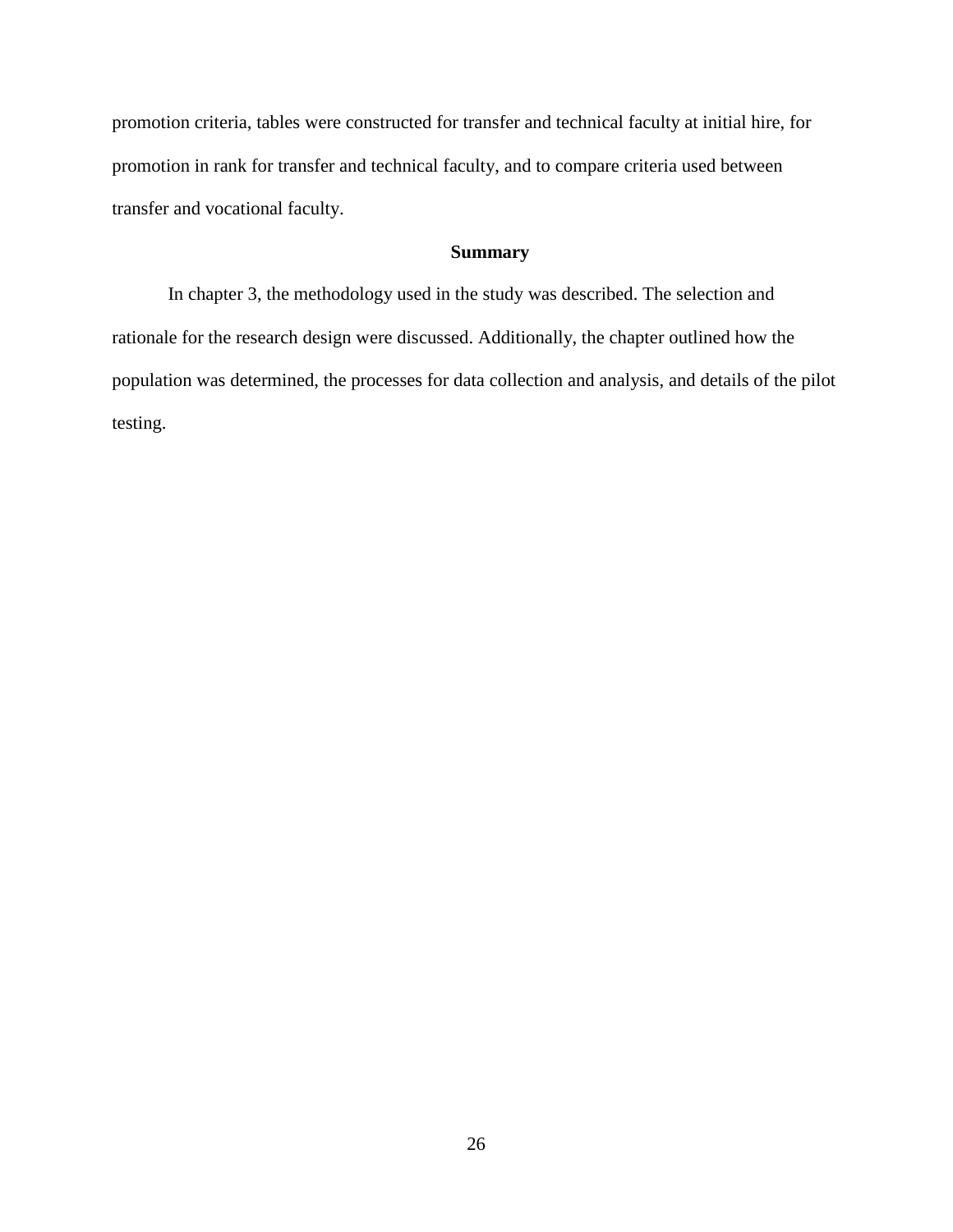#### **CHAPTER FOUR**

#### **Results**

As outlined in chapter three, the chief academic officers of selected colleges were sent a one-page email explaining the study and asking for their participation. The email introduced the researcher, identified the purposes of the research, and contained a request for institutional policies about faculty rank and promotion. Additionally, the chief academic officers were asked to respond to three questions: 1) the length of time since the last policy update; 2) whether or not faculty participated in collective bargaining; and 3) if faculty had the opportunity to earn tenure. The following chapter provides a descriptive analysis of the institutional resources on faculty promotion and the responses to questions addressing policy updates, collective bargaining, and faculty tenure. The findings are presented under the following headings:

- 1. The percentage of colleges that have a system of academic rank for faculty
- 2. Currency of the faculty rank and promotion policies
- 3. The percentage of colleges with rank who have collective bargaining
- 4. The percentage of colleges with rank who have tenure for faculty
- 5. The criteria used to determine initial appointment in rank for transfer faculty
- 6. The criteria used to determine initial appointment in rank for vocational faculty
- 7. The criteria used to determine promotion to a higher rank for transfer faculty
- 8. The criteria used to determine promotion to a higher rank for vocational faculty
- 9. Differences in criteria used to determine rank at the time of hire for transfer faculty and vocational faculty
- 10. Differences in criteria used to determine promotion for transfer faculty and vocational faculty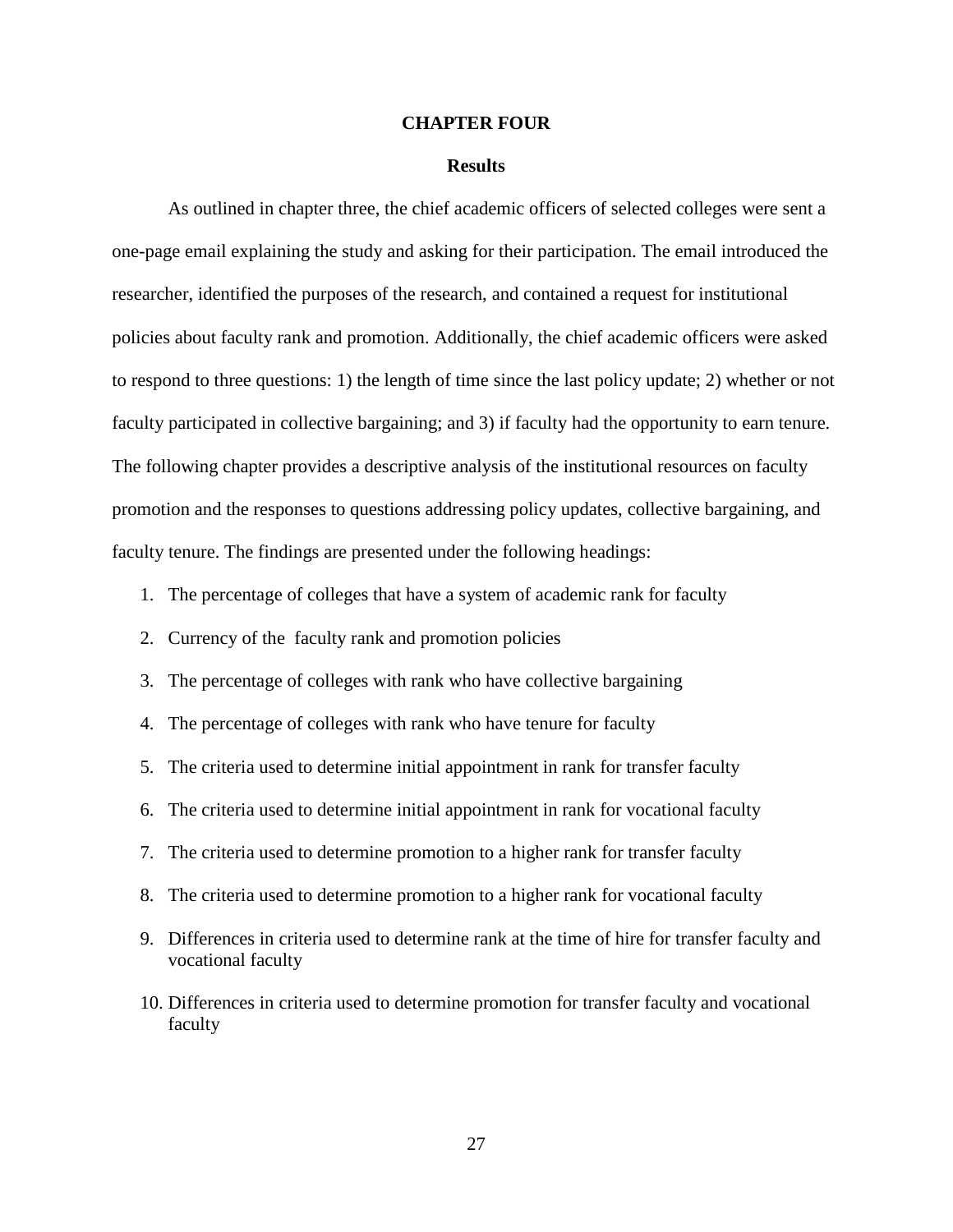## **The Percentage of Colleges that have a System of Academic Rank for Faculty**

Chapter 3 explained the process used to identify the initial population of the study and to narrow that to only those colleges with rank. These procedures left a study population of 354 or 38% of two-year colleges that had faculty rank.

After the study population was determined to be 354 colleges, an initial email requesting participation in the study yielded 112 usable responses. A follow up email resulted in an additional 22 responses. The two emails combined produced a total response rate of 38%, or 134 colleges. Response rates varied significantly by accrediting region. The Southern accrediting region had the highest response rate (41.8%) while colleges in the Western and Northwestern accrediting regions had the lowest response rates, 3.0% and 1.5%, respectively. When institutions were grouped by size (enrollment), a sizable variation in response rates was noted. Small colleges, defined as colleges with enrollment of less than 2,500, had a response rate of 17.9%, medium-sized colleges enrolling between 2,501 and 5,000 students had a response rate of 26.1%, and the largest colleges, those with more than 5,000 students, had a response rate of 56.0%. The results are shown in Table 6.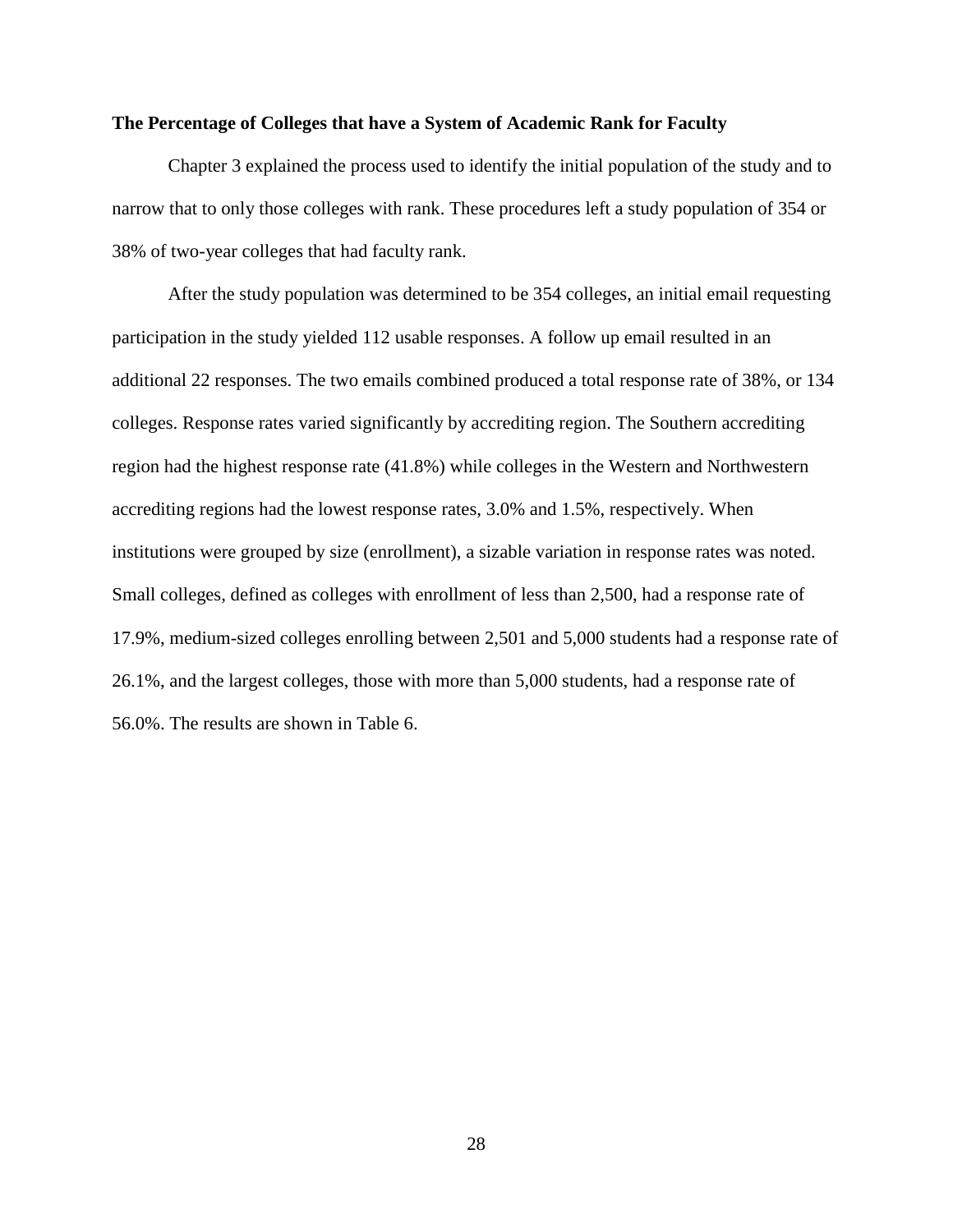| Institutional Size |            | <b>New</b> | Middle        | Southern   | North      | Western   | Northwestern | Total      |
|--------------------|------------|------------|---------------|------------|------------|-----------|--------------|------------|
|                    |            | England    | <b>States</b> |            | Central    |           |              |            |
| Small              | Count      | 9          |               |            |            |           | O            | 24         |
|                    | % of Total | $(6.7\%)$  | $(0.7\%)$     | $(5.2\%)$  | $(5.2\%)$  | $(0.0\%)$ | $(0.0\%)$    | $(17.9\%)$ |
| Medium             | Count      | 9          |               | 17         | 6          | 0         |              | 35         |
|                    | % of Total | $(6.7\%)$  | $(1.5\%)$     | $(12.7\%)$ | $(4.5\%)$  | $(0.0\%)$ | $(0.7\%)$    | $(26.1\%)$ |
| Large              | Count      | 15         | 10            | 32         | 13         | 4         |              | 75         |
|                    | % of Total | $(11.2\%)$ | $(7.5\%)$     | $(23.9\%)$ | $(9.7\%)$  | $(3.0\%)$ | $(0.7\%)$    | $(56.0\%)$ |
| Total              | Count      | 33         | 13            | 56         | 26         | 4         |              | 134        |
|                    | % of Total | $(24.6\%)$ | $(9.7\%)$     | $(41.8\%)$ | $(19.4\%)$ | $(3.0\%)$ | $(1.5\%)$    | $(100\%)$  |

*Number and Percentage of Colleges Responding by Accrediting Region and Institutional Size* 

29  $$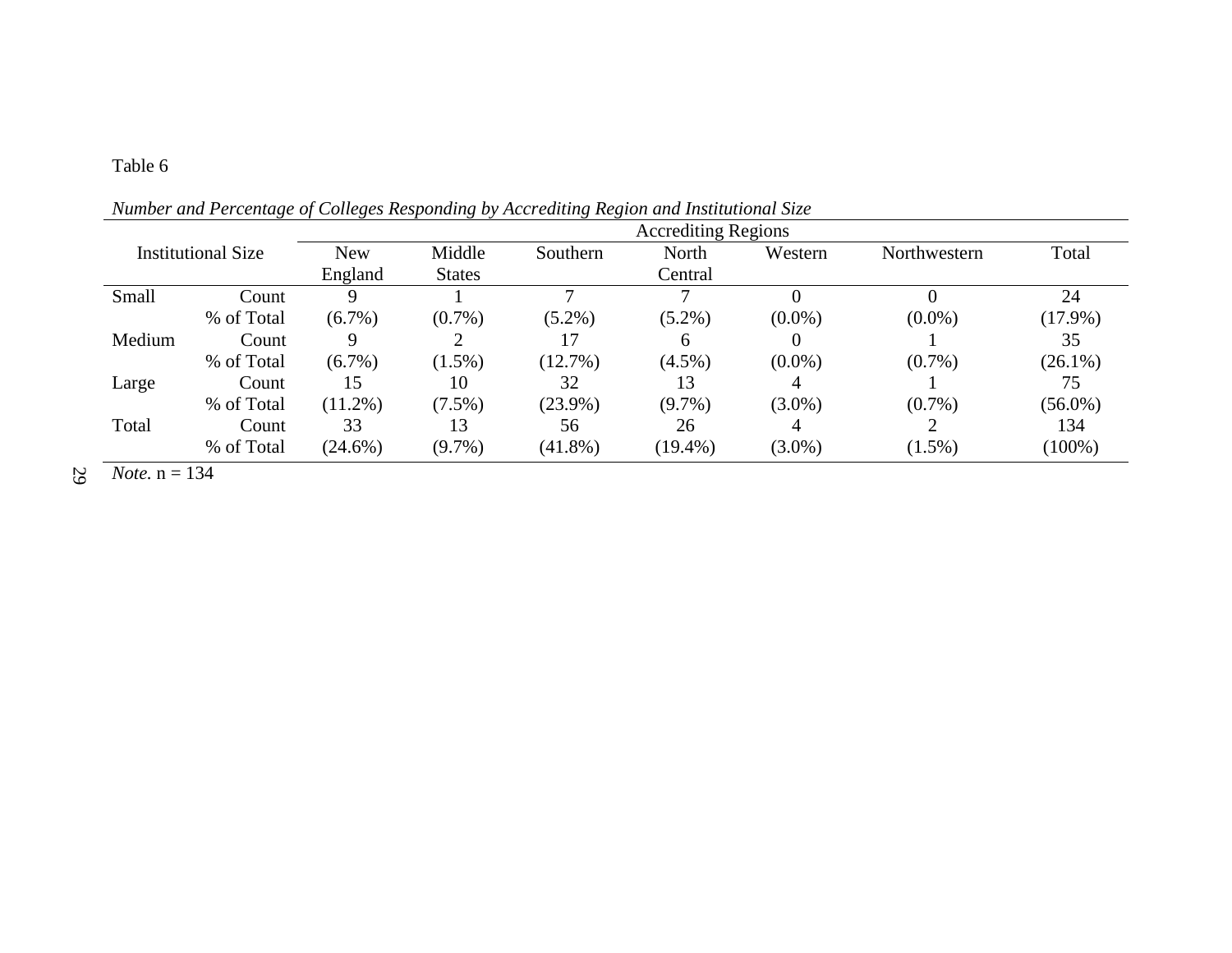# **Last Update to Faculty Rank and Promotion Policies**

All but one of the 134 colleges responded to the question. One hundred six (79.7%) of the colleges had made changes to their policies within the last five years and all but ten of the responding colleges had updated their promotion polices in the last ten years. Table 7 provides a visual representation of institutional size and the length of time since the last policy update.

Table 7

|              | Institutional | Time since Last Policy Update |                |             |             |  |  |  |  |  |  |  |
|--------------|---------------|-------------------------------|----------------|-------------|-------------|--|--|--|--|--|--|--|
|              | Size          | $0 - 5$ Years                 | $6 - 10$ Years | 11 Years or | Total       |  |  |  |  |  |  |  |
|              |               |                               |                | More        |             |  |  |  |  |  |  |  |
| Small        | Count         | 20                            | 2              | 2           | 24          |  |  |  |  |  |  |  |
|              | % of Total    | $(15.0\%)$                    | $(1.5\%)$      | $(1.5\%)$   | $(18.0\%)$  |  |  |  |  |  |  |  |
| Medium       | Count         | 33                            | $\theta$       |             | 34          |  |  |  |  |  |  |  |
|              | % of Total    | $(24.8\%)$                    | $(0.0\%)$      | $(0.8\%)$   | $(25.6\%)$  |  |  |  |  |  |  |  |
| Large        | Count         | 53                            | 15             |             | 75          |  |  |  |  |  |  |  |
|              | % of Total    | $(39.8\%)$                    | $(11.3\%)$     | $(5.3\%)$   | $(56.4\%)$  |  |  |  |  |  |  |  |
| Total        | Count         | 106                           | 17             | 10          | 133         |  |  |  |  |  |  |  |
|              | % of Total    | $(79.7\%)$                    | $(12.8\%)$     | $(7.5\%)$   | $(100.0\%)$ |  |  |  |  |  |  |  |
| $\mathbf{r}$ | $\sim$ $\sim$ |                               |                |             |             |  |  |  |  |  |  |  |

*Institutional Size and Currency of Faculty Rank and Promotion Policies* 

*Note.* n = 133

# **The Percentage of Colleges with Rank who have Collective Bargaining**

As shown in Table 8, 47% (65) of the 134 colleges responding to the survey indicated that they did have collective bargaining for their faculty; over half (51.7%) of these were in the New England Association of Schools and Colleges. Conversely, only one college in the Southern Association of Colleges and Schools region had collective bargaining for faculty.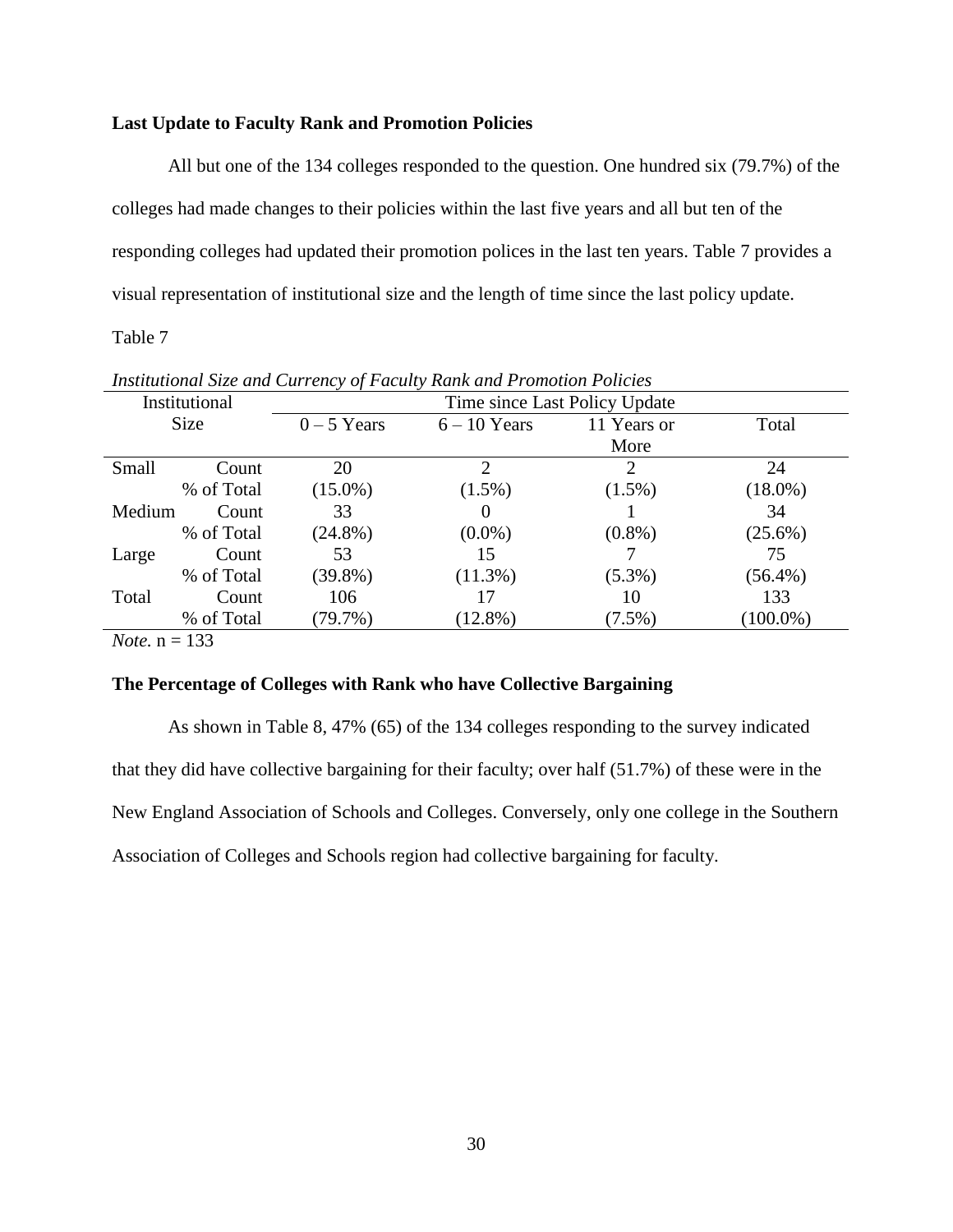|                           |            |               |           | <b>Accrediting Region</b> |           |              |            |
|---------------------------|------------|---------------|-----------|---------------------------|-----------|--------------|------------|
| <b>Institutional Size</b> | <b>New</b> | Middle        | Southern  | North                     | Western   | Northwestern | Total      |
|                           | England    | <b>States</b> |           | Central                   |           |              |            |
| Small<br>Count            |            |               |           |                           |           |              |            |
| % of Total                | $(13.8\%)$ | $(1.5\%)$     | $(0\%)$   | $(1.5\%)$                 | $(0\%)$   | $(0\%)$      | $(16.9\%)$ |
| Medium Count              |            |               |           |                           |           |              | 16         |
| % of Total                | $(13.8\%)$ | $(1.5\%)$     | $(0\%)$   | $(7.7\%)$                 | $(0\%)$   | $(1.5\%)$    | $(24.6\%)$ |
| Count<br>Large            | 15         |               |           | 10                        |           | O            | 38         |
| % of Total                | $(23.1\%)$ | $(12.3\%)$    | $(1.5\%)$ | $(15.4\%)$                | $(6.2\%)$ | $(0\%)$      | $(58.5\%)$ |
| Total<br>Count            | 33         | 10            |           | 16                        | 4         |              | 65         |
| % of Total                | $(51.7\%)$ | $(15.4\%)$    | $(1.5\%)$ | $(24.6\%)$                | $(6.2\%)$ | $(1.5\%)$    | $(100\%)$  |
| $N_{\alpha}$ $n - 65$     |            |               |           |                           |           |              |            |

*Number and Percentage of Colleges with Collective Bargaining by Accrediting Region and Institutional Size* 

*Note.*  $n = 65$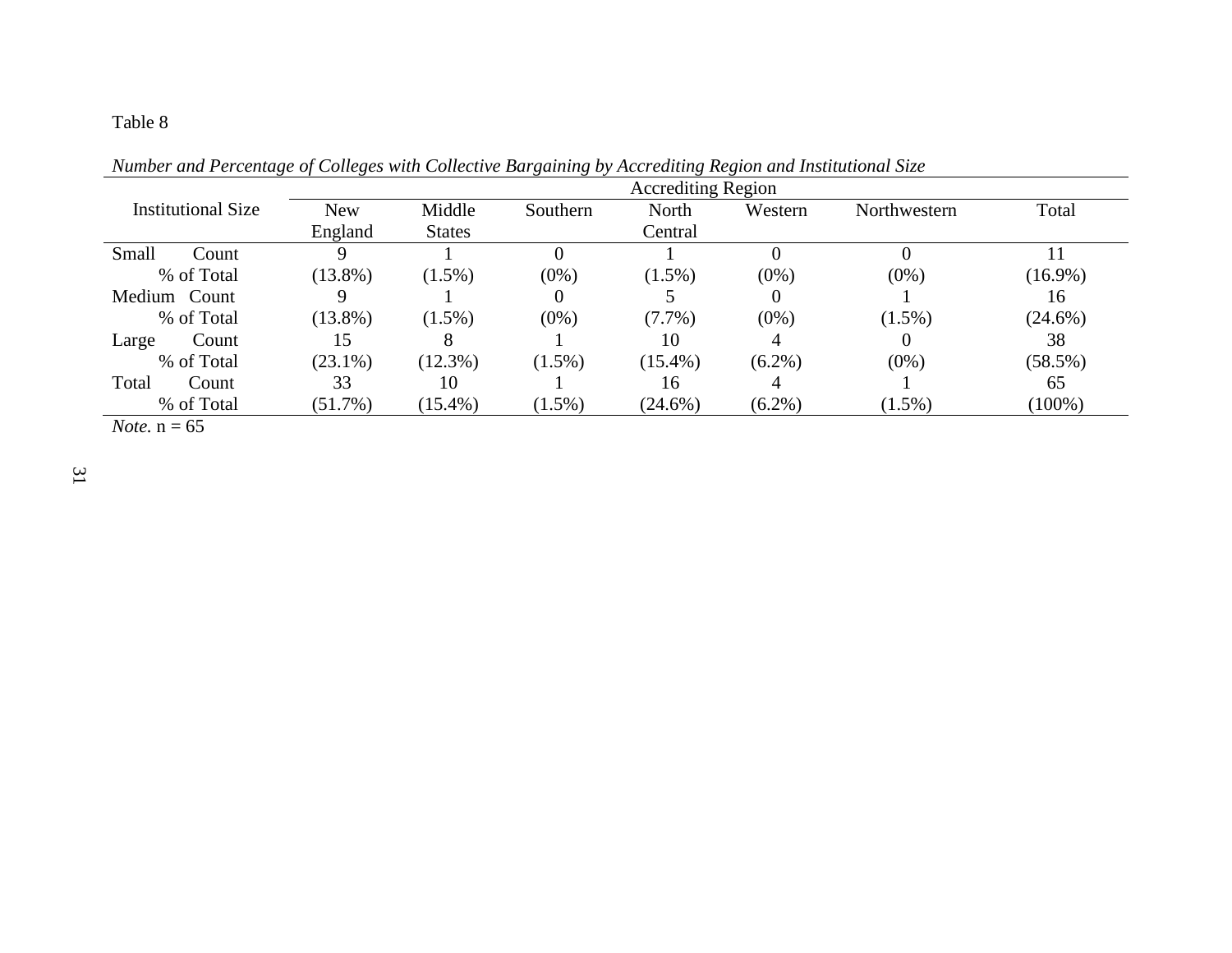# **The Percentage of Colleges with Rank who have Tenure for Faculty**

As Table 9 shows, 67% (91) of the 134 responding colleges stated that they had a system of tenure for their faculty. All of the colleges in the New England Association of Schools and Colleges and the Western Association of Schools and Colleges that responded to the request for participation in the study offered faculty tenure.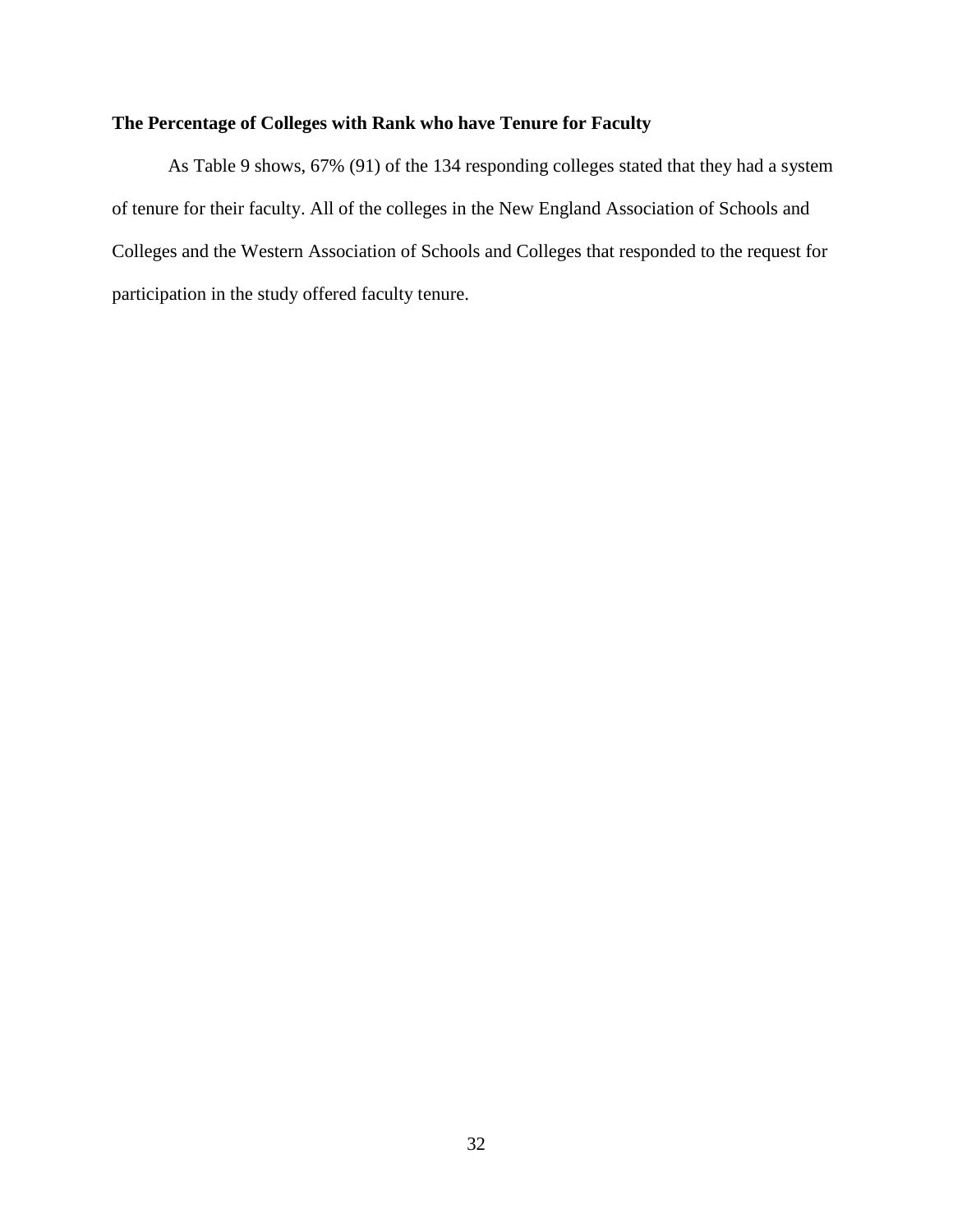|                             |            |               |            | <b>Accrediting Region</b> |           |              |             |
|-----------------------------|------------|---------------|------------|---------------------------|-----------|--------------|-------------|
| Institutional Size          | <b>New</b> | Middle        | Southern   | North                     | Western   | Northwestern | Total       |
|                             | England    | <b>States</b> |            | Central                   |           |              |             |
| Small<br>Count              |            |               | 3          |                           |           |              |             |
| % of Total                  | $(9.9\%)$  | $(1.1\%)$     | (3.3%)     | $(2.2\%)$                 | $(0.0\%)$ | $(0.0\%)$    | $(16.5\%)$  |
| Medium<br>Count             |            |               | 8          |                           |           |              | 21          |
| % of Total                  | $(9.9\%)$  | $(1.1\%)$     | $(8.8\%)$  | $(2.2\%)$                 | $(0.0\%)$ | $(1.1\%)$    | $(23.1\%)$  |
| Count<br>Large              | 15         | 9             | 21         | $\mathfrak b$             |           |              | 55          |
| % of Total                  | $(16.5\%)$ | $(9.9\%)$     | $(23.1\%)$ | $(6.6\%)$                 | $(4.4\%)$ | $(0.0\%)$    | $(60.4\%)$  |
| Total<br>Count              | 33         |               | 32         | 10                        |           |              | 91          |
| % of Total                  | $(36.3\%)$ | $(12.1\%)$    | $(35.2\%)$ | $(11\%)$                  | $(4.4\%)$ | $(1.1\%)$    | $(100.0\%)$ |
| $\mathbf{M}$ , $\mathbf{M}$ |            |               |            |                           |           |              |             |

*Number and Percentage of Colleges with Tenure for Faculty by Accrediting Region and Institutional Size* 

*Note.*  $n = 91$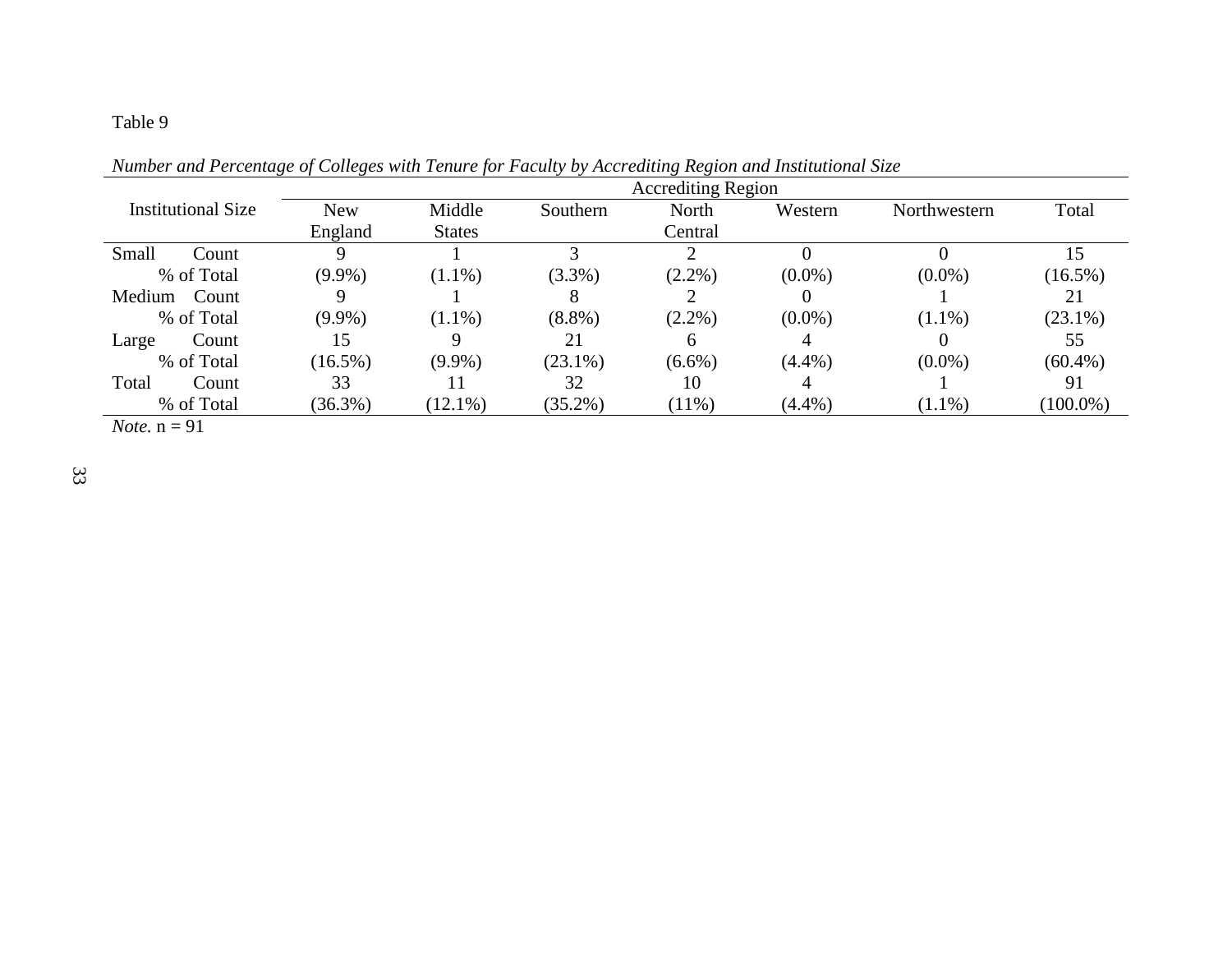After reviewing institutional policies, it became apparent that colleges had varying definitions, if any, of the criteria they used to determine rank at initial hire and subsequent promotion in rank. For example, when referring to activities such as publication, research, and work in professional societies, one institution referred to it as professional activity while another institution referred to it as professional development. Consequently, to ensure consistency among criteria, it was necessary to carefully review the policies and identify the common ideas used in the policies. Similar concepts were then grouped and matched to defined criteria, thus ensuring consistency. To assist with understanding, definitions for the criteria used in this study are provided below.

# *Transfer Faculty*

- 1. Academic Contributions refers to new program development, course improvement, developing alternative delivery methods of instruction, or new course development.
- 2. Service to Students refers to advising of students, serving as student organization sponsor, or other student related services.

## *Vocational Faculty*

- 1. Experience in Field refers to previous work experience in the vocation in which the faculty member is teaching.
- 2. Industry Relationships refers to ability to establish and maintain strong relationships with industry in the teaching field.
- 3. Industry Recommendations refers to recommendations from previous employers in industry.

#### *Common Definitions*

1. Educational Credentials – refers to college degree(s) obtained.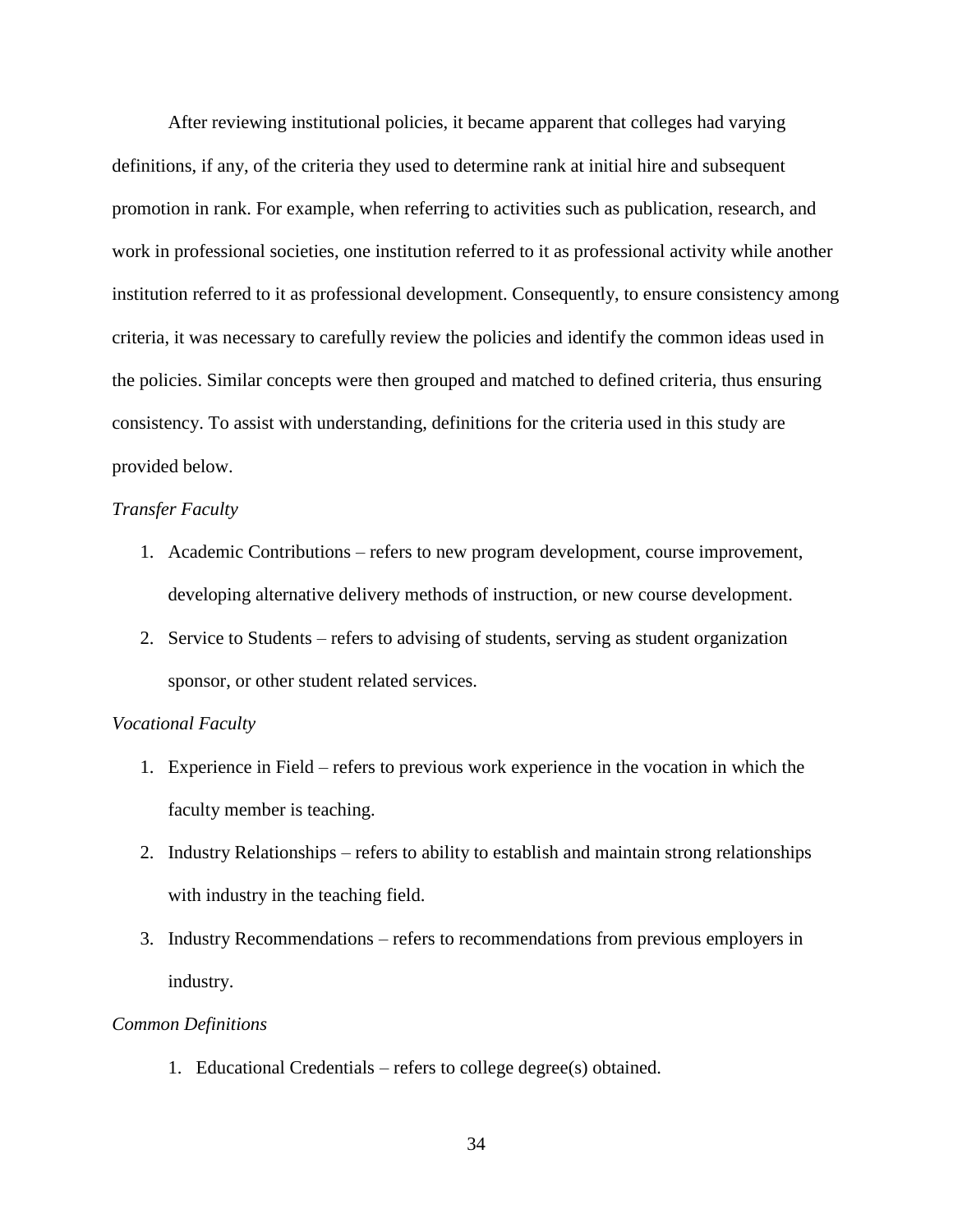- 2. Experience refers to years teaching in college or high school.
- 3. Teaching Excellence refers to evaluations of teaching; could be student evaluations or a combination of student evaluations and peer evaluations.
- 4. Professional Development refers to professional conferences attended, research conducted, staying current in a vocational field, additional courses taken, or books and articles written.
- 5. College Service refers to service to the college in the form of committee service, outreach activities such as college fairs, and participation in college projects.
- 6. Community Service refers to service to the community including providing training for local businesses and continuing education courses.
- 7. Collegiality refers to maintaining positive relationships with coworkers.
- 8. Time in Rank refers to a stated minimum amount of time required in previous rank before being eligible for promotion.
- 9. Tenure Required refers to a policy of requiring tenure before being eligible for promotion in rank.

## **The Criteria for Determining Initial Appointment in Rank for Transfer Faculty**

Of the 134 responding institutions, fifty-three (39.5%) had policies for determining initial rank at the time of hire that were separate from their policies on faculty promotion. Eighteen of the colleges used only educational credentials to determine rank at the time of initial hire. Two institutions used only teaching experience to determine rank at the time of hire. Eighty-one colleges did not have hiring policies that were distinct from their promotion policies. Table 10 summarizes the criteria used to determine rank at initial appointment for transfer faculty by institutional size.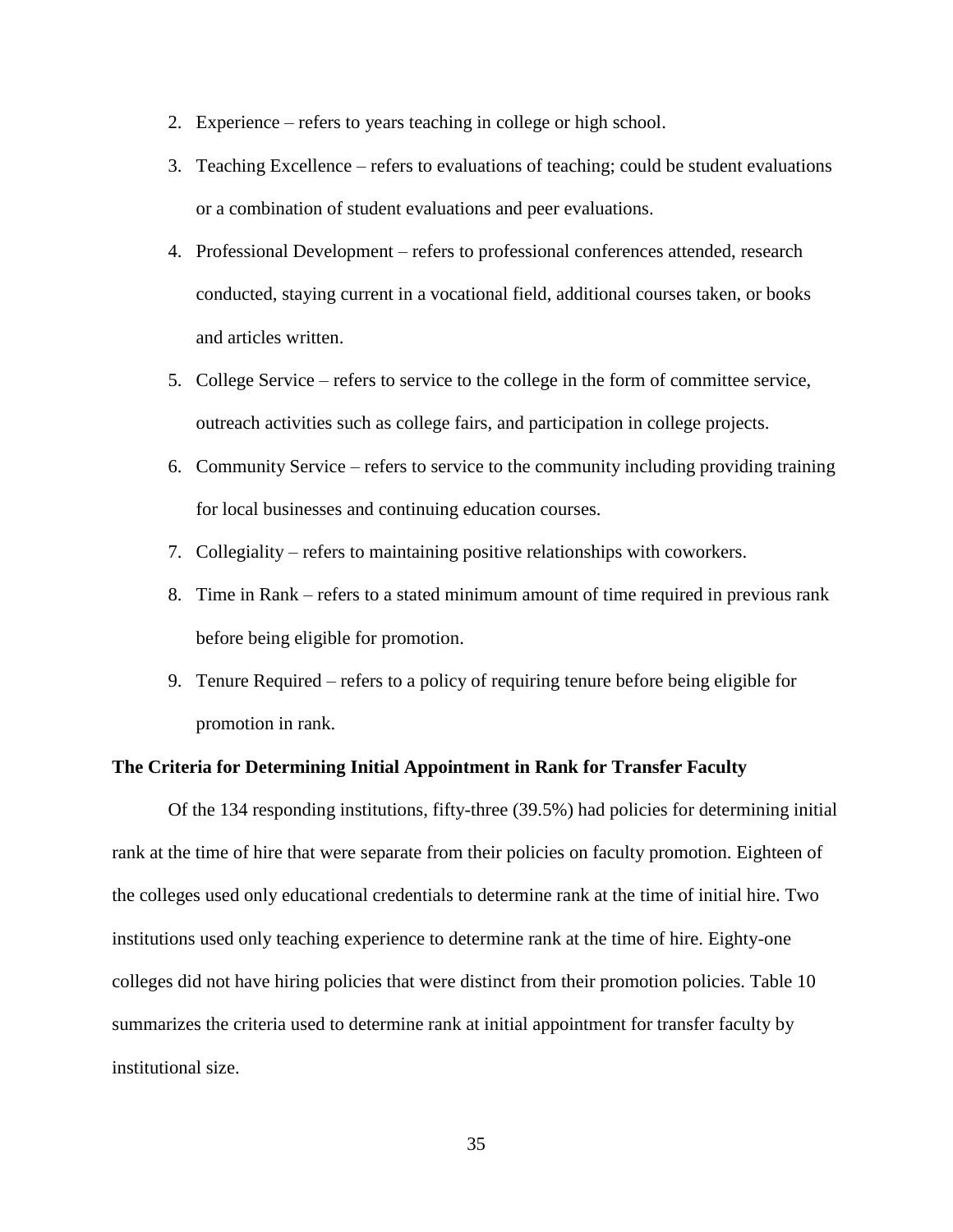| Institutional<br>Size |            | Criteria   |            |            |            |            |            |            |  |  |  |  |  |  |
|-----------------------|------------|------------|------------|------------|------------|------------|------------|------------|--|--|--|--|--|--|
|                       |            |            |            |            |            |            |            |            |  |  |  |  |  |  |
| Small                 | Count      |            |            |            |            |            |            |            |  |  |  |  |  |  |
|                       | % of Total | $(9.4\%)$  | $(5.7\%)$  | $(0.0\%)$  | $(1.8\%)$  | $(1.8\%)$  | $(1.8\%)$  | $(0.0\%)$  |  |  |  |  |  |  |
| Medium                | Count      | 13         |            |            |            |            |            |            |  |  |  |  |  |  |
|                       | % of Total | $(24.5\%)$ | $(9.4\%)$  | $(5.7\%)$  | $(3.8\%)$  | $(3.8\%)$  | $(3.8\%)$  | $(3.8\%)$  |  |  |  |  |  |  |
| Large                 | Count      | 32         | 12         |            | 12         |            |            |            |  |  |  |  |  |  |
|                       | % of Total | $(60.4\%)$ | $(22.6\%)$ | $(22.6\%)$ | $(22.6\%)$ | $(20.7\%)$ | $(20.7\%)$ | $(20.7\%)$ |  |  |  |  |  |  |
| Total                 | Count      | 50         | 20         |            | 15         | 14         | 14         |            |  |  |  |  |  |  |
|                       | % of Total | $(94.3\%)$ | (37.7%)    | $(28.3\%)$ | (28.3%)    | $(26.4\%)$ | $(26.4\%)$ | $(24.5\%)$ |  |  |  |  |  |  |

*Number and Percentage of Responding Institutions using Various Criteria for Determining Rank at Initial Hire for Transfer Faculty* 

*Note.*  $n = 53$ ; Numbers represent the following criteria: 1 – Educational Credentials; 2 – Teaching Experience; 3 – Teaching Excellence; 4 – Professional Development; 5 – College Service; 6 – Community Service; 7 – Collegiality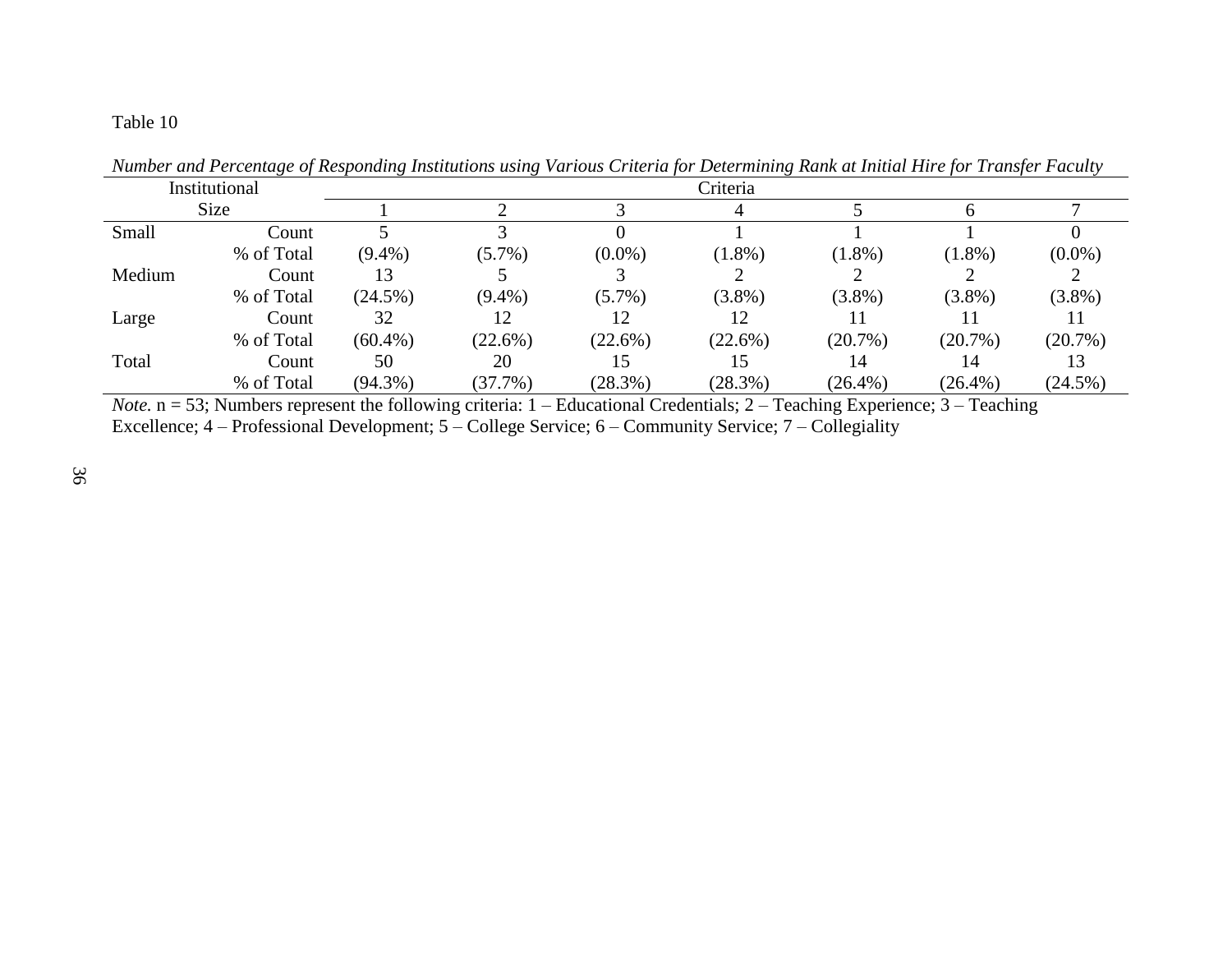# **The Criteria for Determining Initial Appointment in Rank for Vocational Faculty**

In determining rank for vocational faculty, only 18 (14%) of the responding institutions had policies for determining rank at the time of hire separate from their promotion policies. All of the institutions that responded considered vocational experience in the teaching field when determining rank at initial hire. For example, several institutions required three years of work experience in the teaching field before being eligible for hire at any rank. Table 11 summarizes the criteria used for initial appointment by institutional size.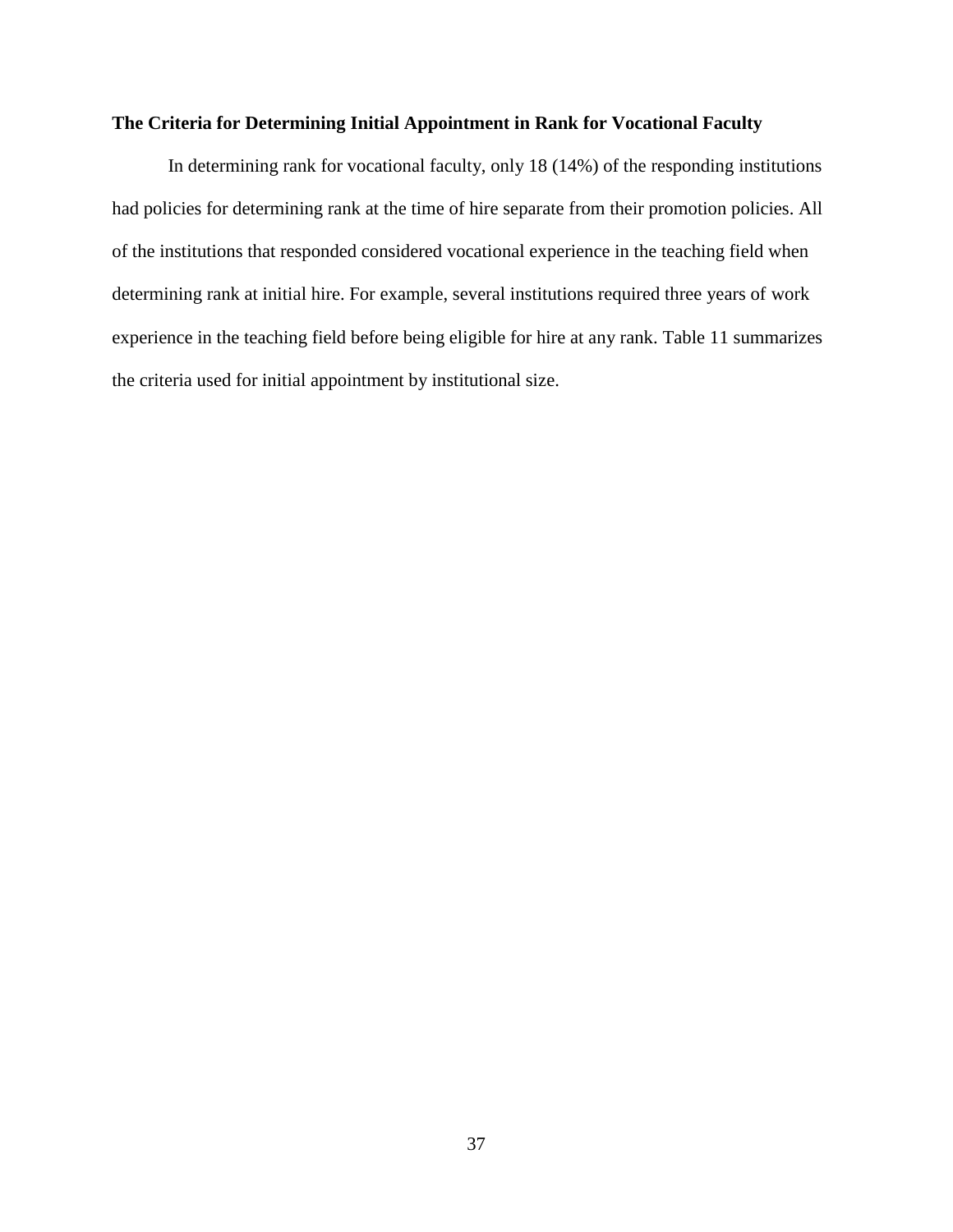| 1 acan y |               |            |             |            |            |            |            |           |
|----------|---------------|------------|-------------|------------|------------|------------|------------|-----------|
|          | Institutional |            |             |            | Criteria   |            |            |           |
|          | Size          |            |             |            |            |            |            |           |
| Small    | Count         |            |             |            |            |            |            |           |
|          | % of Total    | $(16.7\%)$ | $(16.7\%)$  | $(0.0\%)$  | $(0.0\%)$  | $(0.0\%)$  | $(0.0\%)$  | $(5.6\%)$ |
| Medium   | Count         |            |             |            |            |            |            |           |
|          | % of Total    | $(11.1\%)$ | $(11.1\%)$  | $(11.1\%)$ | $(11.1\%)$ | $(11.1\%)$ | $(11.1\%)$ | $(0.0\%)$ |
| Large    | Count         | 12         |             |            |            |            |            |           |
|          | % of Total    | $(66.7\%)$ | $(72.2\%)$  | $(66.7\%)$ | $(66.7\%)$ | $(66.7\%)$ | $(61.1\%)$ | $(0.0\%)$ |
| Total    | Count         | 17         | 18          | 14         | 14         | 14         |            |           |
|          | % of Total    | $(94.4\%)$ | $(100.0\%)$ | $(77.8\%)$ | $(77.8\%)$ | (77.8%)    | $(72.2\%)$ | $(5.6\%)$ |

*Number and Percentage of Responding Institutions using Various Criteria for Determining Rank at Initial Hire for Vocational Faculty* 

*Note.* n = 18; Numbers represent the following criteria: 1 – Educational Credentials; 2 – Experience in Teaching Field; 3 – Teaching Excellence; 4 – Professional Development; 5 – Relationship with Industry; 6 – Collegiality; 7 – Good Recommendation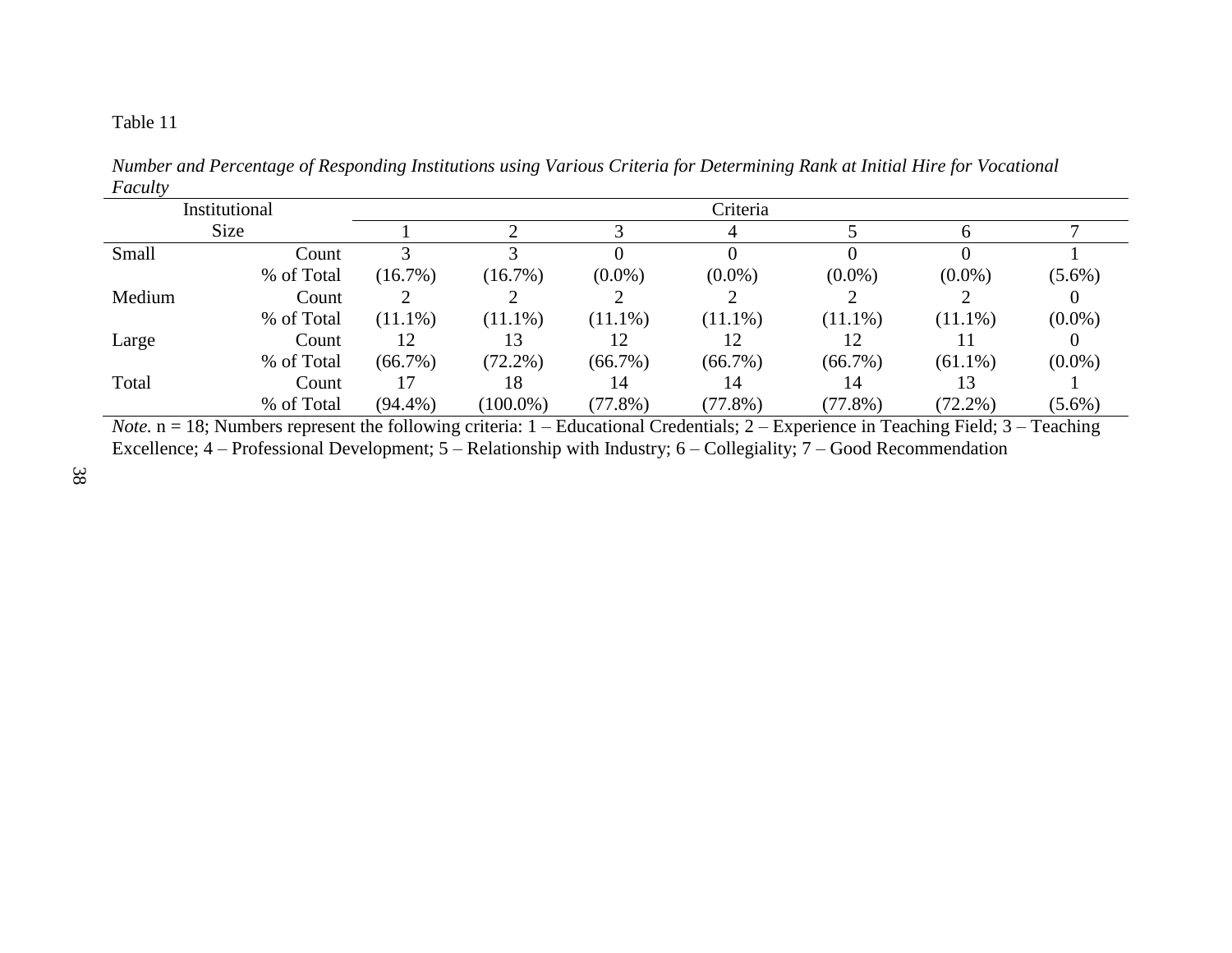# **The Criteria for Promotion in Rank for Transfer Faculty**

The most common criterion used among responding institutions in determining promotion for transfer faculty was the educational credentials of the faculty. Ninety-four percent (126) of colleges used a faculty member's educational credentials in determining promotion in rank. Based on the information obtained from college policies, as faculty applied for higher ranks, more criteria were considered in determining eligibility for promotion. For example, in order for an assistant professor to be eligible for promotion to associate professor, the individual would have had to achieve tenure before being eligible for promotion. Table 12 outlines the data collected on criteria used to determine promotion in rank for transfer faculty.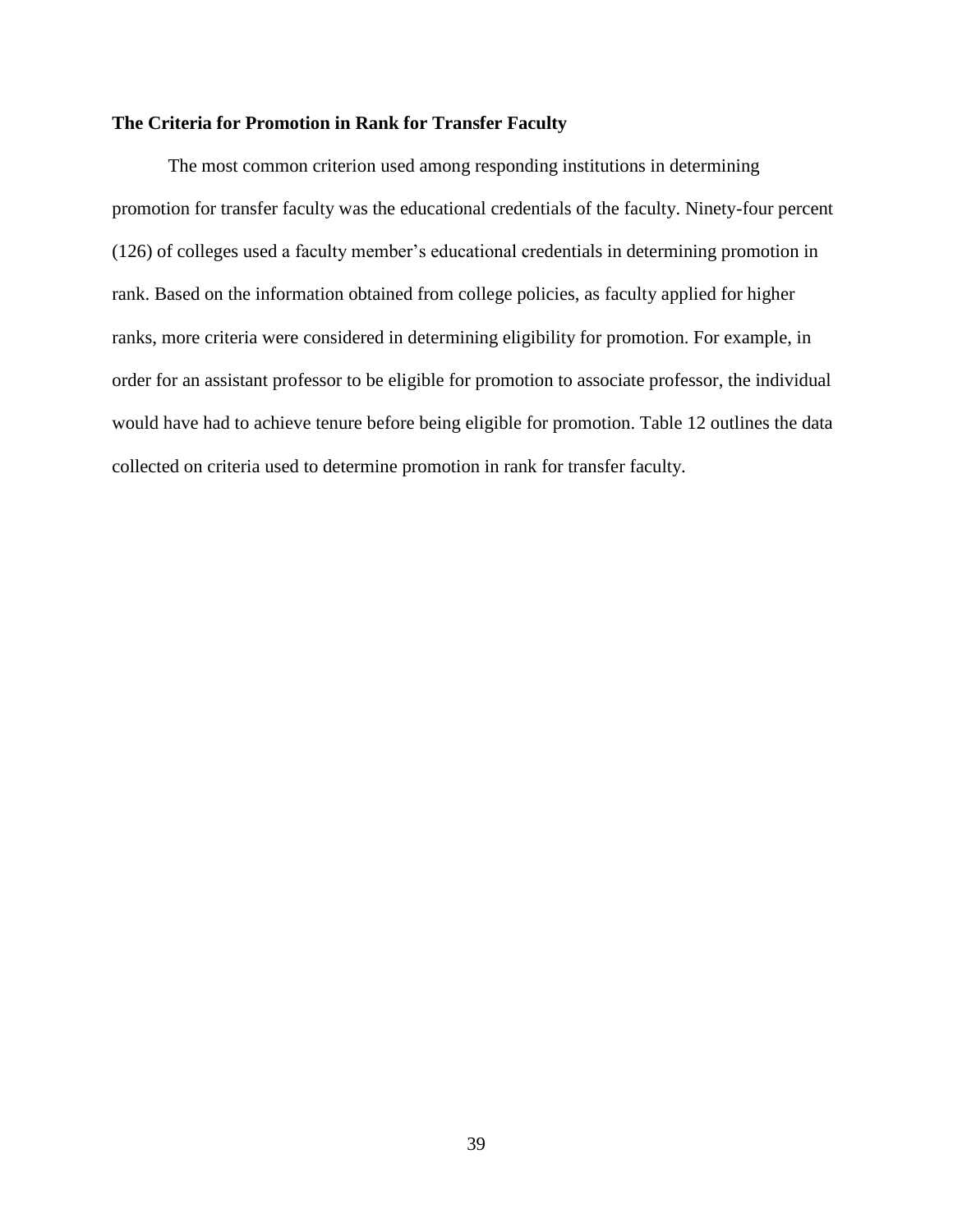Faculty Rank  $\frac{1}{1}$   $\frac{2}{3}$   $\frac{3}{4}$   $\frac{5}{5}$   $\frac{6}{6}$ 1 2 3 4 5 6 7 8 9 10 11 Assist. Prof. Count % of Total Assoc. Prof. Count % of Total Professor Count % of Total 120 (90.0%) 88 (65.7%) (64.2%) 86 116 (86.6%) 15 (11.2%) (64.2%) 86 84 (62.7%) 76 (56.7%) (18.7%) 25 54 (40.3%) 5 (3.7%) 120 (90.0%) 91 (68.0%) 86 (64.2%) 116  $(86.6\%)$ 17 (12.7%) (66.4%) 89 88  $(65.7\%)$ 78 (58.2%) (18.7%) 25 56 (41.8%) 8  $(6.0\%)$ 126 (94.0%) 95 (71.0%) 88 (65.7%) (90.3%) 121 18 (13.4%) 94 (70.1%) (68.0%) 91 82 (61.2%) (18.7%) 25 60 (44.8%) 9 (6.7%)

*Number and Percentage of Responding Institutions using Various Criteria for Determining Promotion in Rank for Transfer Faculty* 

*Note.*  $n= 134$ ; Numbers represent the following criteria:  $1 =$  Educational Credentials;  $2 =$  Time in Rank;  $3 =$  Experience;  $4 =$  Teaching Excellence;  $5 =$  Academic Contributions;  $6 =$  Professional Development;  $7 =$  College Service;  $8 =$  Community Service;  $9 =$  Collegiality; 10 = Service to Students; 11 = Tenure Required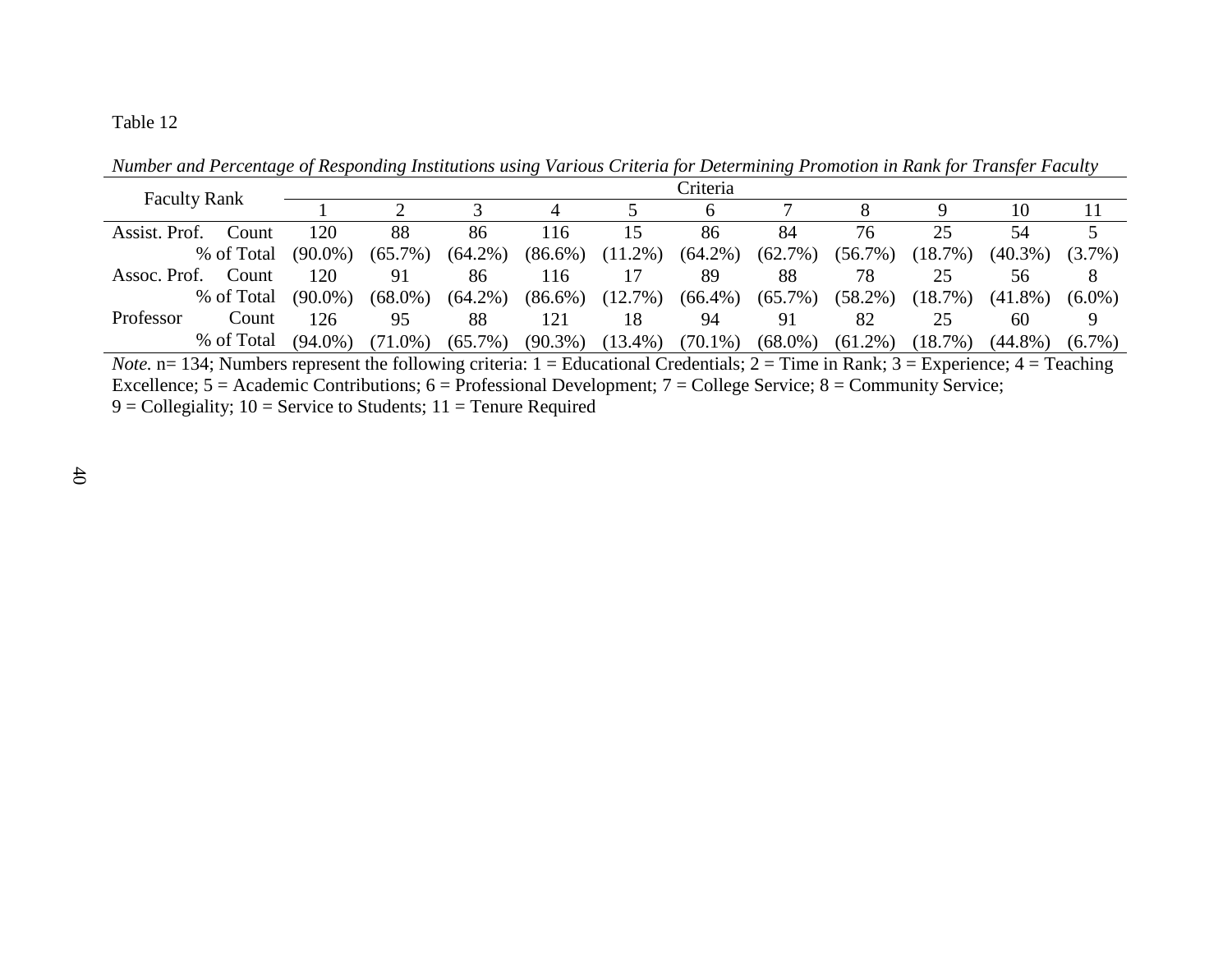#### **The Criteria for Promotion in Rank for Vocational Faculty**

Most colleges did not report separate promotion policies for transfer and vocational faculty. For those colleges that did, educational credentials were the most common criterion used to determine rank (n=18). Most responding institutions did not require vocational faculty to participate in service or leadership in their college or community. However, vocational faculty were expected to maintain strong ties with industry. For example, institutions in one state required an individual to be current in the occupational field taught and to maintain positive relationships with business and industry but required no service to the college or community. Table 13 shows the number and percentage of institutions using criteria to determine promotion in rank for vocational faculty.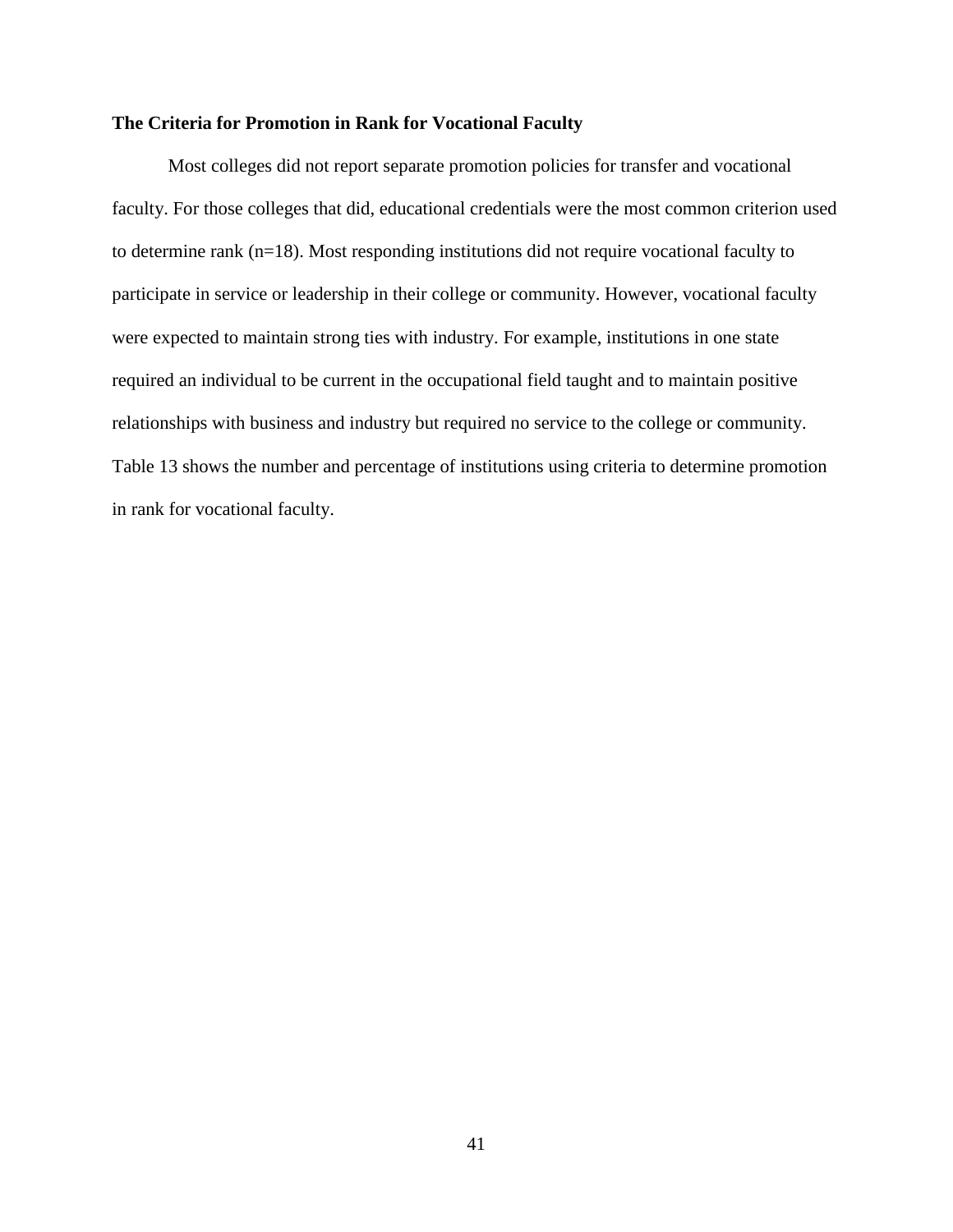|                                     |            | <b>Criteria</b> |             |            |            |            |            |           |           |            |  |  |  |
|-------------------------------------|------------|-----------------|-------------|------------|------------|------------|------------|-----------|-----------|------------|--|--|--|
| <b>Faculty Rank</b>                 |            |                 |             |            |            |            |            |           |           | 10         |  |  |  |
| Assistant Professor<br>Count        | 16         | 3               | 18          | 16         |            |            |            |           |           |            |  |  |  |
| % of Total                          | $(88.9\%)$ | $(72.2\%)$      | $(100.0\%)$ | $(88.9\%)$ | $(83.3\%)$ | $(72.2\%)$ | $(11.1\%)$ | $(5.5\%)$ | $(0.0\%)$ | $(0.0\%)$  |  |  |  |
| Count<br><b>Associate Professor</b> |            |                 | 18          | 16         | 16         |            |            |           |           |            |  |  |  |
| % of Total                          | $(94.4\%)$ | $(72.2\%)$      | $(100.0\%)$ | $(88.9\%)$ | $(88.9\%)$ | $(72.2\%)$ | $(11.1\%)$ | $(5.5\%)$ | $(5.5\%)$ | $(11.1\%)$ |  |  |  |
| Professor<br>Count                  |            | 13              | 18          | 16         | 16         |            |            |           |           |            |  |  |  |
| % of Total                          | $(94.4\%)$ | $(72.2\%)$      | $(100.0\%)$ | $(88.9\%)$ | $(88.9\%)$ | $(72.2\%)$ | $(11.1\%)$ | $(5.5\%)$ | $(5.5\%)$ | $(11.1\%)$ |  |  |  |

*Number and Percentage of Responding Institutions using Various Criteria for Determining Promotion in Rank for Vocational Faculty* 

*Note.* n = 18; Numbers represent the following criteria: 1 = Teaching Excellence; 2 = Collegiality; 3 = Educational Credentials; 4 = Experience in Occupation;  $5 =$  Professional Development;  $6 =$  Relationship with Industry;  $7 =$  Time in Rank;  $8 =$  Community/College Service;  $9 =$  Tenure;  $10 =$  Community/College Leadership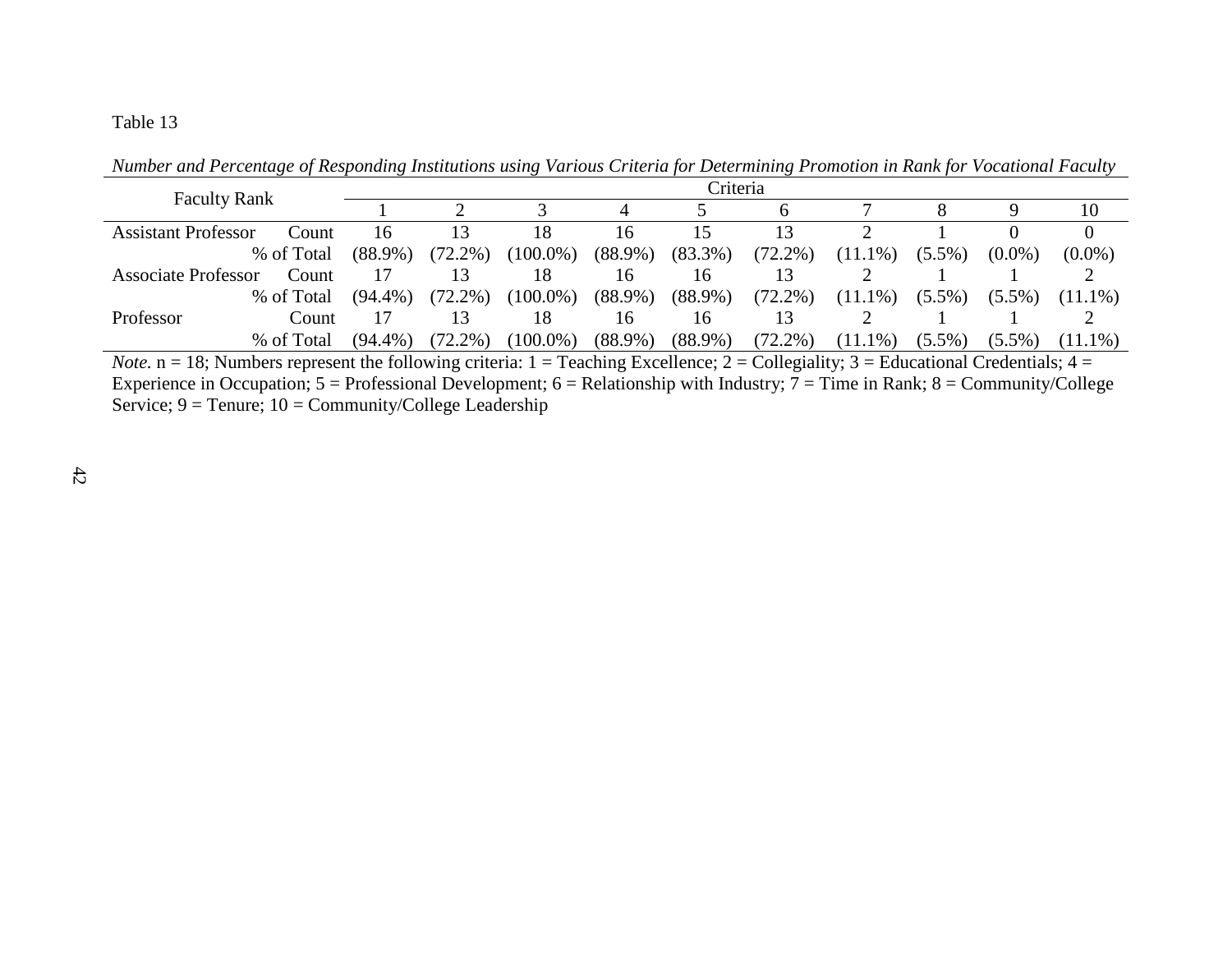# **Differences in Criteria used to Determine Rank at Initial Appointment for Transfer and Vocational Faculty**

Of the 10 different criteria used to determine rank at initial hire for both transfer and technical faculty, both groups shared four criteria. They were educational credentials, teaching excellence, professional development, and collegiality/character. For example, vocational faculty were not appraised on teaching experience or college service when determining rank at initial hire. Conversely, transfer faculty were not evaluated on criteria that considered occupational or industrial experience. Table 14 provides a comparison of the criteria used to determine rank at hire between transfer and vocational faculty.

Table 14

*Differences in Criteria used to Determine Rank at Initial Appointment for Transfer and Vocational faculty*

|                                                                                                      | Criteria                  |   |  |   |  |   |  |  |  |  |  |  |
|------------------------------------------------------------------------------------------------------|---------------------------|---|--|---|--|---|--|--|--|--|--|--|
| <b>Faculty Type</b>                                                                                  |                           |   |  |   |  | h |  |  |  |  |  |  |
| <b>Transfer Faculty</b>                                                                              | Х                         | X |  | X |  |   |  |  |  |  |  |  |
| <b>Vocational Faculty</b>                                                                            | $\boldsymbol{\mathrm{X}}$ |   |  |   |  |   |  |  |  |  |  |  |
| <i>Note.</i> Numbers represent the following criteria: $1 =$ Educational Credentials; $2 =$ Teaching |                           |   |  |   |  |   |  |  |  |  |  |  |
| Experience; $3 =$ Teaching Excellence; $4 =$ Professional Development; $5 =$ College Service; $6 =$  |                           |   |  |   |  |   |  |  |  |  |  |  |
| Community Service; $7 =$ Collegiality/Character; $8 =$ Experience in Occupational Field; $9 -$       |                           |   |  |   |  |   |  |  |  |  |  |  |
| Relationship with Industry; $10 -$ Professional Recommendation                                       |                           |   |  |   |  |   |  |  |  |  |  |  |

## **Differences in Criteria used to Determine Promotion for Transfer and Vocational Faculty**

Of the 14 criteria used to determine promotion in rank for vocational and transfer faculty, nine were common to both faculty groups. One area of difference between the two faculty groups was the emphasis on industry experience and relationship with industry. Fourteen institutions in one accrediting region required vocational faculty to have positive relationships with industry and to have at least three years employment experience before being considered for promotion. Another area of distinction was the importance of service to students for transfer faculty. Sixty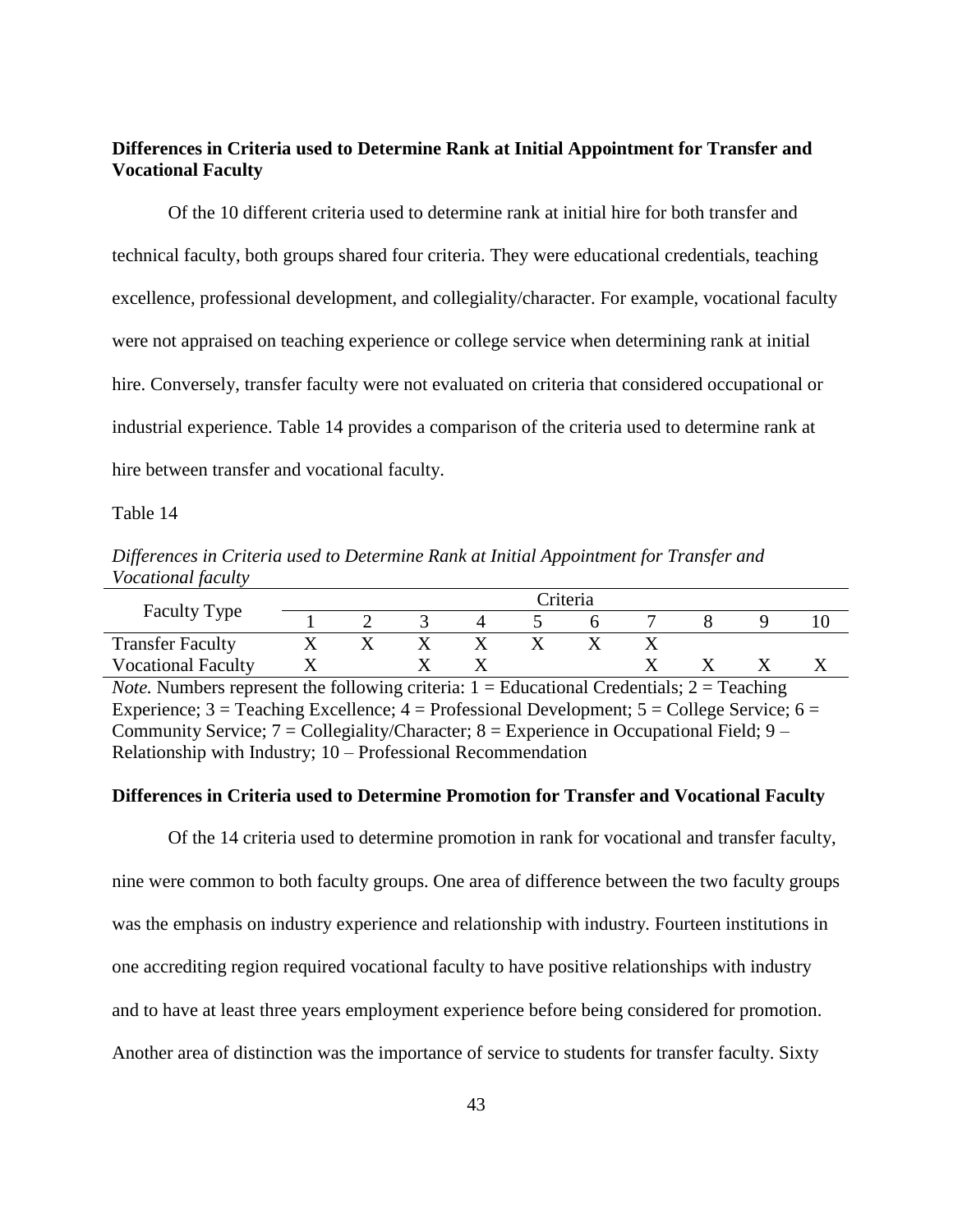institutions considered service to students when evaluating a transfer faculty member for promotion, but none required it for vocational faculty. Table 15 compares the differences in criteria used in determining promotion for transfer and vocational faculty.

Table 15

*Differences in Criteria Used for to Determine Promotion Transfer and Vocational Faculty* 

|                       |  |                             |  | Criteria |  |  |                                |  |
|-----------------------|--|-----------------------------|--|----------|--|--|--------------------------------|--|
| Faculty Type          |  |                             |  |          |  |  | 2 3 4 5 6 7 8 9 10 11 12 13 14 |  |
| Transfer<br>Faculty   |  | $X$ $X$ $X$ $X$ $X$ $X$ $X$ |  |          |  |  | X X X X                        |  |
| Vocational<br>Faculty |  | X X X X X X X X X X X X     |  |          |  |  |                                |  |

*Note.* Numbers represent the following criteria:  $1 =$  Educational Credentials;  $2 =$  Teaching Experience;  $3 =$  Teaching Excellence;  $4 =$  Professional Development;  $5 =$  College Service;  $6 =$ Community Service;  $7 =$  Collegiality/Character;  $8 =$  Experience in Occupational Field;  $9 -$ Relationship with Industry;  $10 -$ Professional Recommendation;  $11 =$ Time in Rank; 12: Academic Contributions;  $13$  = Service to Students;  $14$  = Tenure Required

## **Summary**

The purpose of this chapter was to present data gathered from an examination of public two-year college policies to determine the prevalence of faculty rank among colleges and to determine the criteria used in determining rank at initial hire and subsequent promotion. Additionally, information was gathered on the frequency of policy changes, whether institutions had collective bargaining for faculty, and whether or not faculty had the opportunity to obtain tenure. All responses came from community college chief academic officers, their representatives, or from institutional websites.

Out of a target population of 354 colleges, 134 institutions responded to the email request for participation. Institutions from all accrediting bodies and enrollment sizes participated in the study. The results of the email request indicated that almost 80% of the colleges had updated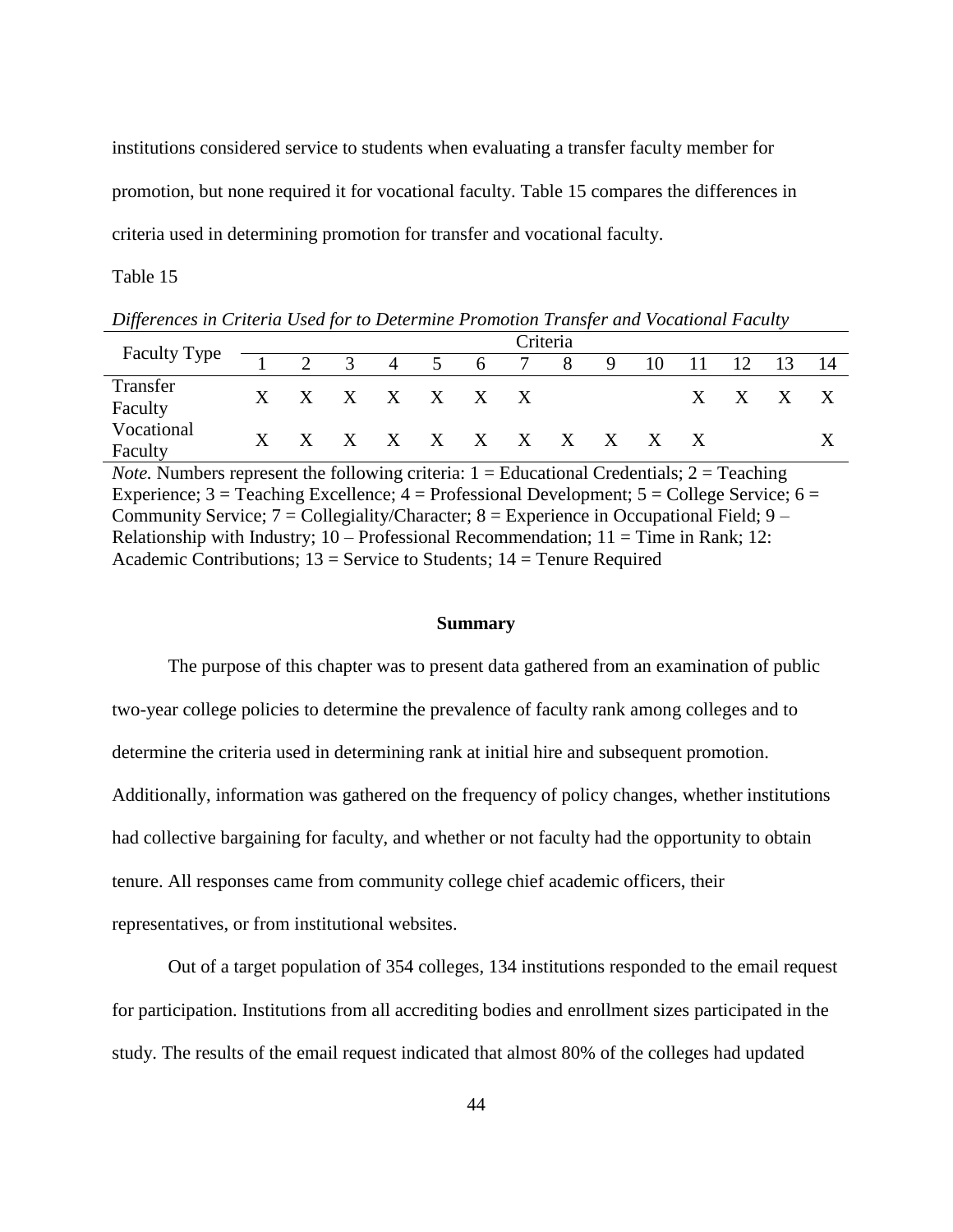their policies within the last five years. Additionally, 67% of responding institutions reported that they did offer tenure to faculty. Conversely, less than half (47%) of institutions had collective bargaining for faculty.

Most institutions that responded to the email request did not have separate policies for transfer and vocational faculty. In addition, most colleges did not have policies for determining rank at the time of hire separate from their promotion policies. A review of the policies for deciding rank at the time of hire revealed that 40% of the criteria were common among vocational and transfer faculty. When establishing eligibility for promotion, 64% of the criteria were used for both transfer and vocational faculty. Chapter 5 will discuss implications of the findings, and provide recommendations for improved practice and future research.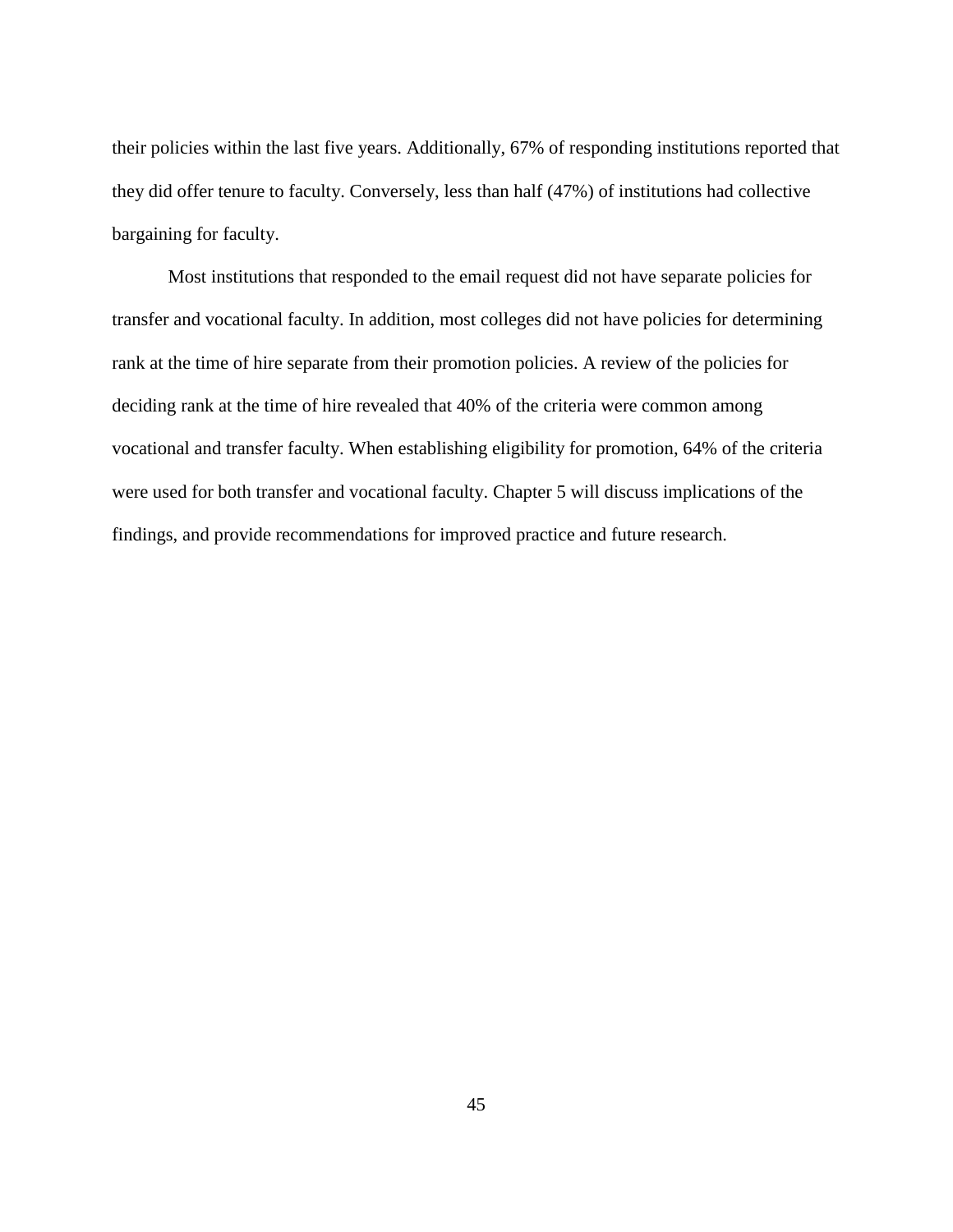## **CHAPTER 5**

#### **Summary, Conclusions, Recommendations**

This chapter begins with an overview of the study, and then provides the answers to each of the research questions. The chapter concludes with a discussion of the limitations of the study and recommendations for improved practice and research.

#### **Overview of the Study**

The purpose of the study was to determine the prevalence of rank among two-year colleges in the United States; to determine the criteria used to determine rank upon hire for transfer and vocational faculty; to identify the criteria used to determine promotion for transfer and vocational faculty; and to determine if there are differences in criteria between transfer faculty and vocational faculty at initial appointment and subsequent promotion. Additionally, the study wanted to determine the prevalence of collective bargaining and tenure among colleges with faculty rank and the currency of the policies about faculty rank and promotion.

In determining the population, the researcher used the Carnegie Classification of Institutions of Higher Education website (http://www.carnegiefoundation.org/). The website allowed the researcher to access the two-year college listings and search for institutions that met the study's definition of a two-year college. After an initial review of the 928 colleges that met the study's definition, a review of all institution's catalogs was conducted to determine if faculty had rank. It was determined that 354 institutions had faculty rank.

The researcher emailed the chief academic officers of each of these 354 institutions. A follow-up email requested those individuals who had not responded to consider participating in the study. Responses to the first email revealed that two colleges were misidentified as having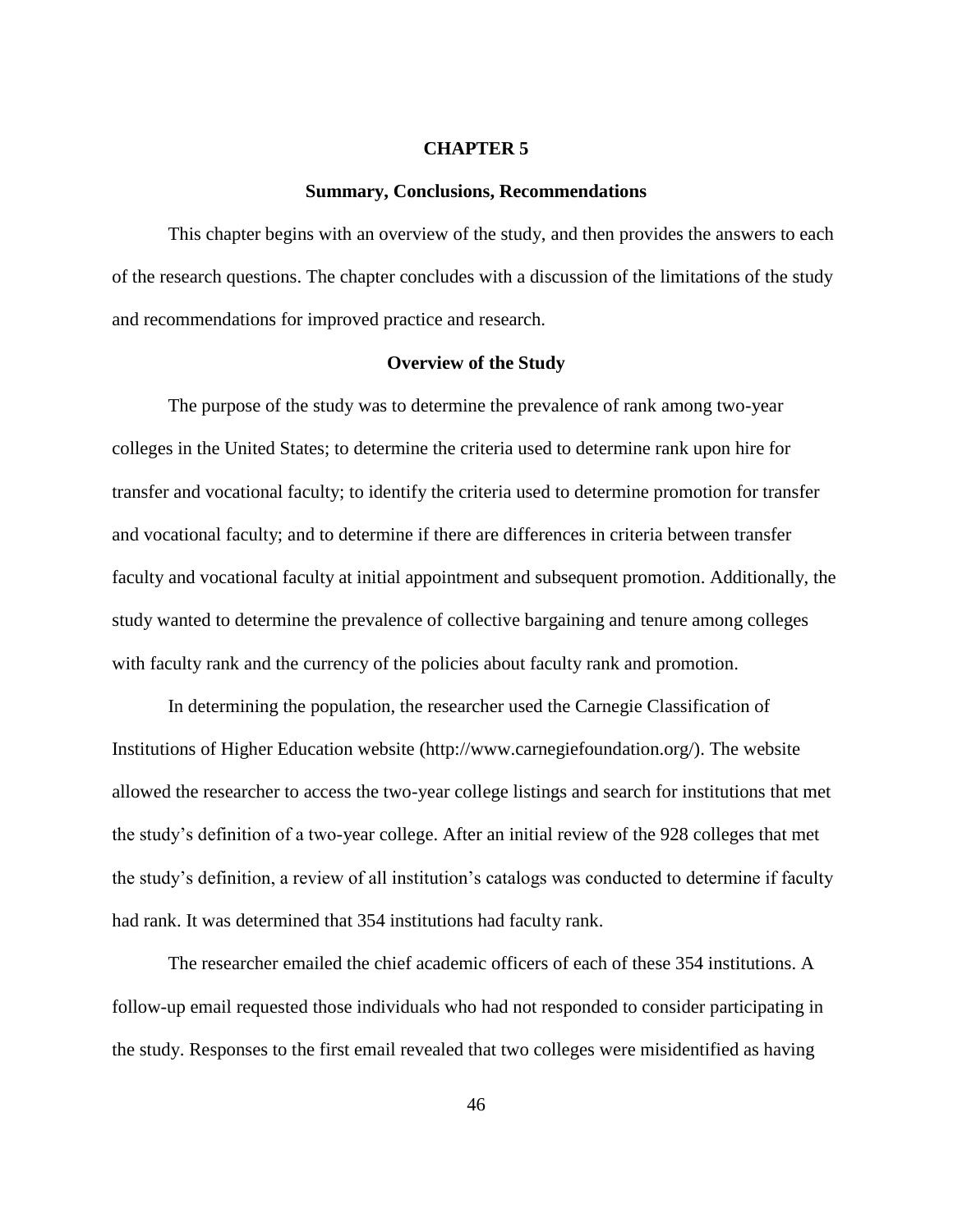academic rank. After the follow-up, one hundred thirty-four chief academic officers (38%) responded to the request for information.

# **Limitations**

The study had two limitations. The first was the use of a college's catalog to identify colleges with faculty rank. The second was the dependence on chief academic officers to provide the policies on faculty rank and promotion and not reviewing a college's website.

## **Findings**

The following section describes the findings for each of the research questions used in the study.

*Research Question 1: What percentage of two-year colleges has a system of academic rank for faculty?* 

A review of the colleges' catalogs of 928 institutions revealed that 38% percent (354) of institutions had faculty rank. Faculty rank existed in colleges in all accrediting regions and in all institutional sizes. By institutional enrollment, faculty rank existed in 54 small colleges, 80 medium size colleges, and 220 large institutions. As a percentage, large colleges constituted the majority of colleges with faculty rank (62%).

*Research Question 2: For community colleges with rank, when were these policies established?*

Almost 80% (106) of colleges reported they had updated their policies within the last five years. Ninety-two percent (123) of colleges reported they had updated their policies within the last 10 years.

*Research Question 3: For community colleges with rank, what percentage has collective bargaining?*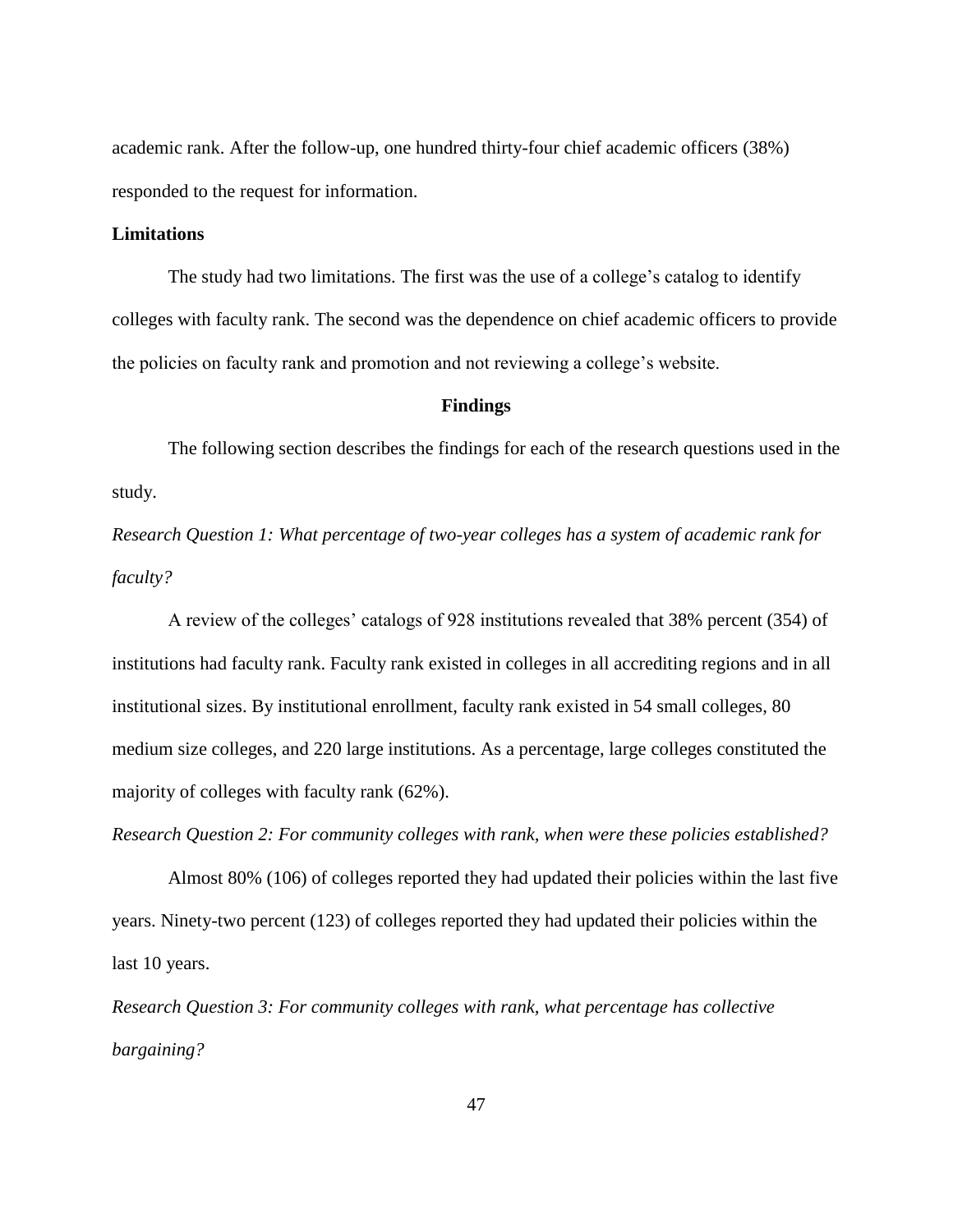Of those colleges that responded to the survey, 47% (65) indicated they had collective bargaining for faculty. Of the responding institutions,100% of institutions in the New England Association of Schools and Colleges and the Western Association of Schools and Colleges accrediting regions had collective bargaining agreements with their faculty; 76.9% of the colleges in the Middle States Association of Colleges had collective bargaining agreements; 61.5% of institutions in the North Central Association of Colleges and Schools had collective bargaining; 50% of the institutions from the Northwestern Accreditation Commission had collective bargaining for their faculty; and fewer than 2% of responding institutions in the Southern Association of Colleges and Schools had faculty bargaining agreements. *Research Question 4: For community colleges with rank, what percentage has tenure for faculty?*

Of the 134 responding colleges, 67% (91) indicated that they had a system of tenure for their faculty. Tenure could be found in all accrediting regions but was most common in the New England and Southern accrediting regions. By institutional size, large colleges were more likely to have tenure for faculty.

#### *Research Question 5: What are the criteria for initial appointment in rank for transfer faculty?*

In reviewing the policies provided by the responding institutions, institutions used seven criteria to determine initial rank for transfer faculty: educational credentials, experience in work related to their teaching field, teaching excellence, professional development, service to the college, service to the community, and collegiality. The most commonly used criterion was educational credentials. No college used every criterion.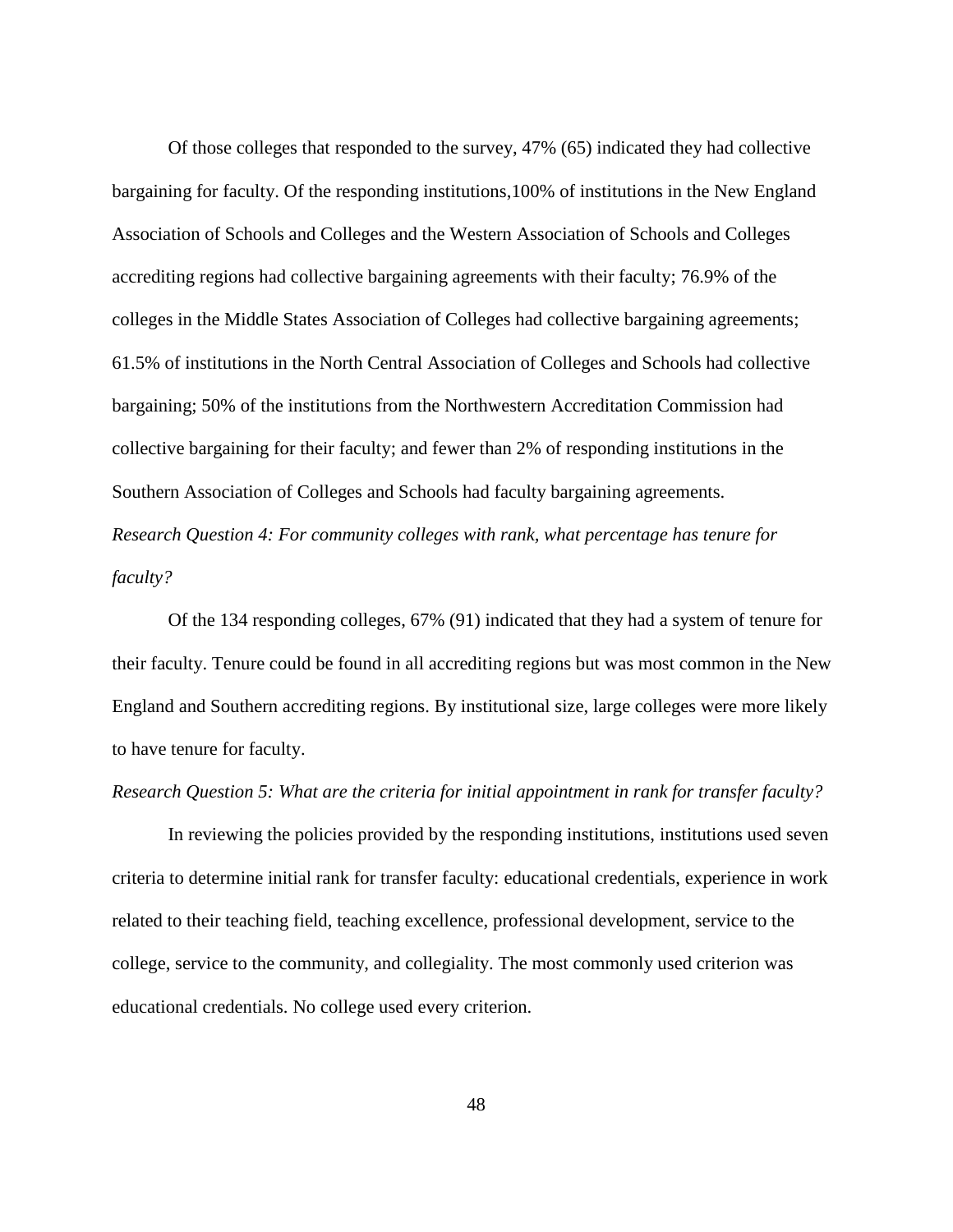*Research Question 6: What are the criteria for initial appointment in rank for vocational faculty?*

For vocational faculty, college policies identified seven criteria that were used to determine rank at initial hire. The criteria included educational credentials, good character, teaching excellence, experience in their teaching field, professional development, relationship with industry, and good recommendations from industry. The most commonly used criteria were experience in the vocational field followed by educational credentials. As with transfer faculty, no college used all criteria.

*Research Question 7: What are the criteria for promotion to a higher academic rank for transfer faculty?*

A review of the policies provided by the responding institutions revealed eleven criteria used by institutions to determine promotion for transfer faculty. Not all criteria were used by all colleges. The criteria were educational credentials, time in rank, experience, teaching excellence, academic contributions, professional development, college service, community service, collegiality, service to students, and a requirement for tenure before promotion could be achieved. Colleges used these criteria at all three levels of faculty rank (assistant professor, associate professor, and professor) in determining promotion. The most common criteria were educational credentials and teaching excellence. The least commonly used criterion was a requirement for tenure before being eligible for promotion.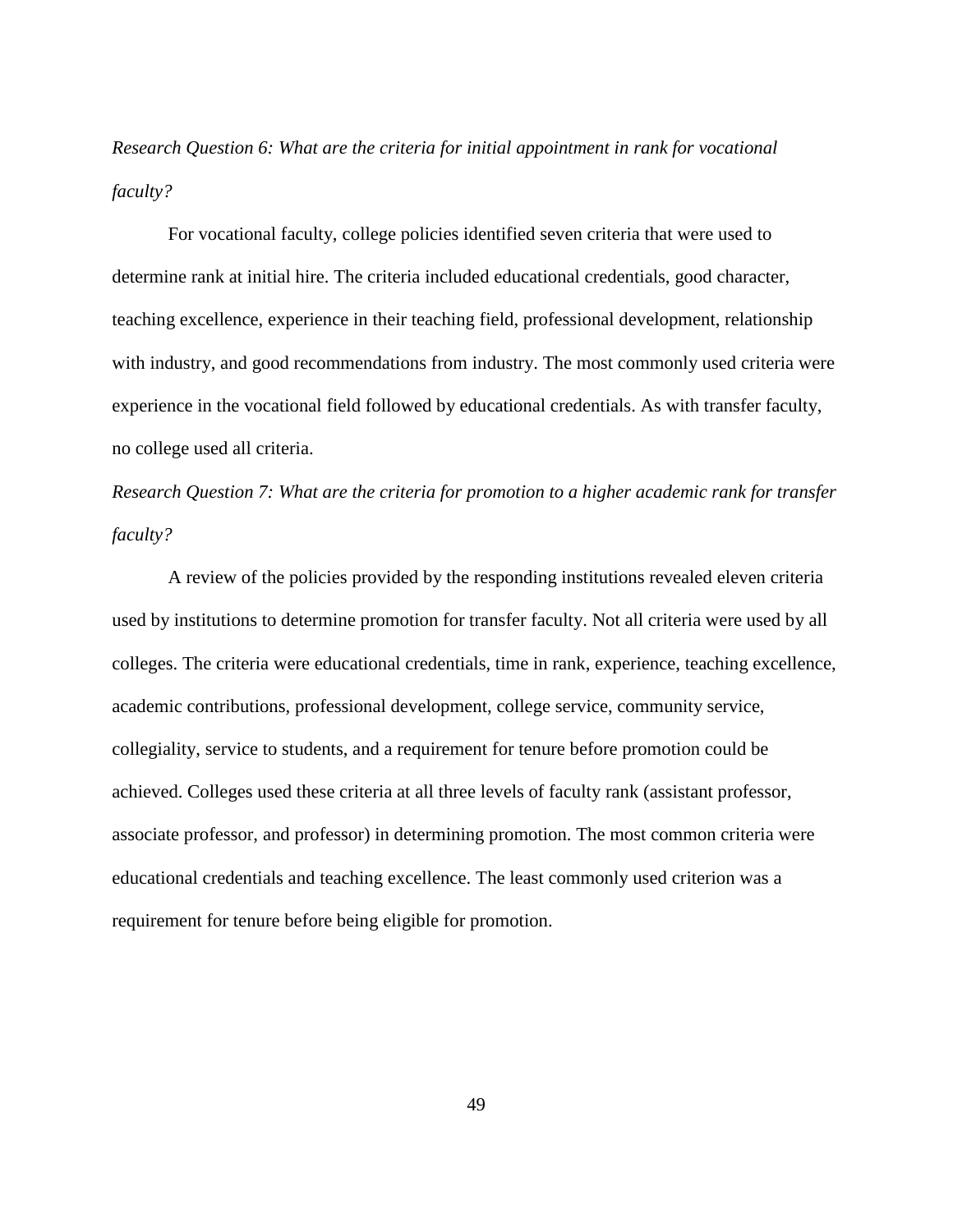# *Research Question 8: What are the criteria for promotion to a higher academic rank for vocational faculty?*

For vocational faculty, policies provided by the colleges identified ten criteria: teaching excellence, collegiality, educational credentials, experience in occupation taught, professional development, relationship with industry, time in rank, community and college service, community and college leadership, and a requirement of tenure before promotion could be achieved. Educational credentials emerged as the most commonly used criterion. *Research Question 9: Are there differences in criteria between transfer faculty and vocational faculty at initial appointment?* 

The answer is yes, there are differences in the criteria used to determine rank at initial appointment and to determine promotion. Transfer faculty and vocational faculty differed in the use of teaching experience, college and community service, experience in the occupational field, relationship with industry, and the use of professional recommendations.

*Research Question 10: Are there differences in criteria between transfer faculty and vocational faculty in determining promotion?* 

The answer is yes, there are differences in the criteria used to determine promotion. The two groups differed in the use of experience in the occupational field, relationship with industry, professional recommendations, academic contributions, and service to students. Transfer faculty were evaluated on academic contributions and service to students and vocational faculty were judged on criteria that corresponded with experience in occupational field and relationship with industry. As mentioned previously, most of the institutions made no distinction between the two groups and the criteria that were used to determine rank at hire and subsequent promotion.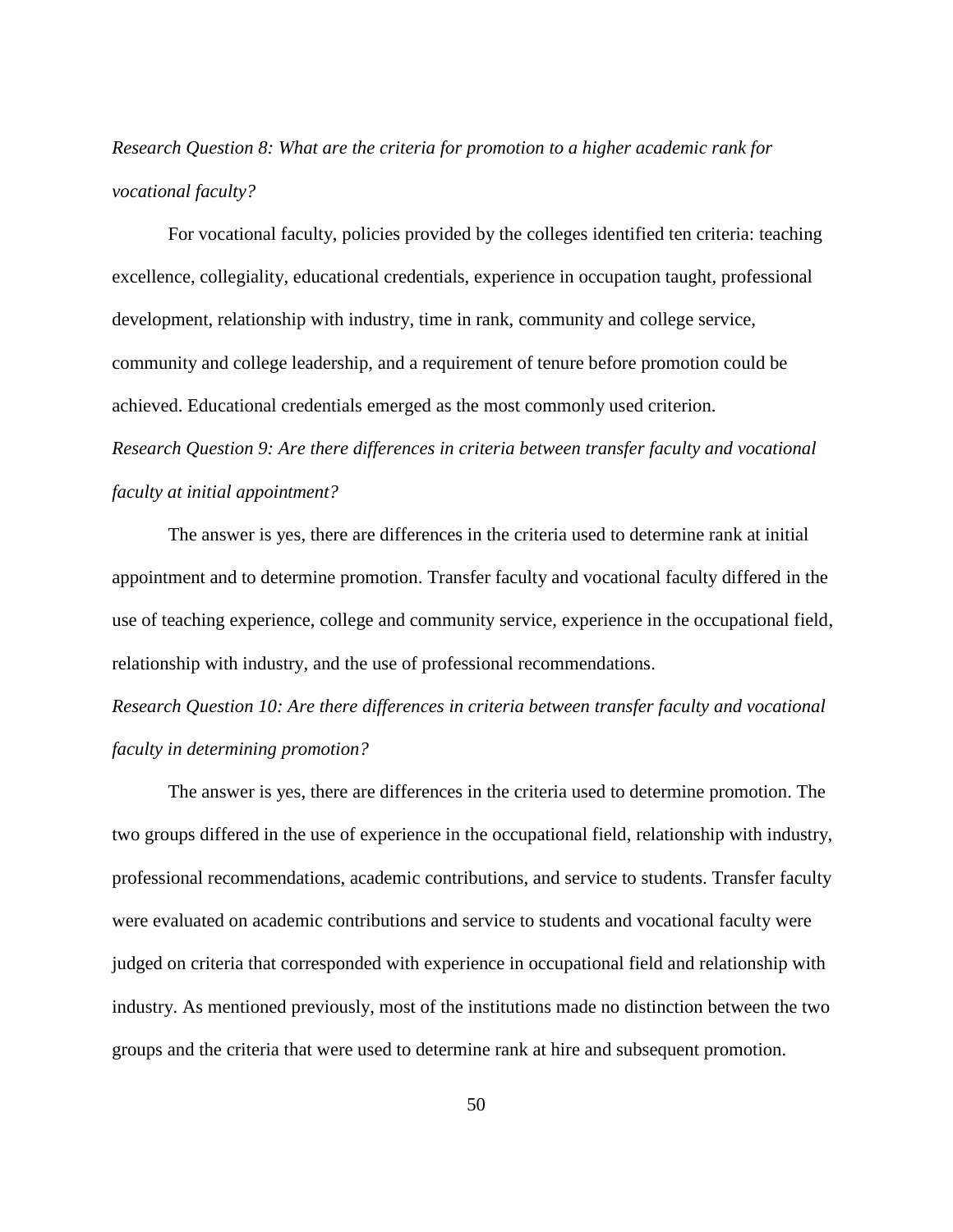# **Conclusions**

Based on the findings from the study, several conclusions were drawn:

- 1. The findings of this study revealed that less than 40% of two-year colleges had policies for faculty rank at their institution. This is consistent with Huber's 1998 study that found 46% of faculty held rank. However, the results of the study are in contrast with earlier studies (Blocker & Wolfe, 1964; Kinnick, 1969; Wright, 1956).
- 2. Two-year colleges in this study typically did not have separate rank and promotion policies for vocational faculty and transfer faculty. Most likely, this means that vocational faculty had to meet the same criteria as transfer faculty. However, different standards for the same criteria were used. For example, vocational faculty may only be required to have a bachelor's degree while transfer faculty may be required to have a doctorate to be eligible for promotion in rank.
- 3. The criteria used for determining promotion for transfer faculty in current college policies are consistent with the criteria found in Blocker and Wolfe's 1964 study. It appears that the criteria used in determining rank have been consistent over time.
- 4. By far, the two most common criteria in determining promotion in rank for transfer faculty were educational credentials and teaching excellence. This finding supports the results of Huber's 1998 study and Hardy & Laanan's 2006 work, which found faculty believed that teaching effectiveness should be the primary criterion when determining promotion.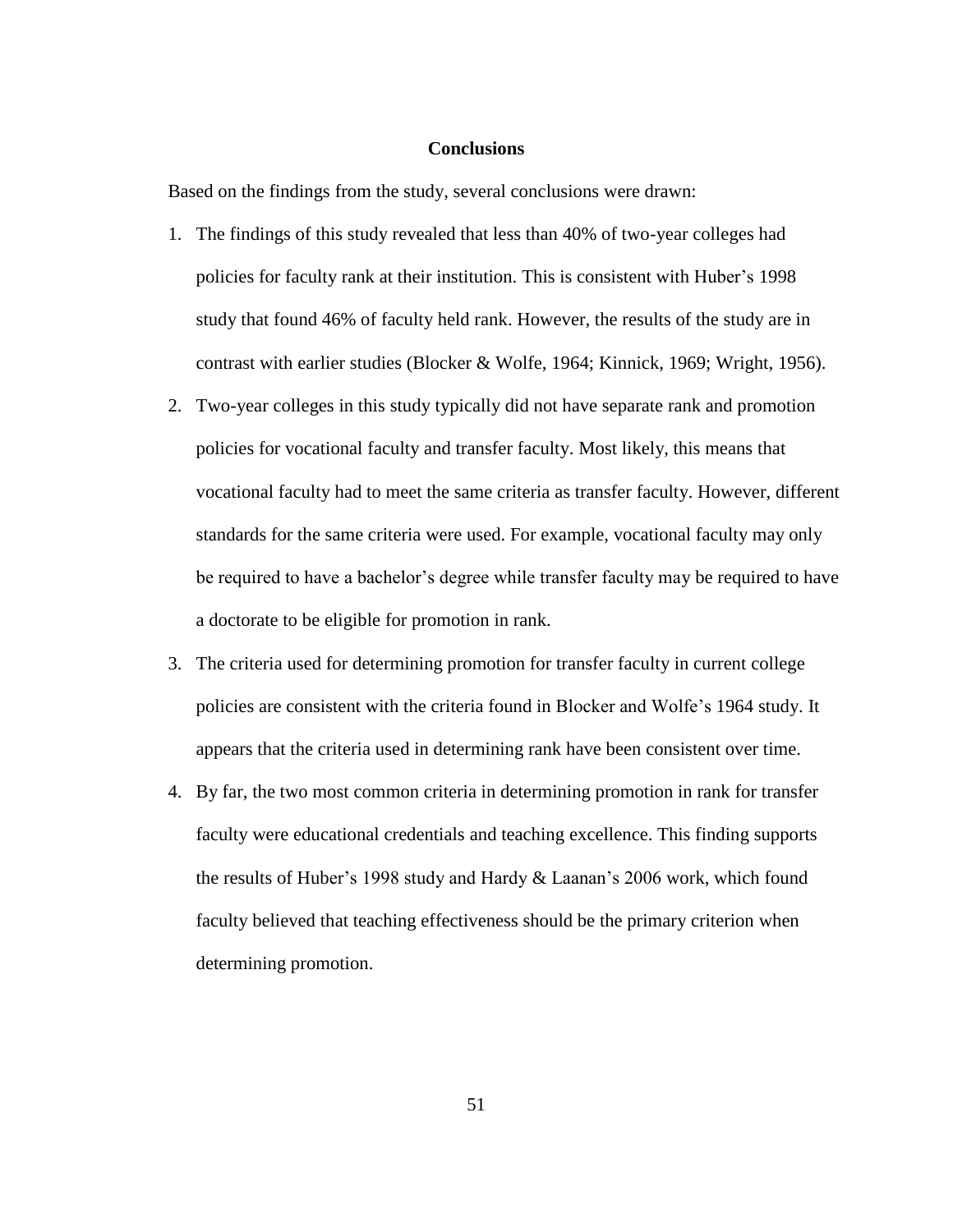- 5. Institutions are keeping their policies on faculty rank and promotion current. Since most of the institutions had updated their policies within the last ten years, this would suggest that colleges have made changes as needed.
- 6. Colleges with collective bargaining were typically large enrollment institutions from the Northeast and Midwest regions of the country. Fifty-nine of the sixty-five states with collective bargaining came from the New England, North Central and Middle States accrediting regions. Thirty-three of the fifty-nine colleges in these three regions were large enrollment institutions.
- 7. Colleges that have faculty tenure were typically from the New England or Southern accrediting regions. Sixty-five of the ninety-one colleges that offered tenure were from these accrediting regions.
- 8. Eligibility for promotion for vocational faculty did not include service to students. This is a surprising finding considering the involvement of vocational faculty in identifying internship opportunities and supervising students in clinical settings. These practices would suggest that criteria should include involvement with students, particularly outside of the classroom setting.
- 9. While reviewing college policies, most institutions used the same process to determine eligibility for promotion. The faculty member submitted a portfolio containing evidence for promotion to a promotion committee. After a review of the portfolio, the committee made a recommendation to the appropriate vice president. After an appraisal of the materials by the vice president, the vice president made a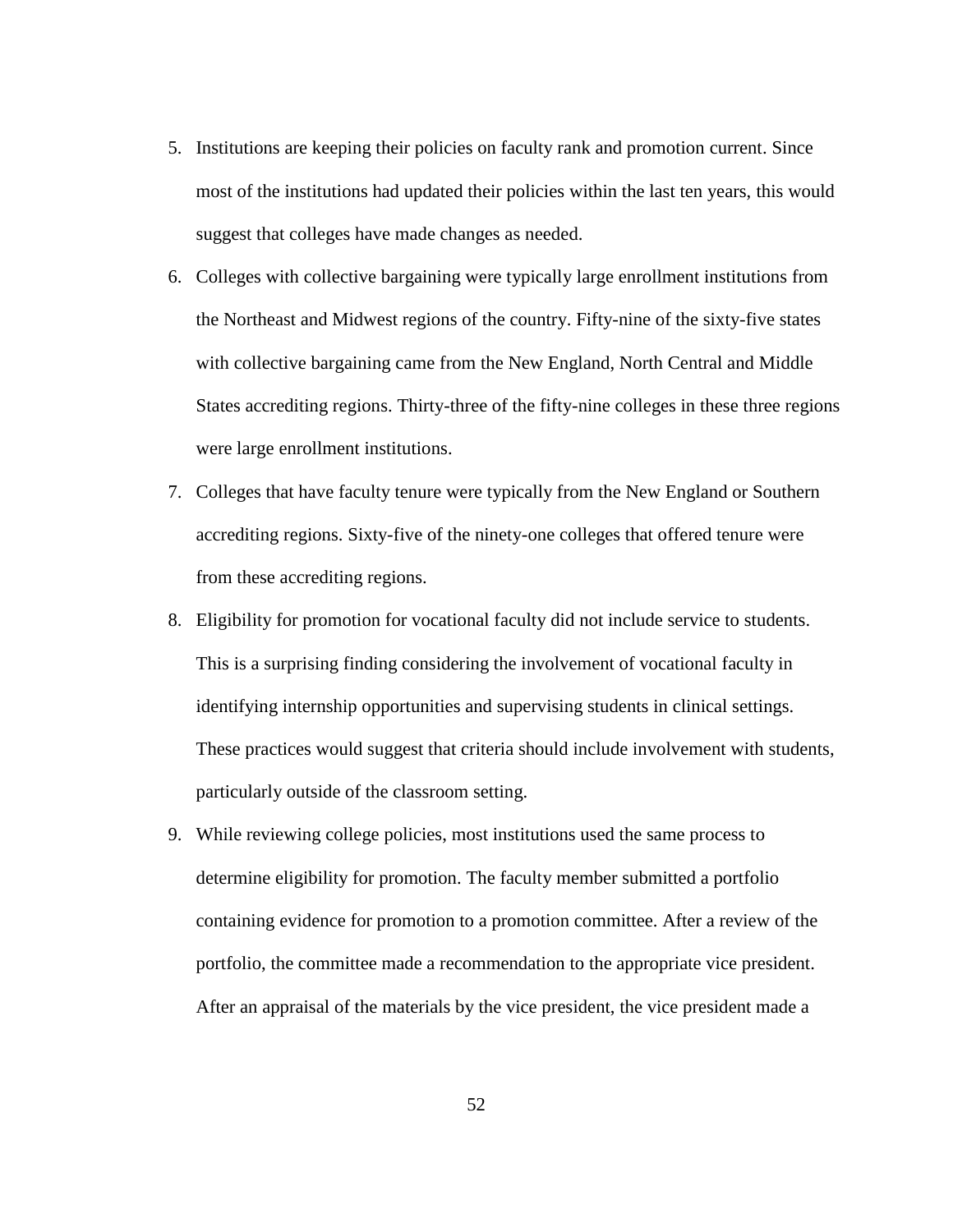recommendation to the president of the college who then made a recommendation to the college's governing board.

- 10. A few institutions only considered educational credentials and teaching experience to determine eligibility for promotion in rank. Since the focus of the community college is teaching, not using these evaluations of teaching as a criterion would seem out of agreement with that mission.
- 11. In reviewing the policies, many colleges did not discuss the part each criterion played in determining promotion or rank at the time of hire. This leaves individuals considering applying for faculty positions uncertain about the weight an institution gives to each criterion in making decisions regarding rank.

## **Recommendations for Improved Practice**

Over the course of conducting the research, several observations about existing policies were made. These resulted in the following recommendations:

- 1. Many of the college policies on faculty rank and promotion were not available publicly. Colleges should consider making their policies public so that individuals considering applying for faculty positions at their institution could review them. This would allow individuals to make an informed decision about applying for a job.
- 2. There is a lack of knowledge on this topic and other topics related to community college faculty as evident by the limited number of articles, book chapters, and surveys. Community colleges need more research about their faculty. As mentioned earlier, much of the research in higher education is produced by individuals working in four-year institutions who typically focus on what they know. Apparently, needed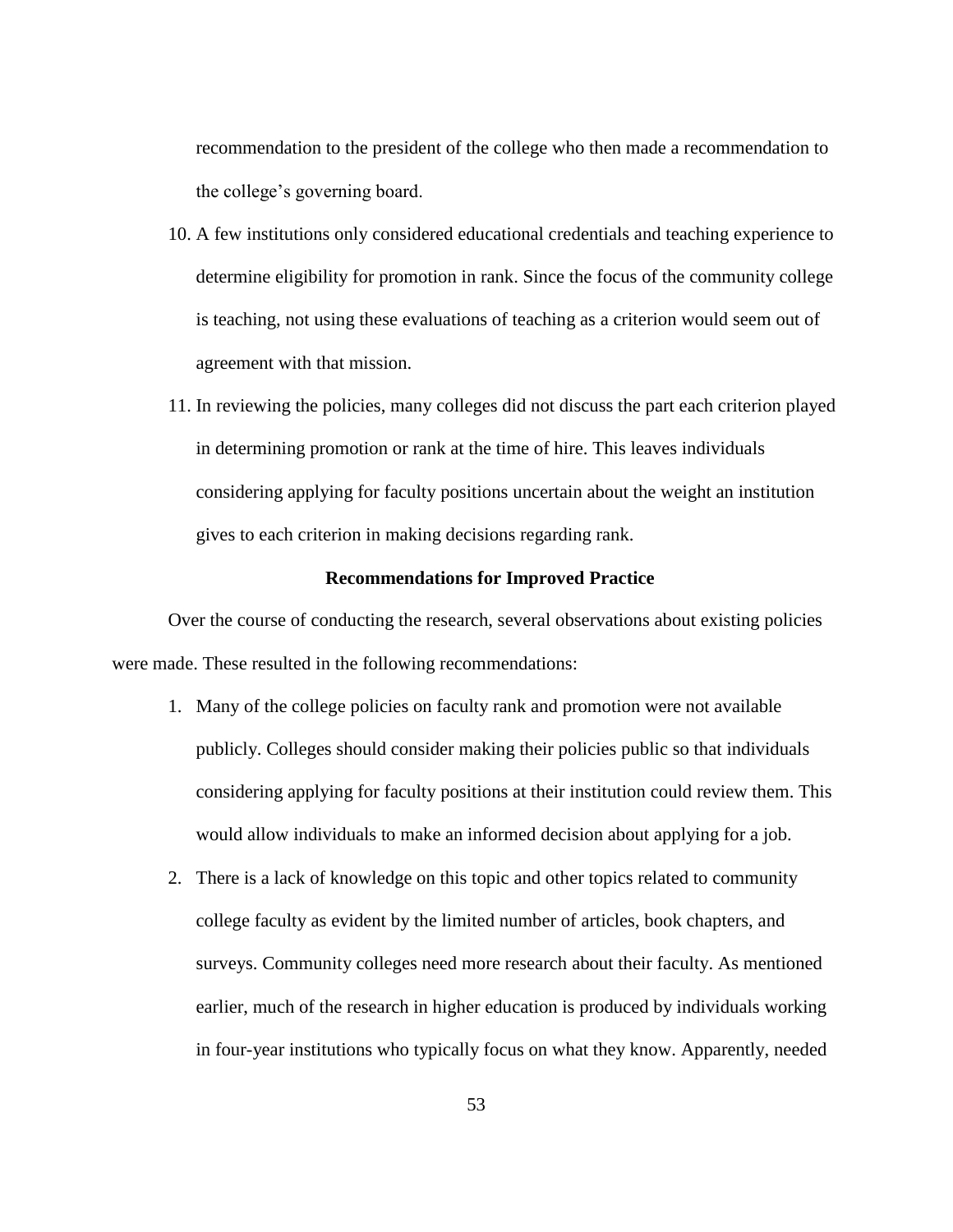research will have to come from individuals working in community colleges or in organizations affiliated with the American Association of Community Colleges.

- 3. The criteria used for determining faculty rank focuses heavily on teaching and service. Higher education programs need to be aware that training faculty for work in community colleges is different than training faculty to work in institutions where the focus is on research and publication.
- 4. In reviewing the policies of institutions, many did not provide clear definitions of the criteria used or provided very little information on how the criteria were used in promotion decisions. It would be beneficial to individuals considering applying for position to have clear and unambiguous definitions of these criteria so they could be better prepared to seek employment or to pursue promotion.
- 5. Several institutions did not have separate policies for transfer and vocational faculty. Careful consideration needs to be given to developing policies for vocational faculty that are separate from transfer faculty. Their roles are very different and evaluation criteria need to reflect the different roles and responsibilities that transfer and vocational faculty have.

## **Recommendations for Future Research**

The primary purposes of the study were to determine the prevalence of rank among twoyear colleges and the criteria used by colleges to determine faculty rank at the time of hire and subsequent promotion in rank. During the course of this research, several recommendations for future research emerged: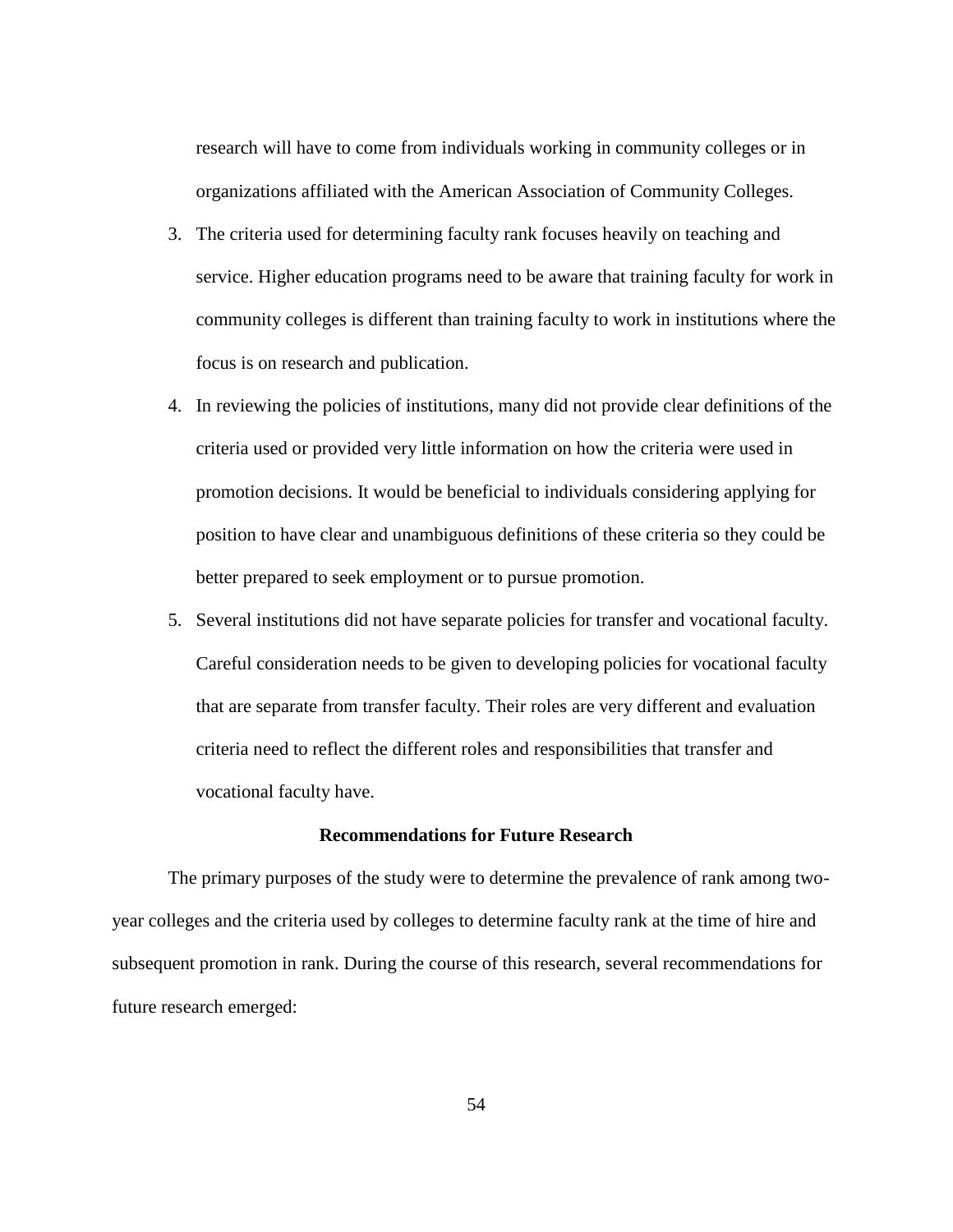- 1. This study was limited to public, two-year colleges that fit the study's definition. Future research should include institutions that did not fit the study's definition, such as private institutions and two-year colleges that are part of a four-year university system. This would allow for comparisons between institutional types.
- 2. When comparing the criteria used for determining rank, no comparison was made between different institutional sizes or different accrediting regions. Future studies should seek to determine if similarities or differences exist in colleges of different institutional size or location.
- 3. When comparing the criteria used for determining rank, no comparison was made between colleges that had or did not have collective bargaining. Future studies should seek to determine if similarities or differences exist in colleges with or without collective bargaining.
- 4. There should be additional research conducted to determine why institutions chose to have or not have faculty rank and promotion policies. Blocker and Wolfe's 1964 study identified several reasons for the adoption of rank among community colleges. Trends over the last fifty years might help inform policy and governance.
- 5. The study sought to determine the percentage of two-year colleges with rank. There should be additional research conducted to determine if colleges with faculty rank are increasing or decreasing in number.

#### **Summary**

This study sought to determine the prevalence of rank among two-year colleges and the criteria used to determine rank at hire and subsequent promotion for both transfer and vocational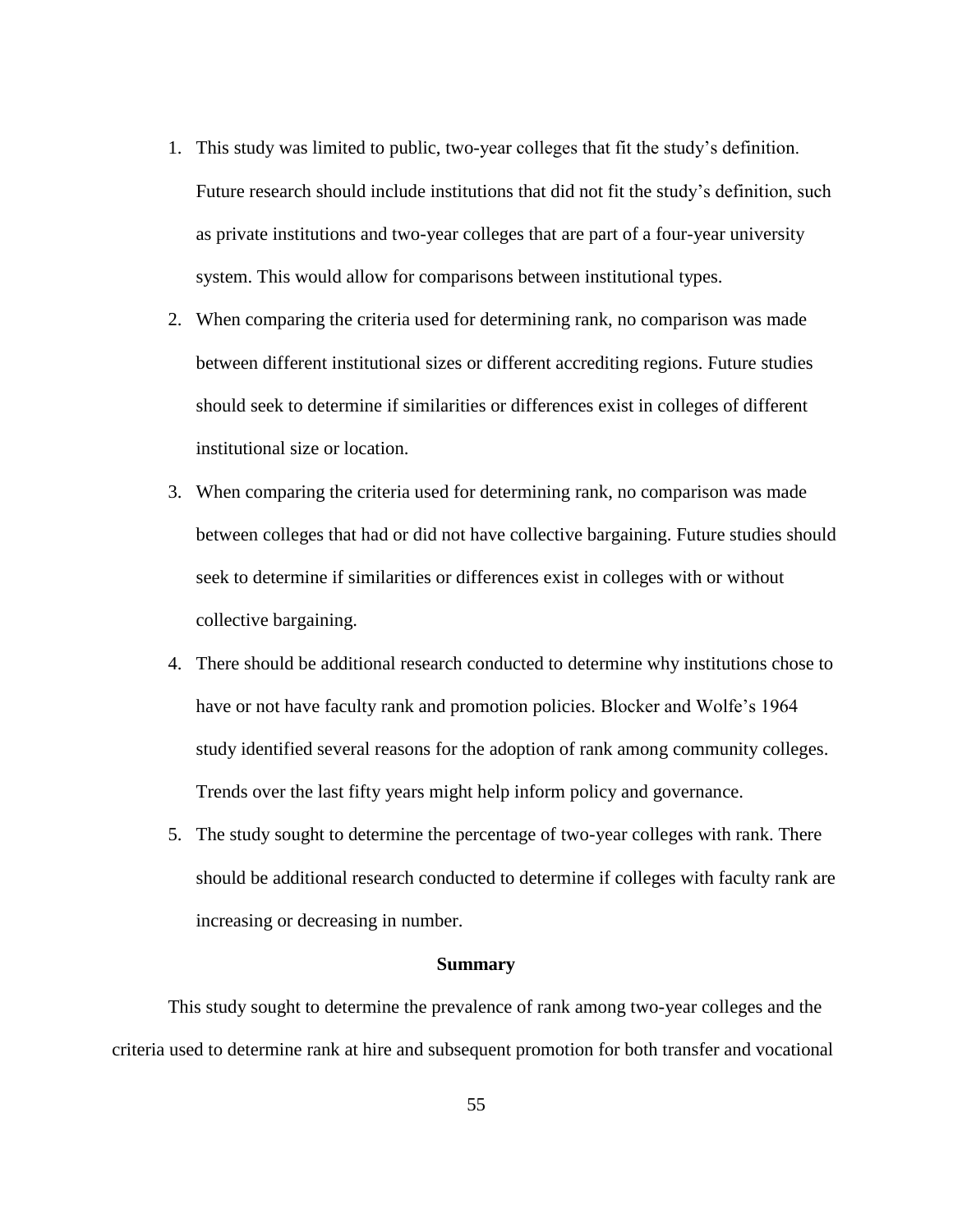faculty. The study has provided insight into the prevalence of faculty rank at two-year colleges. Additionally, the study provided information about the criteria used by colleges in their faculty rank and promotion policies. This information will assist institutions in developing their own faculty policies and will allow institutions to benchmark their own policies against other institutions.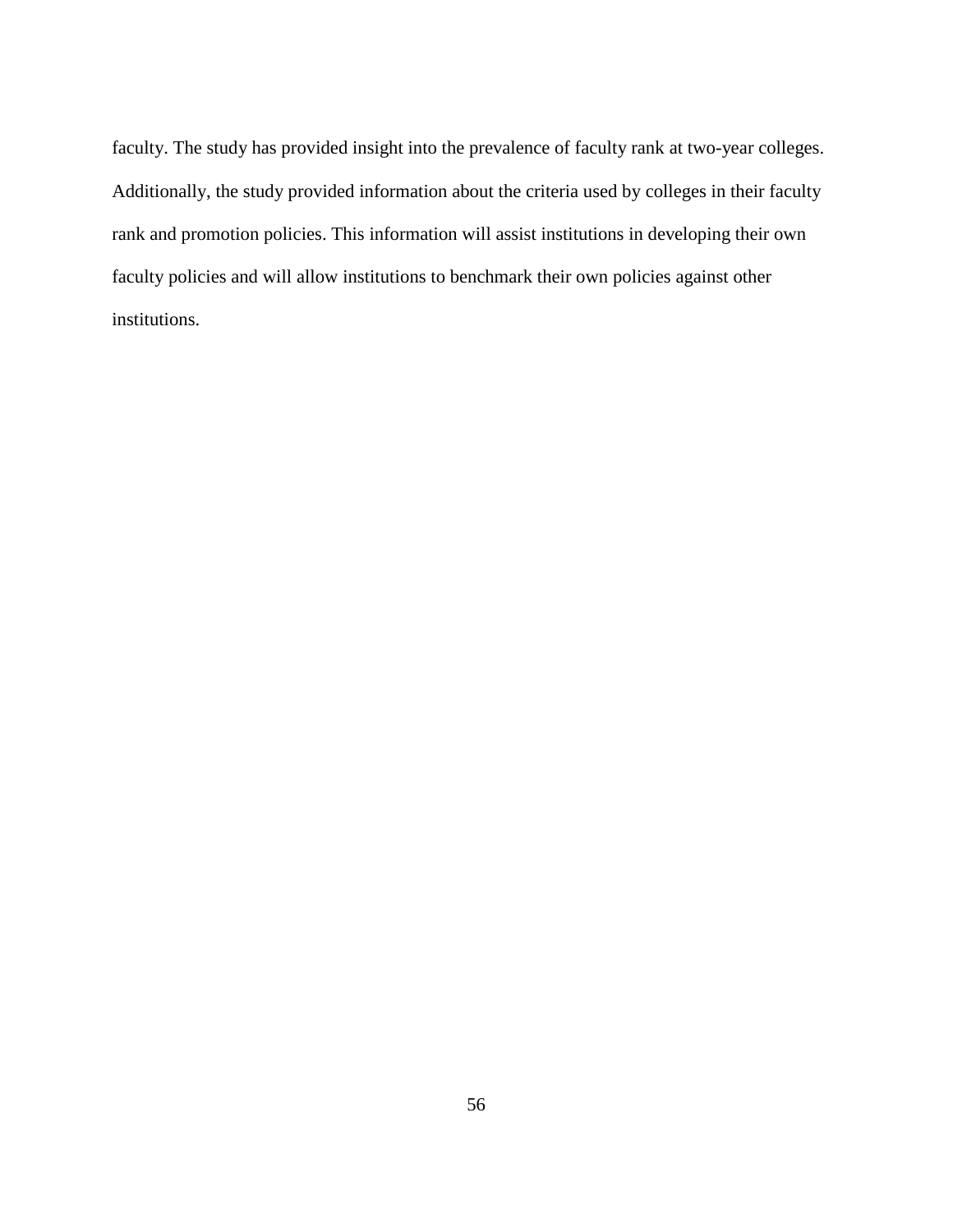#### **References**

- Beaver County Community College (1972). *Agreement between Community College of Beaver County and Community College of Beaver County Society of the Faculty (PSEA/NEA). September 1, 1972 to August 31, 1974.* Retrieved from ERIC.
- Bergen Community College (1973). *Agreement between Bergen Community College Faculty Association and Bergen Community College Board of Trustees July 1, 1973-June 30, 1976.*  Retrieved from ERIC.
- Blocker, C. E. & Wolfe, W. (1964). Academic rank in two-year colleges. *AACJC Journal, 35*(4), 21-25.
- Bradley, P. (2010). 2010 CCSSE report stresses importance of quality teaching. *Community College Week, 23*(7), 10.
- Brown, G. E. (1977). Rank and salary of instructors at the community junior college. *Peabody Journal of Education (0161956X), 54*(4), 262.
- Bucks County Community College (1973). *Agreement between Bucks County Community College and Bucks County Community College Federation of Teachers Local 2238, American Federation of Teachers AFL-CIO 1973-1975.* Retrieved from ERIC.
- Carnegie Foundation for the Advancement of Teaching. (2013). *Custom listings* [Data file]. Retrieved from http://classifications.carnegiefoundation.org/
- Carter, D. J., Ottinger, C. A., & American Council on Education, W. H. (1992). Community College Faculty: A Profile. *Research Briefs, 3*(7),
- Cejda, B. D. (2010). Faculty issues in rural community colleges. *New Directions for Community Colleges*, *2010*(152), 33-40. doi:10.1002/cc.425
- Central Oregon Community College (1997). *Faculty evaluation official practices.* Retrieved from ERIC.
- Cohen, A. M. & Brawer, F. B. (1987). *The American community college* (Second ed.). San Francisco, CA: Jossey-Bass.
- Cohen, A. M. & Brawer, F. B. (1996). *The American community college* (Third ed.). San Francisco, CA: Jossey-Bass.
- Cohen, A. M. & Brawer, F. B. (2008). *The American community college* (Fifth ed.). San Francisco, CA: Jossey-Bass.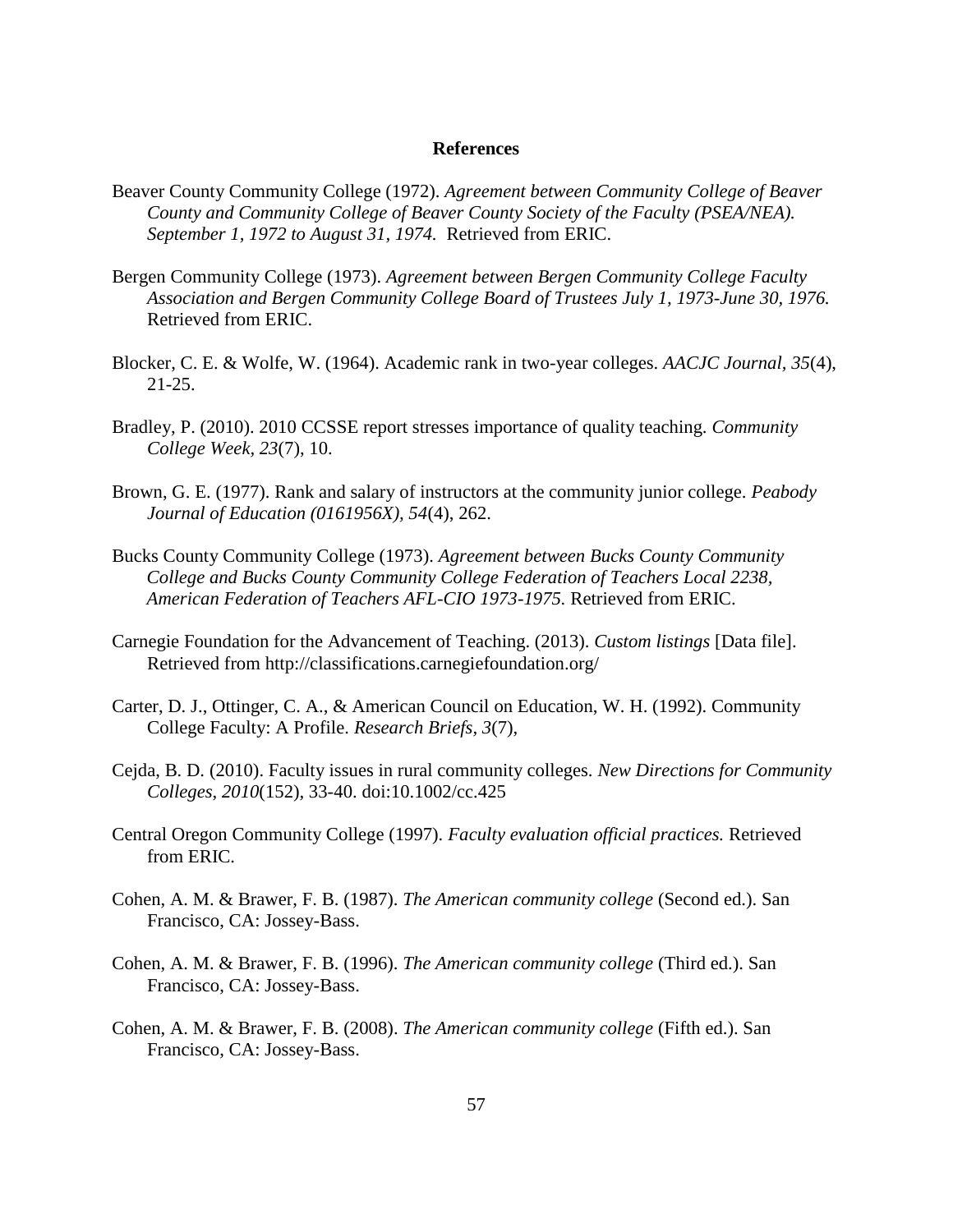- College and University Professional Association for Human Resources, (CUPA-HR). (2008). *2007-2008 Two-Year College Faculty Salary Survey*. Retrieved from http://www.cupahr.org/surveys/files/salary0708/CCFSS08ExecSummary.pdf
- College and University Professional Association for Human Resources, (CUPA-HR). (2009). *2008-2009 Two-Year College Faculty Salary Survey*. Retrieved from http://www.cupahr.org/surveys/files/salary0809/TYFSS09ExecSummary.pdf
- College and University Professional Association for Human Resources, (CUPA-HR). (2010). *2009-2010 Two-Year College Faculty Salary Survey*. Retrieved from http://www.cupahr.org/surveys/files/salary0910/TYFSS10ExecSummary.pdf
- College and University Professional Association for Human Resources, (CUPA-HR). (2011). *2010-2011 Two-Year College Faculty Salary Survey*. Retrieved from http://www.cupahr.org/surveys/files/salary2011/TYFSS11ExecutiveSummary.pdf
- Connecticut State Board of Trustees for Regional Community Colleges, & American Association, O. U. (1987). *Collective bargaining agreement between the Board of Trustees of Regional Community Colleges and the Congress of Connecticut Community Colleges, July 1, 1987-June 30, 1989.* Retrieved from ERIC
- Creswell, J. W. (2002). *Educational research: Planning, conducting, and evaluating quantitative and qualitative research*. Upper Saddle River, N.J: Merrill.
- Frieberger, H.T. & Crawford, W.H. (1962). Junior college academic rank and title. *Junior College Journal, 33*, 89-93.
- Garrison, R. H. (1967). *Junior college faculty: issues and problems: A preliminary national appraisal*. Washington D.C.: American Association of Junior Colleges.
- Grubb, W. (1999). *Honored but invisible: An inside look at teaching in community colleges*. New York: Routledge.
- Hardy, D., & Laanan, F. (2006). Characteristics and perspectives of faculty at public 2-year colleges. *Community College Journal of Research & Practice, 30*(10), 787-811. doi: 10.1080/10668920600901806
- Harrington, J. C. (1966). Academic rank in the community college. *AACJC Journal, 35*(1), 24 27.
- Hendrix, V. L. (1965). Academic rank revisited. *Junior College Journal, 35*, 24-28.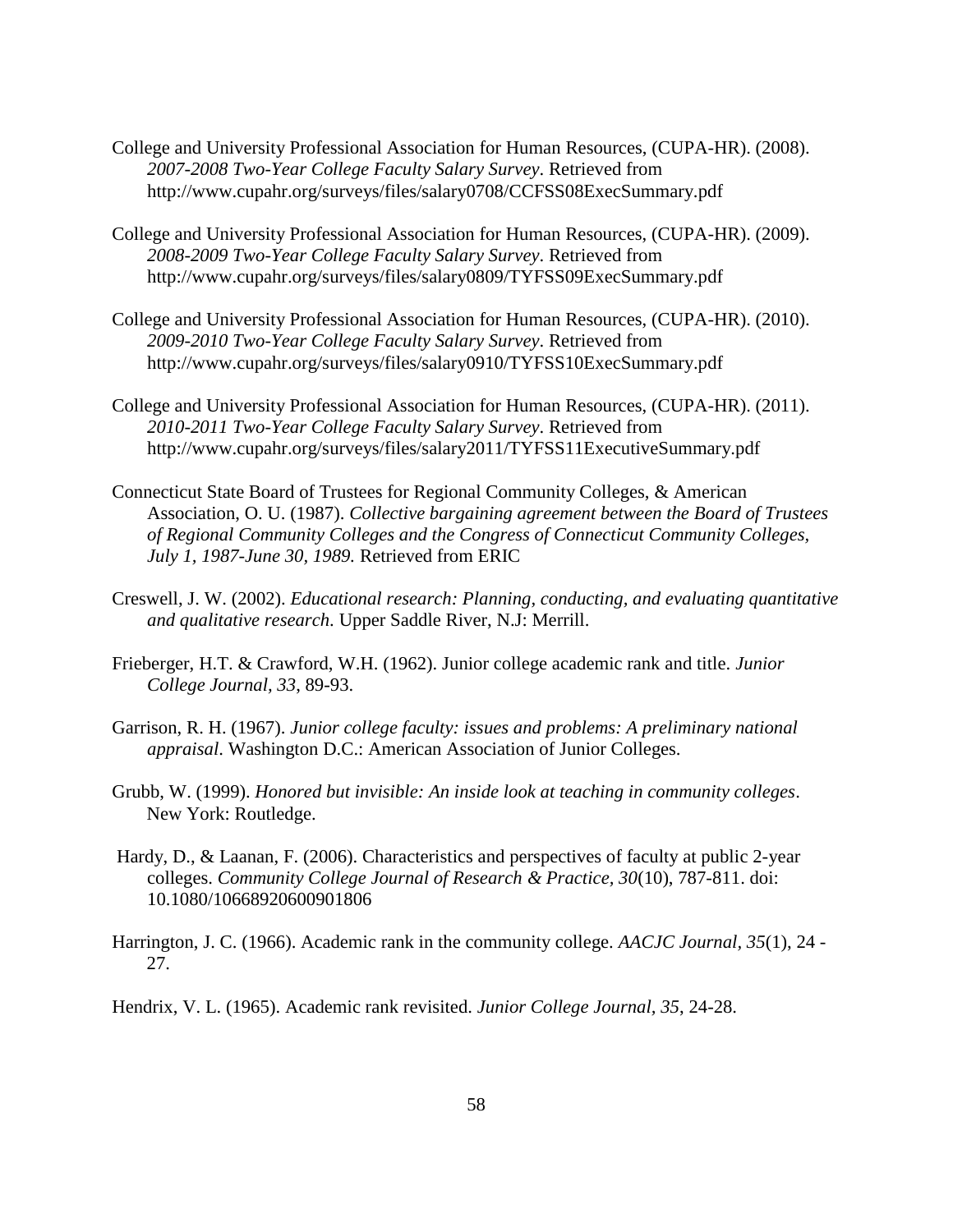- Huber, M., & National Center for Postsecondary Improvement, S. A. (1998). (1998). *Community college faculty attitudes and trends, 1997*. (Report No. R309A60001). Retrieved from ERIC.
- Hudson Valley, C. C. (1998). *Agreement by and between the County of Rensselaer and the Board of Trustees of Hudson Valley Community College as co-employer and the Hudson Valley Community College Faculty Association.* Retrieved from ERIC.
- Jackowski, M. B., & Akroyd, D. (2010). Technology usage among community college faculty. *Community College Journal of Research & Practice, 34*(8), 624-644. doi:10.1080/10668920701831530
- Jamestown, C. C. (1973). *Contract between the Faculty Association of Jamestown Community College and the Board of Trustees of Jamestown Community College. Academic year 1973- 1974.* Retrieved from ERIC.
- Jenkins, R. (2012). What graduate students want to know about community colleges, part 2. *Chronicle of Higher Education, 58*(37), A40.
- Karns, L. T. (1979). The use of faculty rank in the community-junior college system of Florida. *Community/Junior College Research Quarterly,* 4.
- Kelly, M. F., & Connolly, J. (1970). *Orientation for faculty in junior colleges*. Los Angeles, CA: ERIC Clearinghouse for Junior Colleges.
- Kilpatrick, G. (1965). *Academic rank criteria in American junior colleges.* Los Angeles, CA: ERIC Clearinghouse for Junior Colleges.
- Kinnick, B. C. (1969). Academic rank in junior college. *Improving College and University Teaching*, *17*(4), 267-269.
- Knapp, L.G., Kelly-Reid, J.E., & Ginder, S.A. (2011). Employees in postsecondary institutions, fall 2010, and salaries of full-time instructional staff, 2010–11 (NCES2012-276). *National Center for Education Statistics*. Retrieved from http://nces.ed.gov/pubsearch.
- Knapp, L.G., Kelly-Reid, J.E., & Ginder, S.A. (2012). Employees in postsecondary institutions, fall 2011 and student financial aid, academic year 2010-11: First look (Provisional Data) (NCES 2012-156rev). *National Center for Education Statistics*. Retrieved from http://nces.ed.gov/pubsearch.
- Leist, J. (2009). Academic rank: The impact on full-time faculty salaries at public rural community colleges. *Academic Leadership Journal*, *7*(4), 211-215.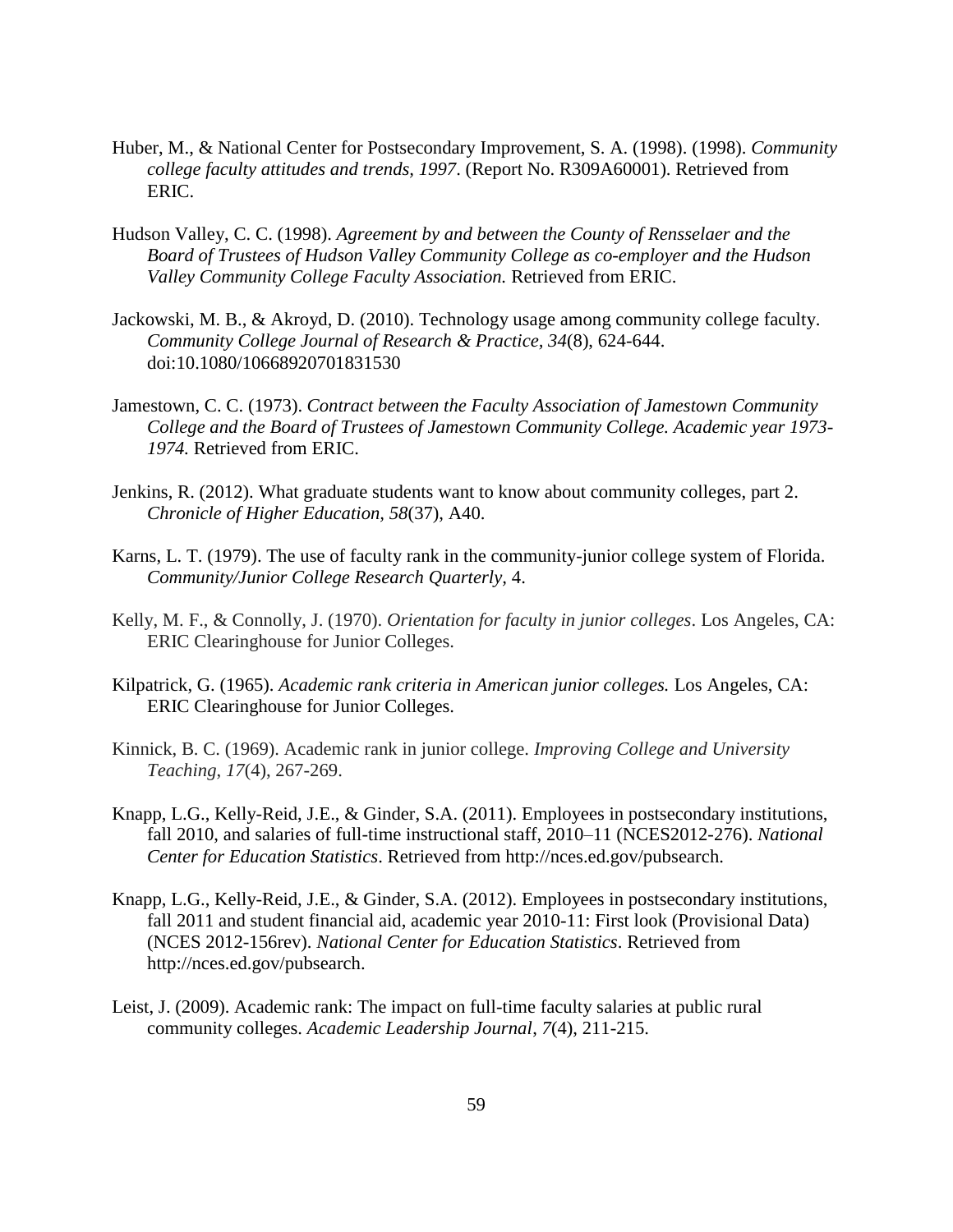- Lewin, T. (2009, May 3). Community colleges challenge hierarchy with 4-year degrees. *The New York Times.* Retrieved from http://www.nytimes.com
- Linville, J. E., Antony, J., & Hayden, R. A. (2011). Unionization and perceived control among community college faculty. *Community College Journal of Research & Practice, 35*(4), 330-351. doi:10.1080/10668926.2010.487735
- Medsker, L. L. (1960). *The junior college: Progress and prospect*. New York: McGraw-Hill.
- Monroe, C. R. (1972). *Profile of the community college: A handbook*. San Francisco: Jossey-Bass.
- Mupinga, D. M., & Maughan, G. R. (2008). Web-based instruction and community college faculty workload. *College Teaching, 56*(1), 17-21.
- Niagara County Community College. (1987). *Agreement between Niagara County Community College and the Faculty Association, Niagara County Community College, September 1, 1987-August 31, 1990.* Retrieved from ERIC
- Palmer, J.C. & Zimbler, L.J. (2000). *Instructional faculty and staff in public 2-year colleges*, (Report NO. NCES 2000–192) Retrieved from http://nces.ed.gov/pubs2000/2000192.pdf
- Perez, A. M., McShannon, J., & Hynes, P. (2012). Community college faculty development program and student achievement. *Community College Journal of Research & Practice, 36*(5), 379-385. doi:10.1080/10668920902813469
- Proctor, W. (1927). *The junior college*. Stanford University, CA: Stanford University Press.
- Redmon, K. D. (1999). ERIC review faculty evaluation: A response to competing values. *Community College Review, 27*(1), 57-71.
- Rhode Island State Board of Governors for Higher Education. (1987). *Agreement between Rhode Island Board of Governors for Higher Education and Community College of Rhode Island Faculty Association (NEA/CCRIFA), 1985-1987 and 1987-90.* Retrieved from ERIC
- Saint Louis Community College. (1987). *Statement of understandings relating to provisions of board policy applicable to full-time faculty, the St. Louis Community College, 1987-1989.* Retrieved from ERIC.
- Sauk Valley College. (1972). *Contractual agreement between the Board of Junior College District no. 506 and Sauk Valley College Faculty Association.* Retrieved from ERIC.
- Schuster, J. H., & Finkelstein, M. J. (2006). *The restructuring of academic work and careers: The American faculty.* Baltimore, MD: John Hopkins University Press.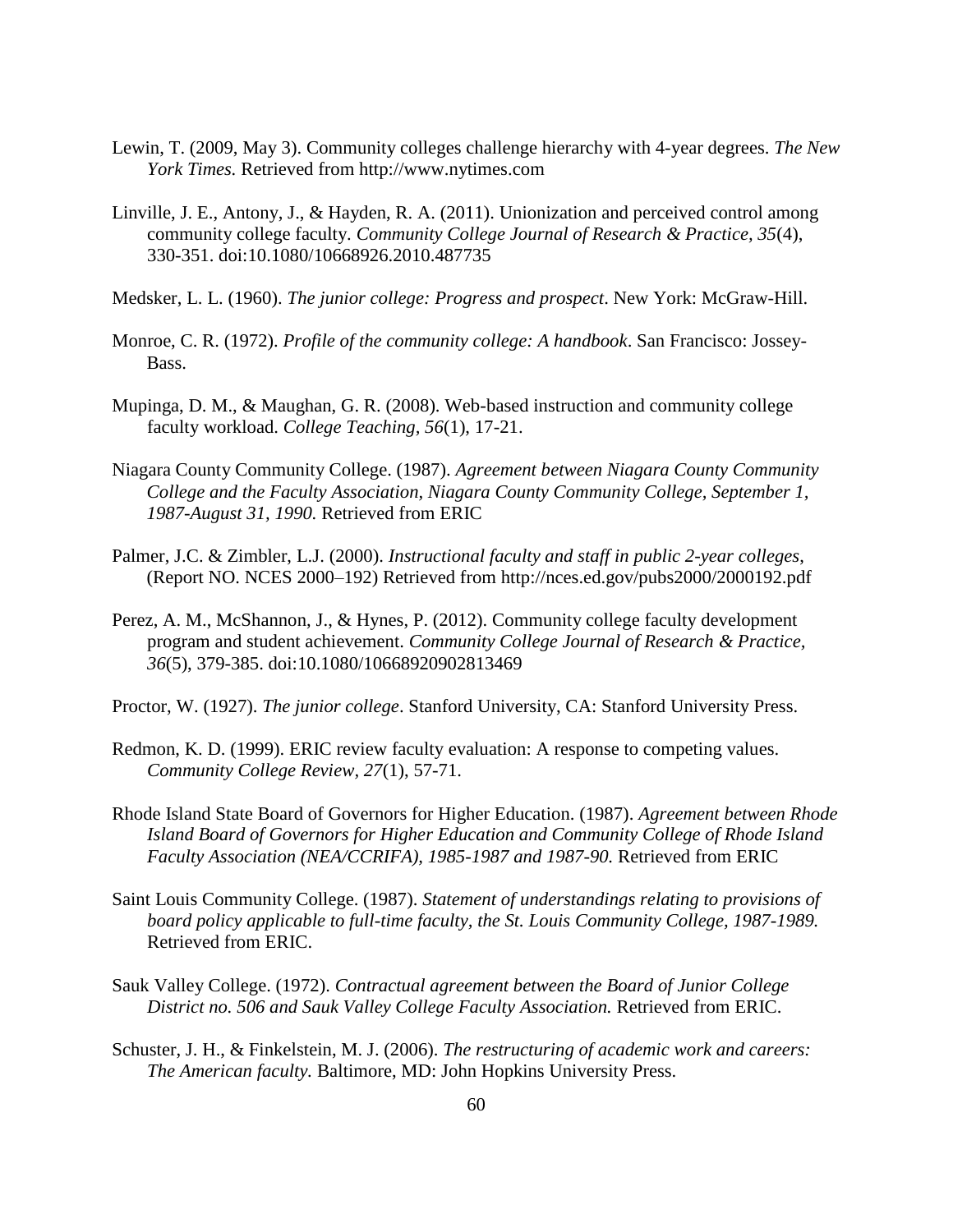- Silvers, P. J., Attinasi, L. R., McGregor, E. N. (1998). *The workload of full-time community college faculty: Findings of a 1998 survey* (Final Report). Tucson: Pima Community College
- Smith, A. (2007). Professional development issues for community colleges. *Peer Review, 9*(4), 23-25.

Thornton, J. W. (1960). *The community junior college*. New York: Wiley.

Thornton, J. W. (1966). *The community junior college.* New York: Wiley.

Thornton, J. W. (1972). *The community junior college.* New York: Wiley.

- Townsend, B. K., Bragg, D., & Kinnick, M. (2001). *Viewing peer-reviewed literature about the community college: Portrayal of a sector in higher education journals*. Retrieved from ERIC database.
- Townsend, B. K., & Twombly, S. B. (2007). Community college faculty: Overlooked and undervalued*. ASHE Higher Education Report, 32*(6), 1-163.
- Twombly, S. B. (2005). Values, policies, and practices affecting the hiring process for full-time arts and sciences faculty in community colleges. *Journal of Higher Education, 76*(4), 423- 447.
- Twombly, S., & Townsend, B. K. (2008). Community college faculty: What we know and need to know. *Community College Review, 36*(1), 5-24.
- Zimbler, L. J., & National Center for Education Statistics (ED), W. C. (2001). Background characteristics, work activities, and compensation of faculty and instructional staff in postsecondary institutions, fall 1998. *National Study of Postsecondary Faculty, 1999* (NSOPF: 99). E.D. Tabs. Retrieved from ERIC.
- Walker, R., Poythress, J., & DeKalb Community College, Dunwoody, GA, North Campus. (1986). *A change of governance at the DeKalb Community College: Creating an academic ranking system.* Retrieved from ERIC.
- Wright, R. L. (1956). A study of rank in American higher education. *Junior College Journal,*  (27*),* 89-92.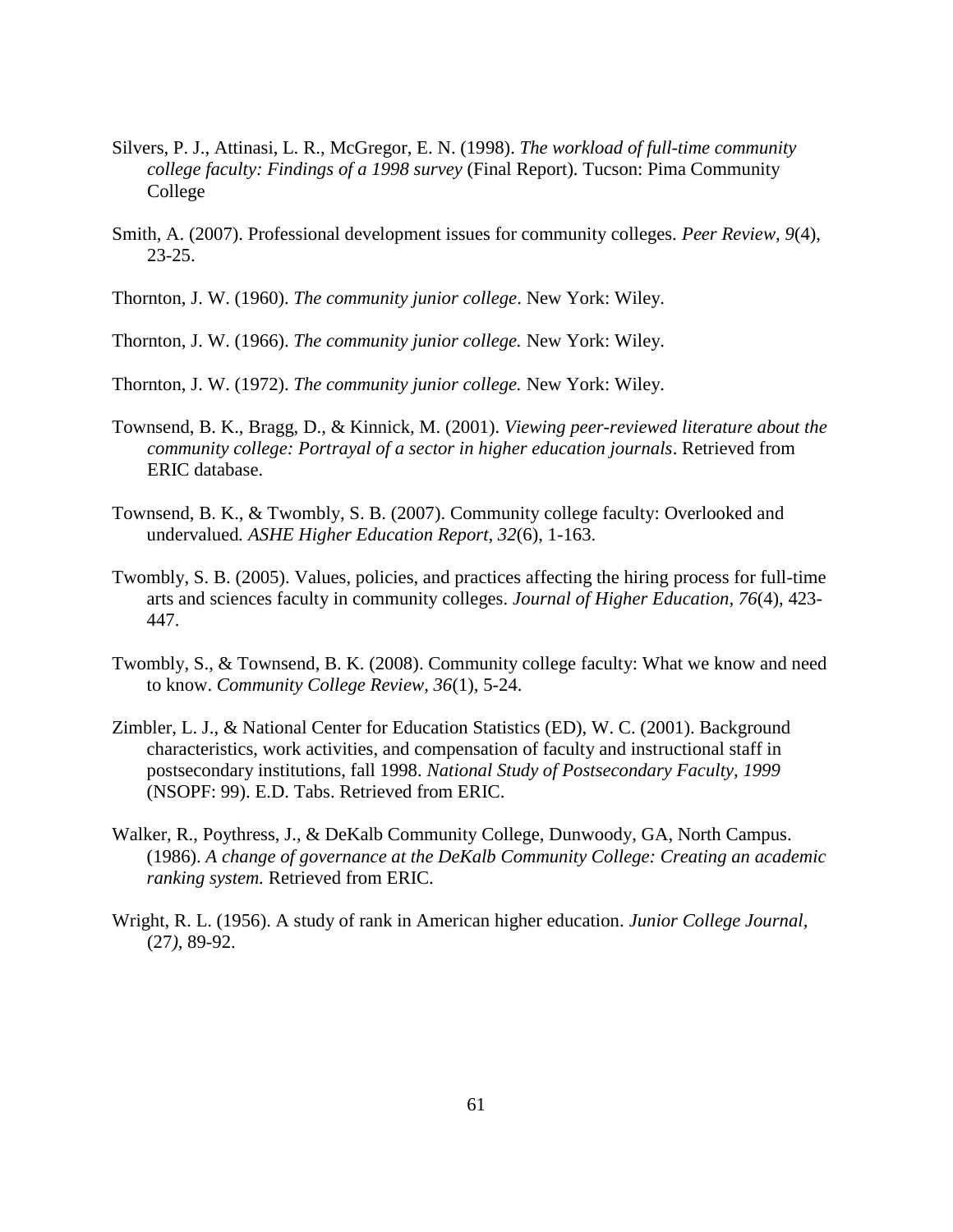Appendix A

Request for Information E-mail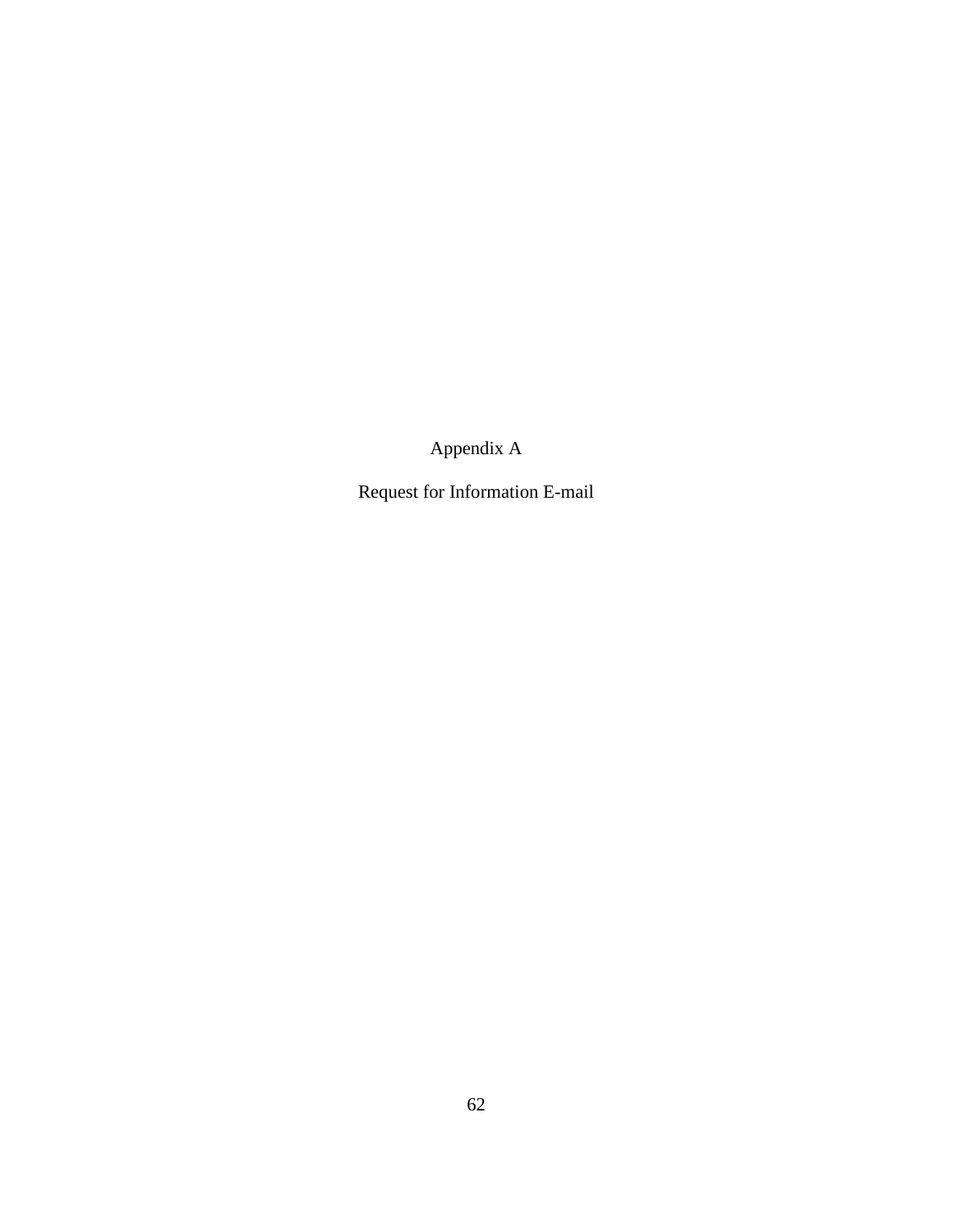I am currently a doctoral student in Higher Education Leadership at the University of Arkansas. I am currently working toward completing my dissertation. In order to conduct the needed research, I am asking for your participation in this study.

As you are probably aware, there is little research available on criteria for promotion in rank for community college faculty. I am interested in this topic due in part to my ten years at Ozarka College in Melbourne, Arkansas. My research seeks to help address this lack of research by identifying schools that have faculty rank and promotion policies and identifying the criteria used for promotion.

A review of your catalog has identified your institution as having a system of initial rank and promotion for faculty. For the purposes of this study, I am requesting that your administrative assistant provide me with a copy of your policies for initial hire and promotion of faculty.

In addition, if you could answer the following three questions, it would be very helpful for my study.

- 1. When were the current policies established?
- 2. Do you have collective bargaining for faculty?
- 3. Can faculty achieve tenure?

I would greatly appreciate it if you would provide the requested materials within the next ten days. Your participation will be instrumental in helping me with the completion of my study and my doctoral program. Once the study is completed, I will be more than happy to send you the completed dissertation or an executive summary if you prefer. Additionally, I have attached my IRB approval from the University of Arkansas for confirmation of study approval.

I thank you for your cooperation in this study.

Thank you for your time.

Sincerely, Michael Orf Doctoral Candidate, University of Arkansas Director of Faculty Recruitment and Development, Degree Completion Programs John Brown University Siloam Springs, AR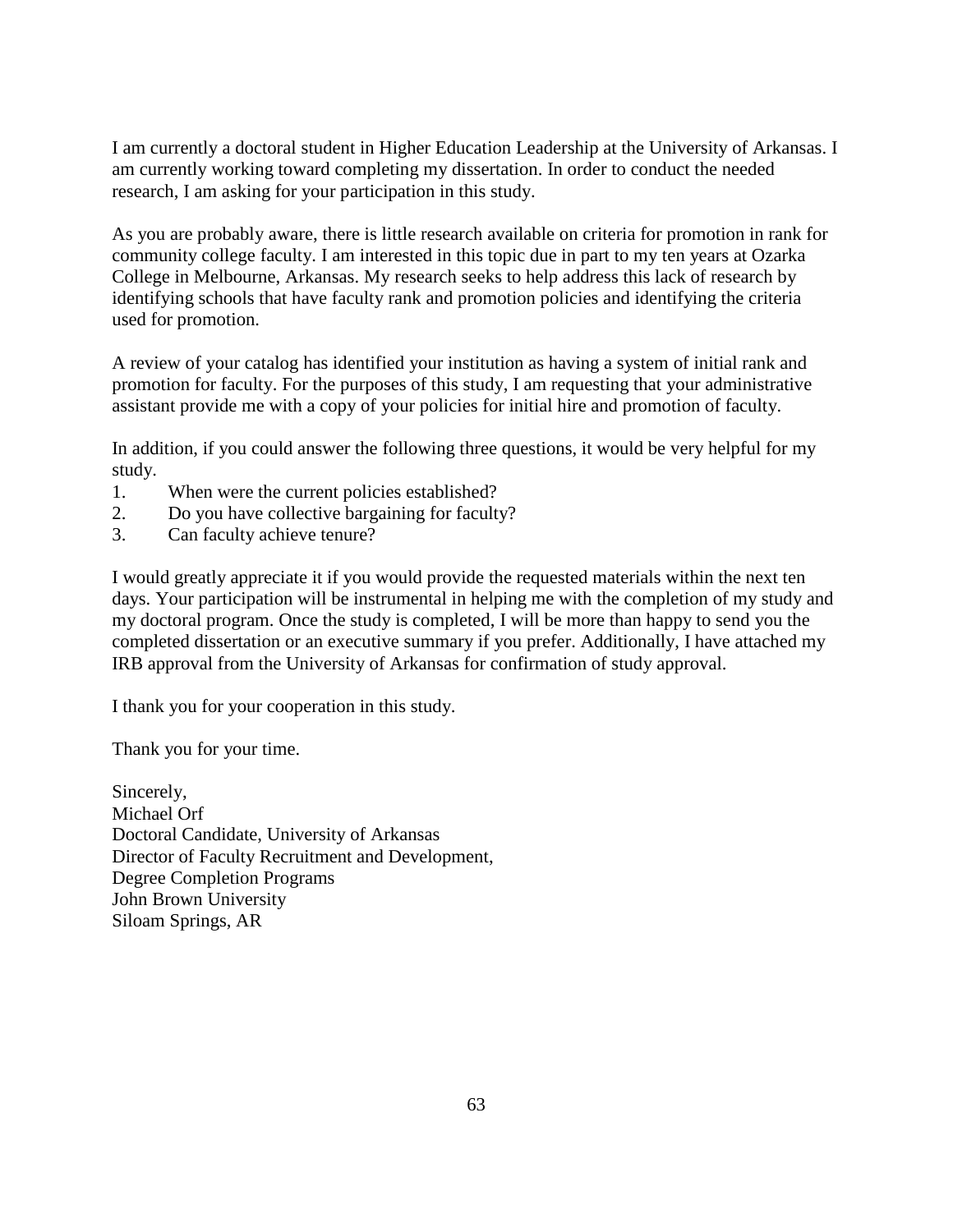Appendix B

Follow-up Request for Information E-mail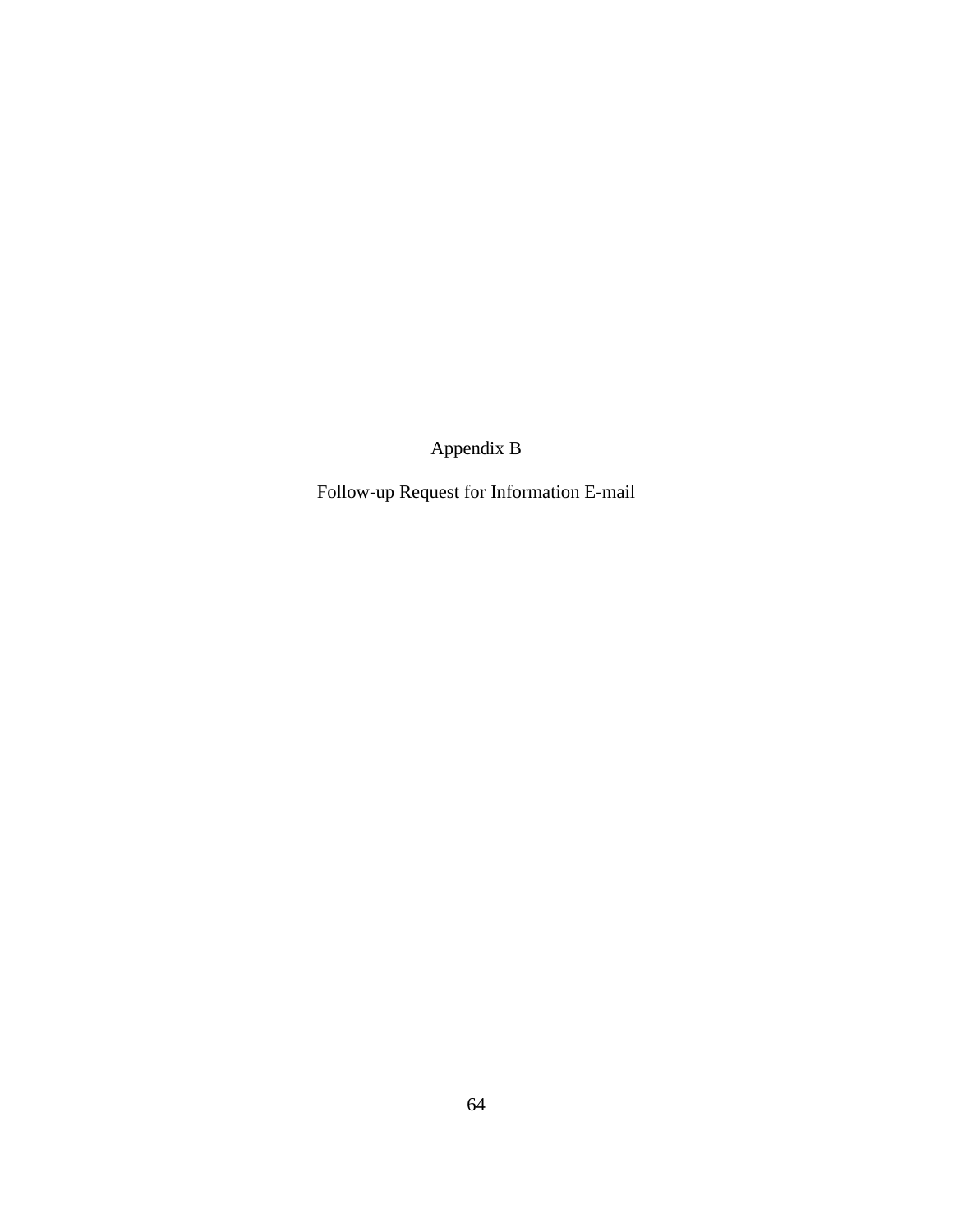This is a follow-up to my earlier email requesting your participation in a national study on criteria for promotion in rank for community college faculty. A second email has been sent to you in the event the first email did not reach you.

Your participation is very important to the success of this study. If you have already responded to my initial email, please disregard this request for participation. Thank you for your participation.

I am currently a doctoral student in Higher Education Leadership at the University of Arkansas. I am currently working toward completing my dissertation. In order to conduct the needed research, I am asking for your participation in this study.

As you are probably aware, there is little research available on criteria for promotion in rank for community college faculty. I am interested in this topic due in part to my ten years at Ozarka College in Melbourne, Arkansas. My research seeks to help address this lack of research by identifying schools that have faculty rank and promotion policies and identifying the criteria used for promotion.

A review of your catalog has identified your institution as having a system of initial rank and promotion for faculty. For the purposes of this study, I am requesting that your administrative assistant provide me with a copy of your policies for initial hire and promotion of faculty.

In addition, if you could answer the following three questions, it would be very helpful for my study.

- 1. When were the current policies established?
- 2. Do you have collective bargaining for faculty?
- 3. Can faculty achieve tenure?

I would greatly appreciate it if you would provide the requested materials within the next ten days. Your participation will be instrumental in helping me with the completion of my study and my doctoral program. Once the study is completed, I will be more than happy to send you the completed dissertation or an executive summary if you prefer. Additionally, I have attached my IRB approval from the University of Arkansas for confirmation of study approval.

I thank you for your cooperation in this study.

Thank you for your time.

Sincerely, Michael Orf Doctoral Candidate, University of Arkansas Director of Faculty Recruitment and Development, Degree Completion Programs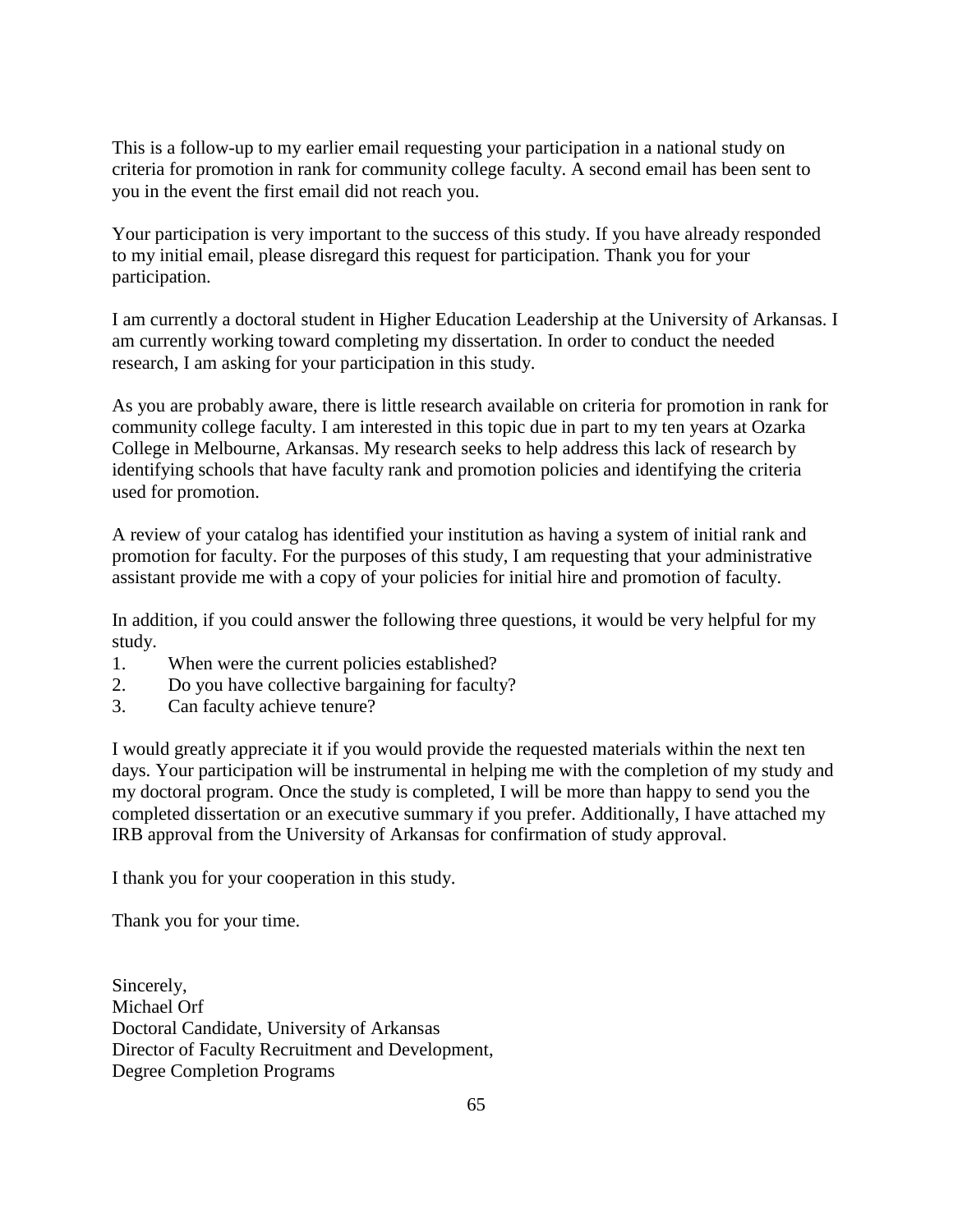John Brown University Siloam Springs, AR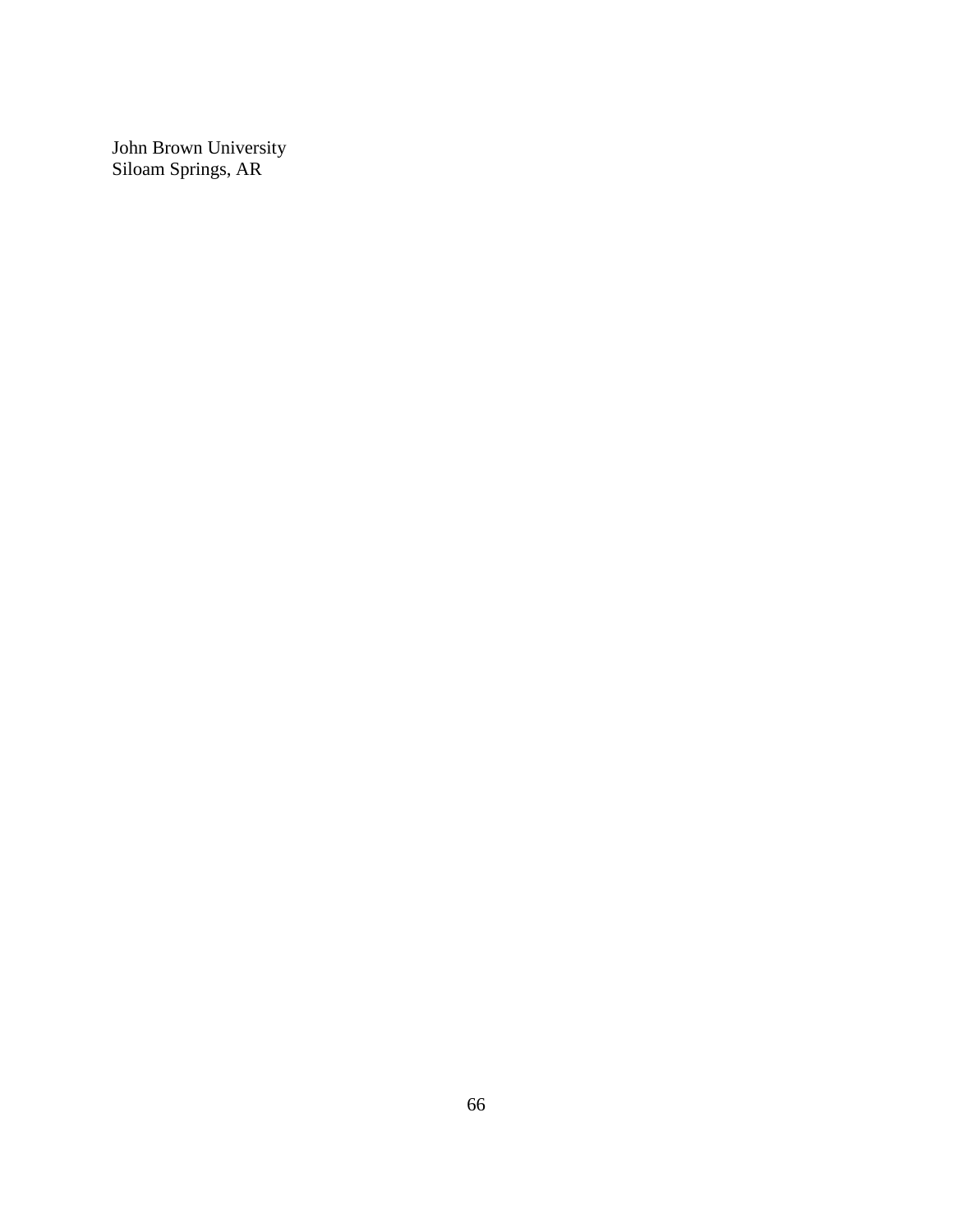Appendix C

University of Arkansas Institutional Review Board Approval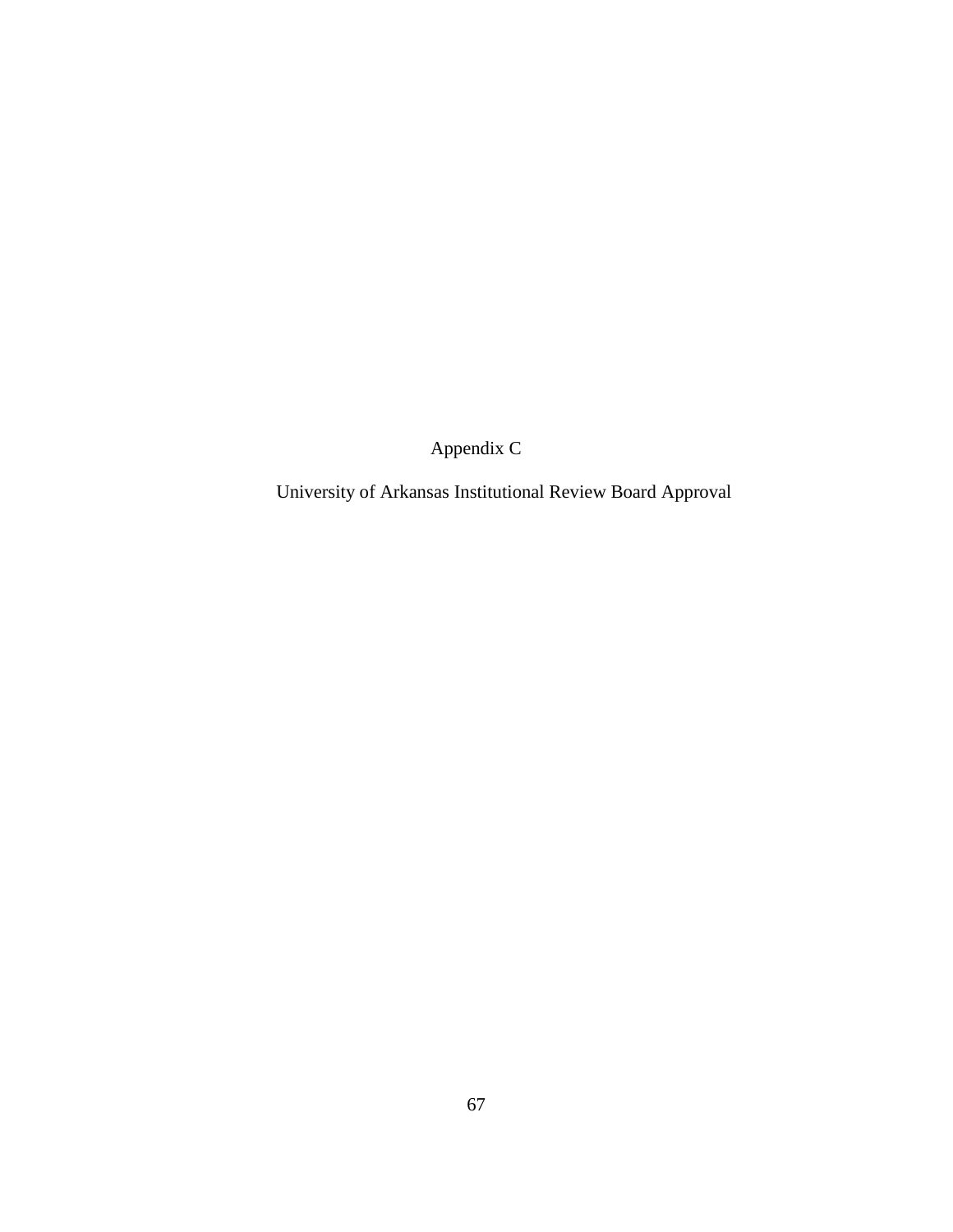## July 3, 2013

## MEMORANDUM

| TO:                    | Michael Orf<br>James Hammons                                                                                 |
|------------------------|--------------------------------------------------------------------------------------------------------------|
| FROM:                  | Ro Windwalker<br><b>IRB</b> Coordinator                                                                      |
| RE:                    | New Protocol Submission                                                                                      |
| <b>IRB</b> Protocol #: | 13-06-763                                                                                                    |
| Protocol Title:        | Criteria for Initial Appointment in Rank and Subsequent<br>Promotion for Faculty in Two-Year Public Colleges |

In reference to the request for IRB approval of your project titled *Criteria for Initial Appointment in Rank and Subsequent Promotion for Faculty in Two-Year Public Colleges*, the IRB is not authorized to oversee and approve such research. Federal regulations define human subjects as living individuals *about whom* an investigator obtains data. (See the citation below.) Given that the data you are collecting is not about the individuals with which you are interacting, this project does not fall under the criteria of research involving human subjects. You are free to conduct your research without IRB approval.

45 CFR 46.102 (f)

(f) Human subject means a living individual about whom an investigator (whether professional or student) conducting research obtains

(1) Data through intervention or interaction with the individual, or

(2) Identifiable private information.

If you have any questions do not hesitate to contact this office.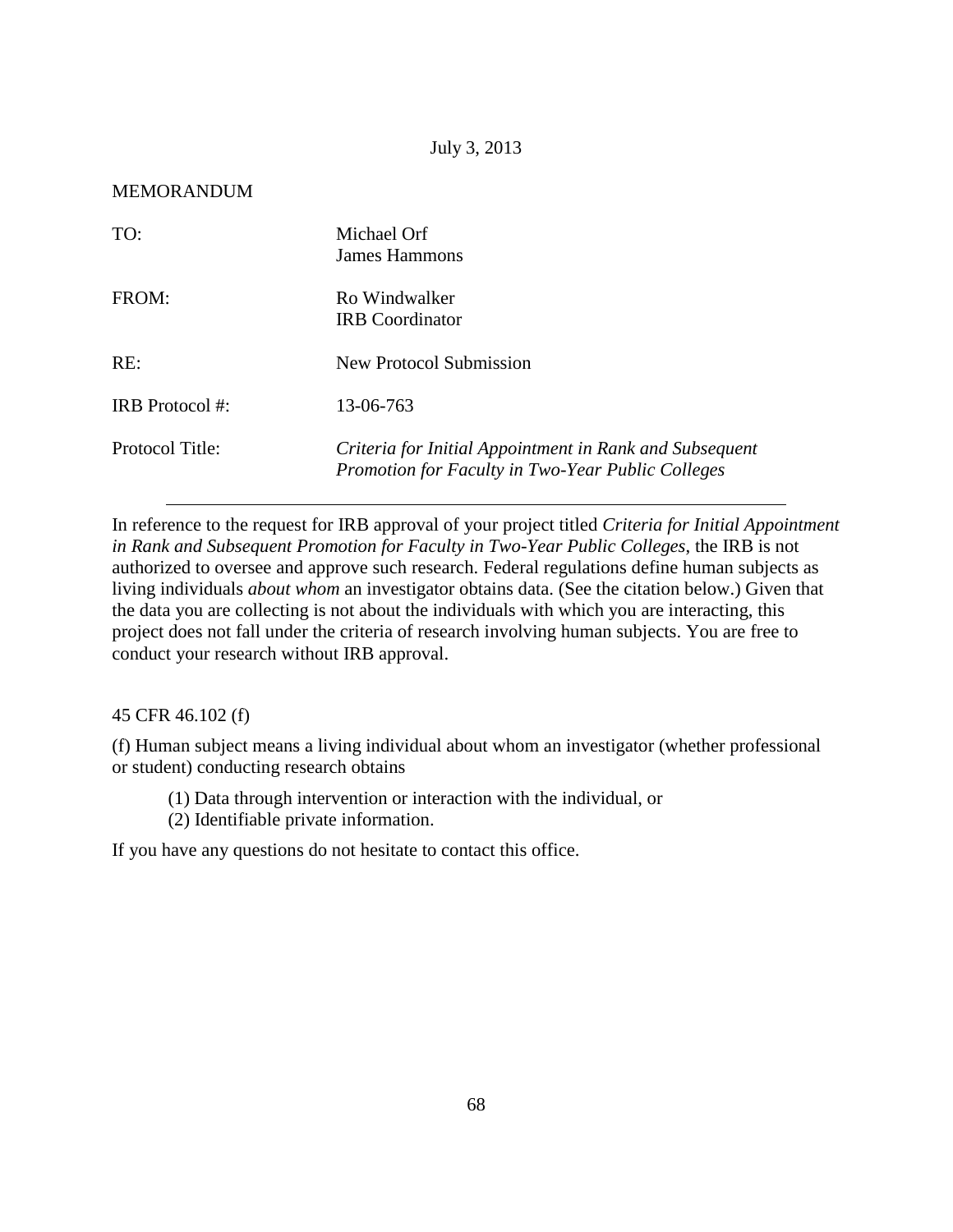Appendix D

List of Responding Institutions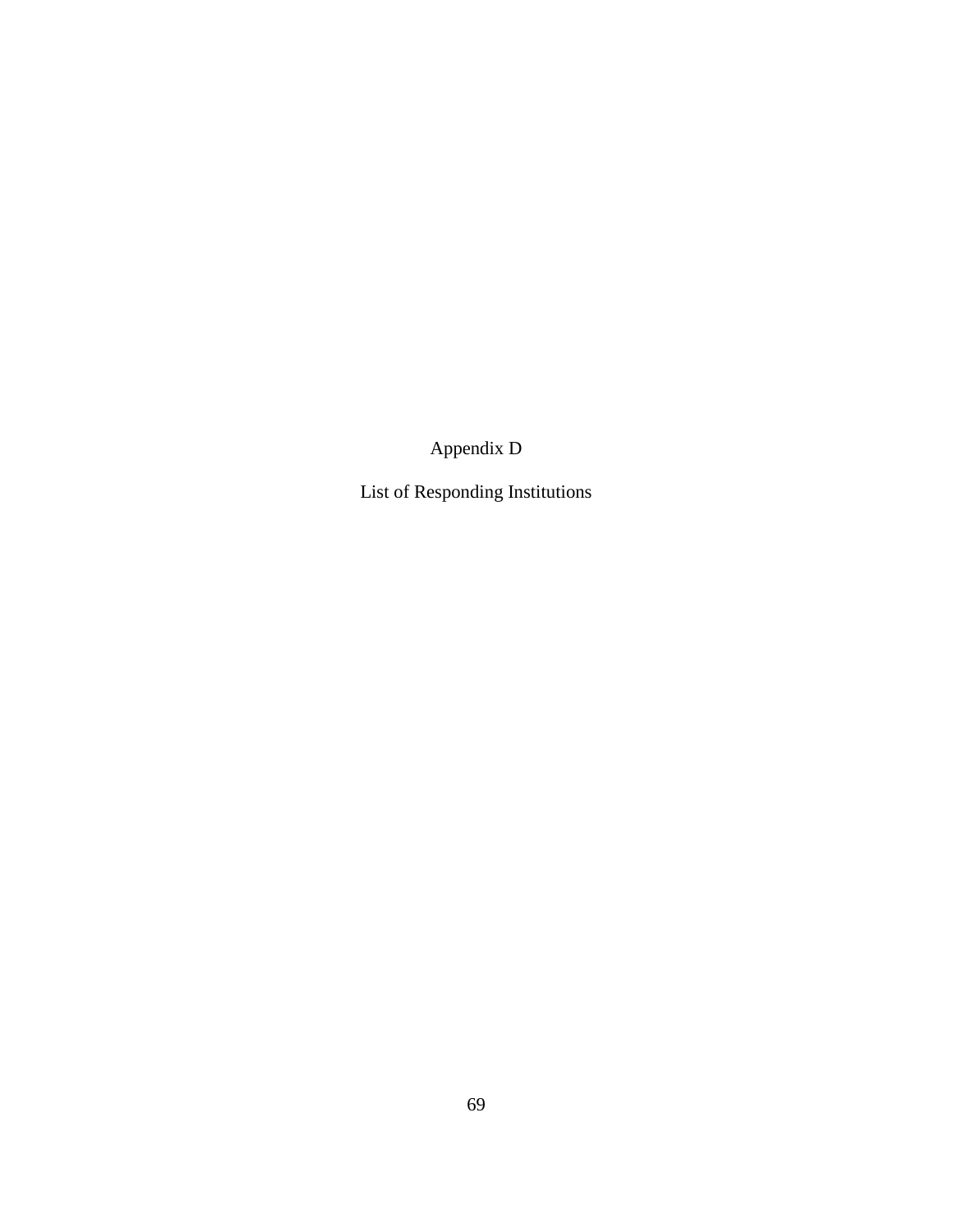Allan Hancock Joint Community College **District** Anne Arundel Community College Ashland Community and Technical College Asnuntuck Community College Berkshire Community College Blue Ridge Community College Bluegrass Community and Technical College Bowling Green Technical College Bridgemont Community and Technical College Bristol Community College Broome Community College Bunker Hill Community College Cape Cod Community College Capital Community College Cayuga County Community College Central Virginia Community College Central Wyoming College Cerritos Community College District Chattanooga State Community College Clarendon College Cleveland State Community College College of DuPage College of Southern Idaho Colorado Mountain College Columbia State Community College Dabney S Lancaster Community College Danville Area Community College Delaware County Community College Desert Community College District Dyersburg State Community College Eastern Shore Community College Edison Community College El Paso Community College Elizabethtown Community and Technical College Flathead Valley Community College Galveston College Gateway Community and Technical College Gateway Community College Germanna Community College Great Bay Community College

Harford Community College Hazard Community and Technical College Henderson Community College Hocking College Hopkinsville Community College Housatonic Community College Howard Community College Iowa Lakes Community College Iowa Western Community College Ivy Tech Community College J Sargeant Reynolds Community College Jackson Community College Jackson State Community College Jefferson Community and Technical College Jefferson Community College John Tyler Community College John Wood Community College Kirkwood Community College Lakeland Community College Lakes Region Community College Lehigh Carbon Community College Lincoln Land Community College Lord Fairfax Community College Madisonville Community College Manchester Community College Manchester Community College Marion Technical College Massachusetts Bay Community College Massasoit Community College Maysville Community and Technical College Middlesex Community College Middlesex Community College Montgomery County Community College Motlow State Community College Mount Wachusett Community College Mountain Empire Community College Nashua Community College Nashville State Community College Naugatuck Valley Community College New River Community College **NHTI** Niagara County Community College North Arkansas College